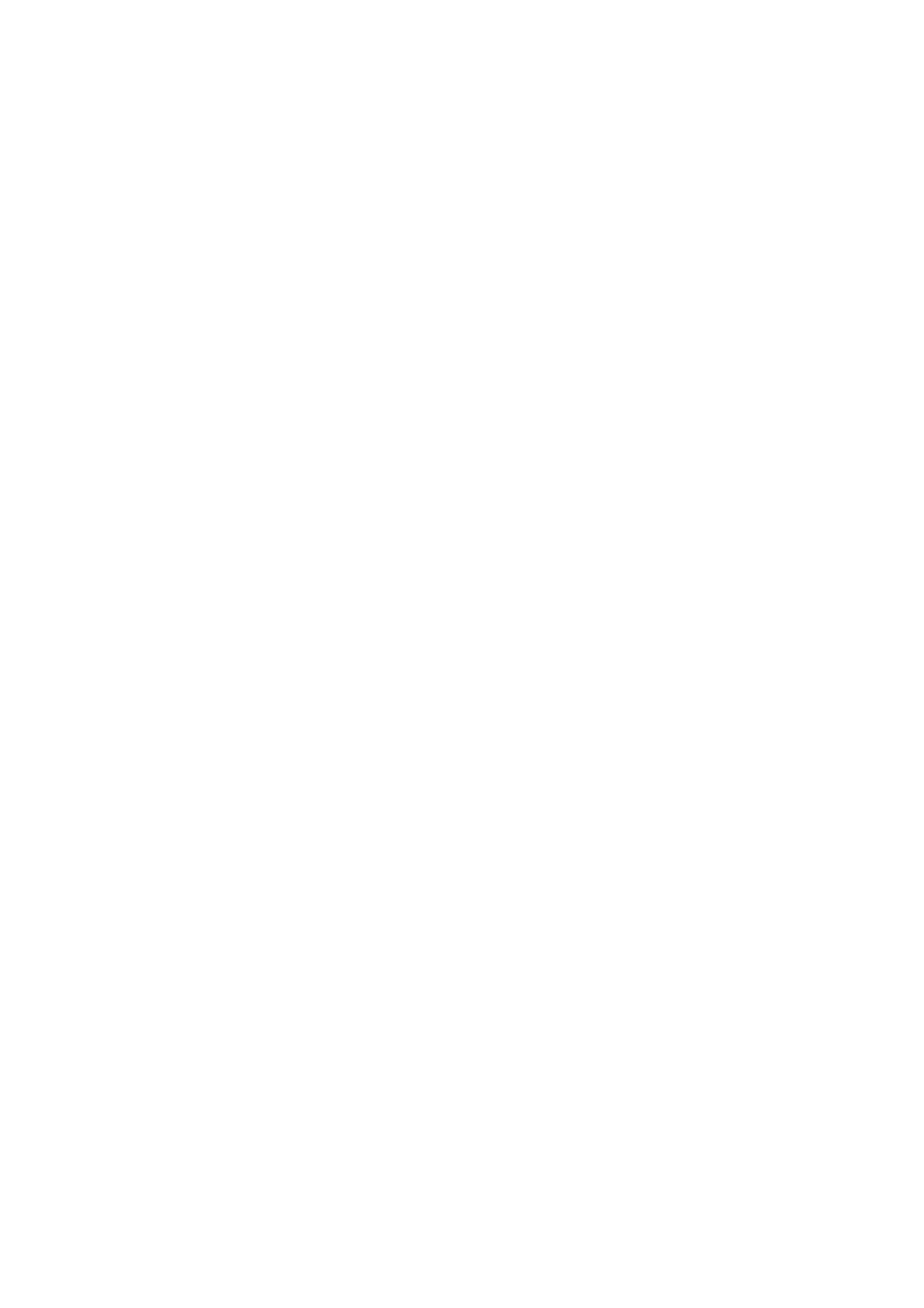# **Cabinet Office**

# **Annual Report & Resource Accounts 2002-03**

**(For the year ended 31 March 2003)**

**Presented to Parliament by the Financial Secretary to the Treasury by Command of Her Majesty**

*Ordered by the House of Commons to be printed 29 January 2004*

LONDON: The Stationery Office HC 185

29 January 2004 £11.00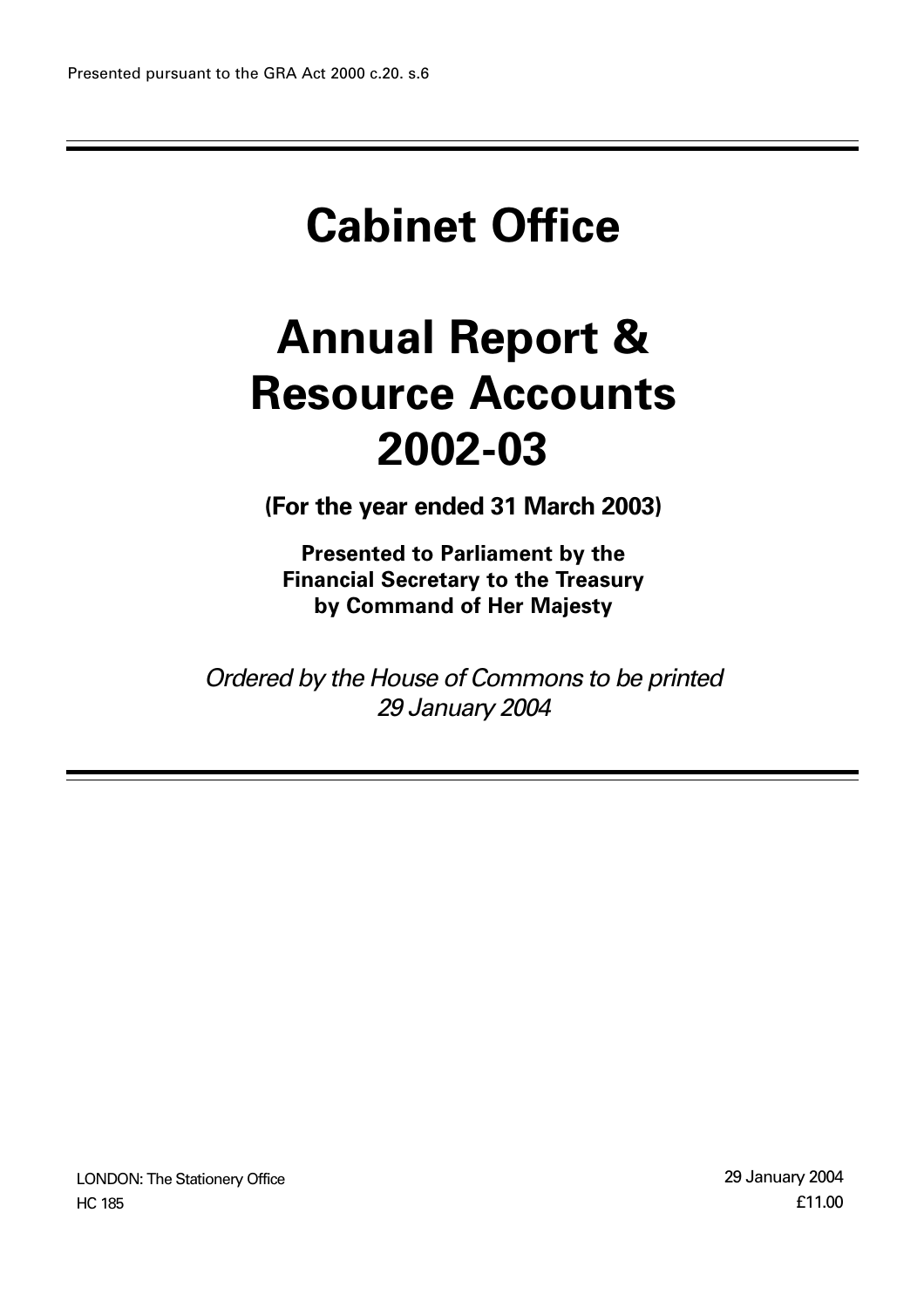# **Contents**

|                                                                                              | Page |
|----------------------------------------------------------------------------------------------|------|
| <b>Annual Report</b>                                                                         | 3    |
| <b>Statement of Accounting Officer's Responsibilities</b>                                    | 10   |
| Statement on the System of Internal Control                                                  | 11   |
| Certificate of the Comptroller and Auditor General to the House of Commons                   | 13   |
| Report of the Comptroller and Auditor General to the House of Commons                        | 15   |
| The Accounting Schedules                                                                     |      |
| Schedule 1 - Summary of Resource Outturn                                                     | 19   |
| Schedule 2 - Operating Cost Statement and Statement of<br><b>Recognised Gains and Losses</b> | 21   |
| Schedule 3 - Balance Sheet                                                                   | 22   |
| Schedule 4 - Cash Flow Statement                                                             | 23   |
| Schedule 5 - Resources by Departmental Aim and Objectives                                    | 26   |
| Notes to the Accounts                                                                        | 27   |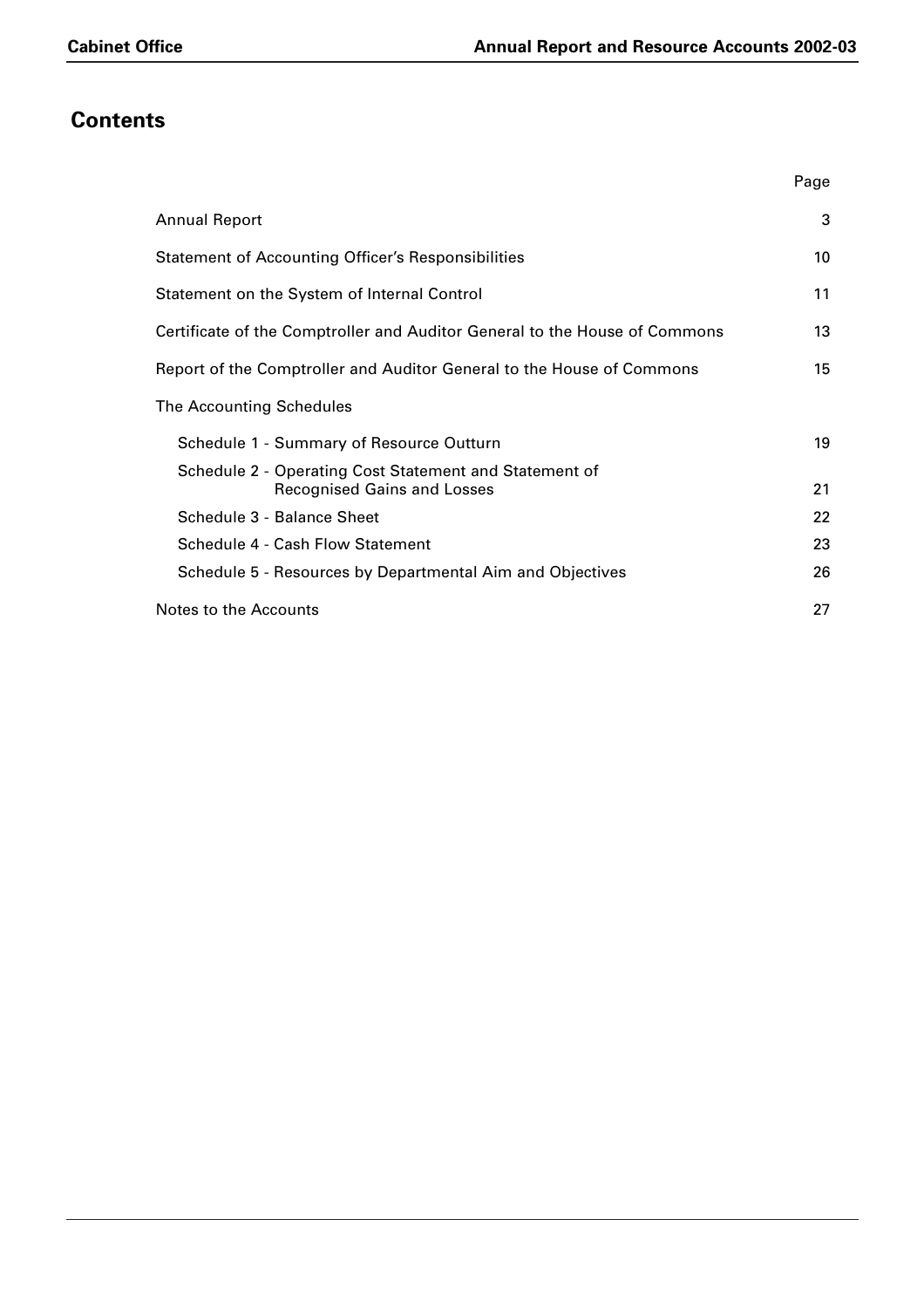# **Annual Report**

The Cabinet Office Resource Accounts incorporate entities within the departmental boundary, which are the Cabinet Office, including the Prime Minister's Office and the Government Car and Despatch Agency (GCDA).

The size and structure of the Cabinet Office changed following machinery of government changes and the appointment of new Ministers, a new Cabinet Secretary and a new Permanent Secretary.

The machinery of government changes involved the establishment of the Office of the Deputy Prime Minister as a separate Department and the transfer thereto from the Cabinet Office of the Regional Coordination Unit and the Government Offices for the Regions, the Deputy Prime Minister's Central Policy Group and the Social Exclusion Unit. A number of units transferred to the Department for Trade and Industry; these being the Women and Equality Unit; Equality Co-ordination Unit; and two Non-Departmental Public Bodies, the Equal Opportunities Commission and the Women's National Commission. The Government News Network transferred to the Cabinet Office from the Central Office of Information.

The Centre for Management and Policy Studies (CMPS) ceased to be a separate division of the Cabinet Office, and no longer produces its own annual report and accounts. The Policy Studies Directorate joined the Strategy Unit and the rest of CMPS (incorporating the Civil Service College) joined the Corporate Development Group which lies within the Cabinet Office. CMPS remains under Net Running Cost Control.

## **Operating and Financial Review**

### **The business, its objectives and strategy**

The aim of the Cabinet Office is to support the Government's delivery and reform programme. This is reflected in its Public Service Agreement (PSA) objectives and targets, which were revised in the course of the 2002 Spending Review and new PSA targets, reflecting the new structure, were adopted during 2002-03.

The Cabinet Office's objectives following the 2002 Spending Review were as follows:

- **Objective 1** To support the Prime Minister in leading the Government;
- **Objective 2** To support the Government in transacting its business;
- **Objective 3** To help deliver key public service priorities;
- **Objective 4** To lead the reform programme for public services; and
- **Objective 5** To co-ordinate security, intelligence and civil contingencies matters to protect the UK against disruptive challenges.

A full description of the work of the units within the Cabinet Office can be found in the 2003 *Departmental Report (Cm 5926 – May 2003*). Schedule 5 of the Resource Accounts provides information on resource outturn for each objective.

#### **Operating Review**

The 5 Cabinet Office objectives are underpinned by 6 specific **PSA targets**:

**Target 1** Ensure departments **deliver better regulation** through:

- full compliance with the Regulatory Impact Assessment process;
- delivering the commitments in the Regulatory Reform Action Plan, including over 60 Regulatory Reform Orders by 2005.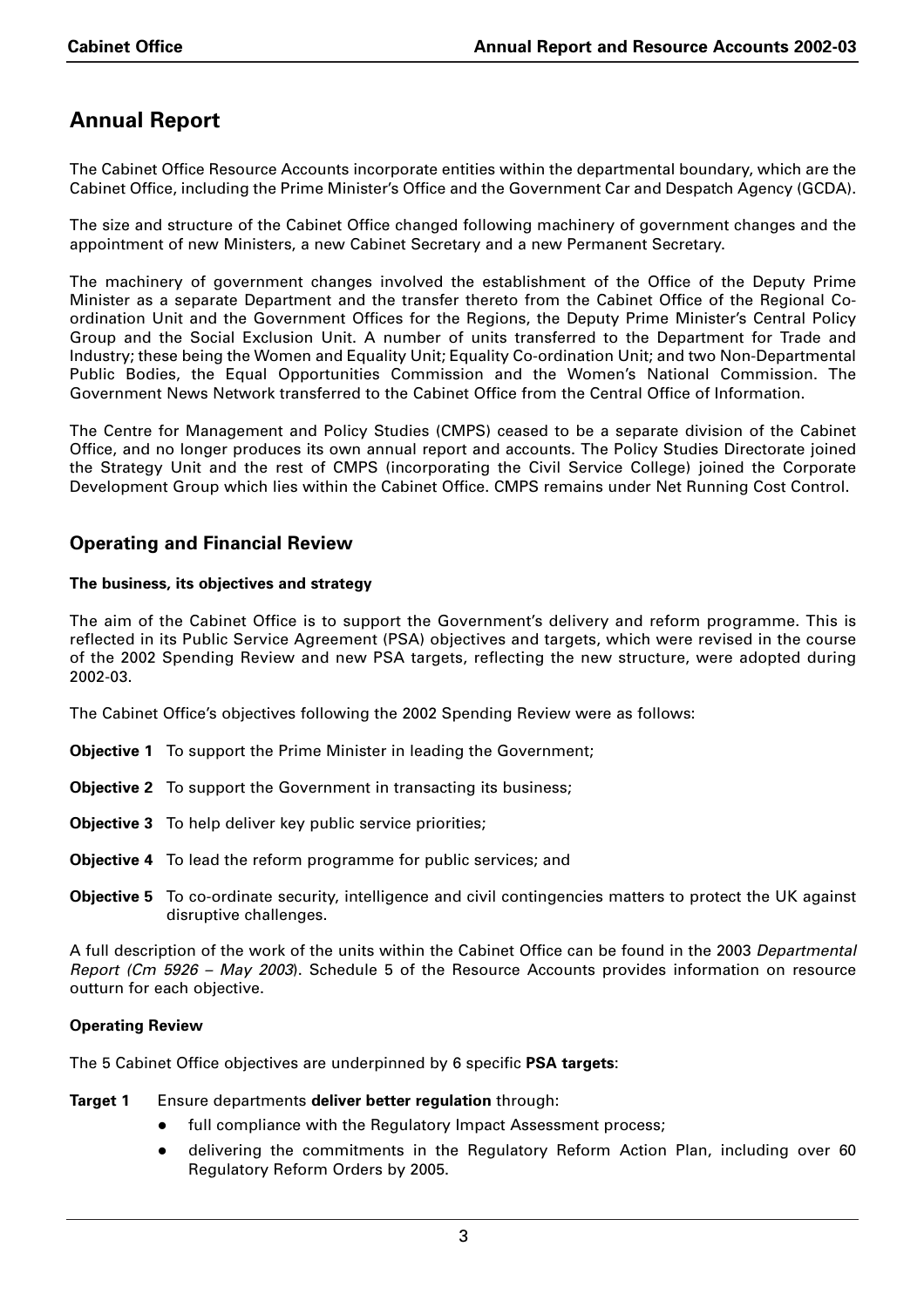- **Target 2** Improve public services by working with departments to help them **meet their PSA targets** consistently with the fiscal rules. (Joint target with HM Treasury.)
- **Target 3** Ensure departments meet the Prime Minister's targets for **electronic service delivery** by Government: 100 per cent capability by 2005 with key services achieving high levels of use.
- **Target 4** Ensure that the **Civil Service becomes more open and diverse** by achieving by 2004-05 the agreed targets of: 35% Senior Civil Service (SCS) to be women; 25% of top 600 posts to be filled by women; 3.2% of the SCS to be from ethnic minority backgrounds and 3% of the SCS to be people with disabilities.
- **Target 5** Improve public services by working with departments to **redesign services around the needs of customers** and embed the four principles of public service reform with progress measured by survey evidence.

#### **Target 6** Achieve a **2.5 per cent saving per year on administrative resources**.

The *2003 Departmental Report (Cm 5926)*, published in May 2003 and the *Autumn Performance Reports - Cm 5732* published in December 2002 and *Cm 6055* published in December 2003 - provide details of progress against these targets and the PSA Technical Note contained in the Autumn Performance Report provides details of how progress against targets is measured.

## **Performance against Parliamentary Control totals**

Machinery of Government changes caused a reduction in the size of Cabinet Office in terms of both resource Departmental Expenditure Limits (DEL) and staff numbers, mainly as a result of the transfer of the Government Offices for the Regions to the Office of the Deputy Prime Minister. The first full-year consequences of the terrorist attacks in the United States, however, meant that additional funds were drawn down from the DEL Reserve and it was necessary to transfer funding from the capital budget to the resource budget.

Authority was sought in the Spring Supplementary Estimate (HC 424) for total resource expenditure being resource spend £356.7 million, capital spend £69.7 million and net cash requirement £399.1 million (*see Figure 1.*).

Final Outturn for 2002-03 recorded an overall saving on net cash requirement of £26.3 million and a saving on Capital Outturn of £1.3 million. Net Resource Outturn recorded a net over-spend of £2.4 million against voted net resource requirement and the Department incurred an Excess Vote.

Excess Vote arose partly on the impairment of e-Government assets and partly on excess Appropriations in Aid relating to those bodies under net administration cost control.

An impairment of £4.5 million is recorded within Annually Managed Expenditure (AME) and, subsequent to the year-end, Treasury approval for virement has been obtained in order to apply under-spends falling within the Departmental Expenditure Limit (DEL) to reduce the over-spend within AME leaving a residual excess net resource requirement of £1.4 million. (*Further detail is provided at Notes 1.3 & 6 & 11*).

Excess Appropriations in Aid of £1 million arose from the fact that the bodies under net control, CMPS and GCDA, increased their expenditure and received offsetting income as permitted under the net control regime but without correspondingly increasing the Appropriations in Aid limit in order to retain the income in Parliamentary terms; this has resulted in excess Appropriations in Aid and, accordingly, excess net resource requirement of £1 million. (*Further detail is provided in Schedule 1 Analysis of Income payable to the Consolidated Fund and at Note 11*).

The combined effect of excess expenditure arising from the impairment as explained above, and from expenditure in excess of authorised Appropriations in Aid is a total of £2.4 million excess net resource requirement. Parliamentary approval is being sought to apply the excess Appropriations in Aid against the Excess Vote thus reducing to £1.4 million the additional resources required from Parliament.

Further analysis may be found within the Accounting Schedules and Notes to the Accounts.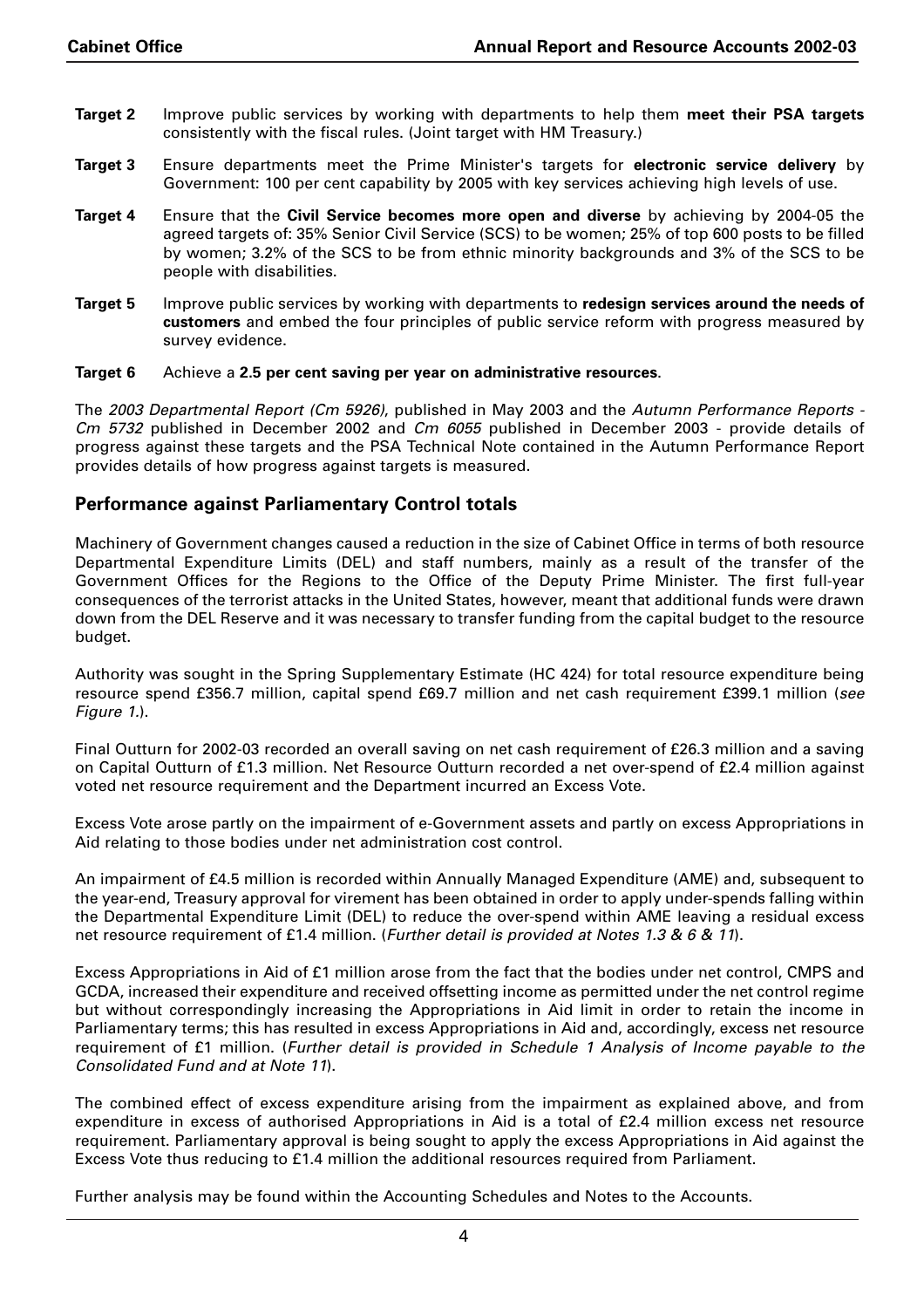|                                                       | <b>Estimate</b> | <b>Outturn</b> |           |
|-------------------------------------------------------|-----------------|----------------|-----------|
|                                                       | £ million       | £ million      | £ million |
| <b>Gross Administration Cost Limit</b>                | 169.1           | 164.5          | 4.6       |
| <b>Net Administration Cost Limit</b>                  | 1.0             | 0.9            | 0.1       |
| <b>Net Resource Outturn:</b>                          |                 |                |           |
| Resource Departmental Expenditure Limit (DEL)         | 208.6           | 206.8          | 1.8       |
| Resource Annually Managed Expenditure (AME)           | 32.0            | 36.1           | (4.1)     |
| <b>Resource Budget Outturn</b>                        | 240.6           | 242.9          | (2.3)     |
| Outside DEL & AME                                     | 0.4             | 0.5            | (0.1)     |
| Net Operating Cost before consolidation eliminations  | 241.0           | 243.4          | (2.4)     |
| Transfer of Estimate cover in respect of Machinery of | 115.7           | 115.7          |           |
| Government changes                                    |                 |                |           |
| Net Resource Outturn - Schedule 1                     | 356.7           | 359.1          | (2.4)     |
| <b>Capital DEL and Budget Outturn:</b>                | 69.1            | 67.8           | 1.3       |
| Transfer of Estimate cover in respect of Machinery of | 0.6             | 0.6            |           |
| Government changes                                    |                 |                |           |
| Net Voted Capital Outturn - Schedule 1                | 69.7            | 68.4           | 1.3       |
| Remove non-cash transactions included in:             |                 |                |           |
| <b>Resource DEL</b>                                   | (5.3)           | (12.4)         | 7.1       |
| <b>Resource AME</b>                                   | (32.0)          | (36.2)         | 4.2       |
| <b>Working Capital adjustments</b>                    | 10.0            | (6.1)          | 16.1      |
| <b>Adjustments from Resource to Cash Spend</b>        | (27.3)          | (54.7)         | 27.4      |
| Net Cash Requirement - Schedule 1                     | 399.1           | 372.8          | 26.3      |

## **Investment for the Future**

The *Departmental Investment Strategy (DIS)* published in December 2002 sets out Cabinet Office plans for investment from 2003-04 to 2005-06. The DIS can be found on the website at *www.cabinetoffice.gov.uk/reports/psa/investment\_strategy/report2002.pdf*.

## **Financial Review**

The majority of the department's funding is provided by Parliament. The department's targets and objectives for the next three years were set in the 2002 Spending Review and changes to these are not anticipated before the 2004 Spending Review.

The *Departmental Report (Cm 5926, May 2003)* outlines the activities funded by the Cabinet Office and details the contributions made by each part of the office towards departmental objectives.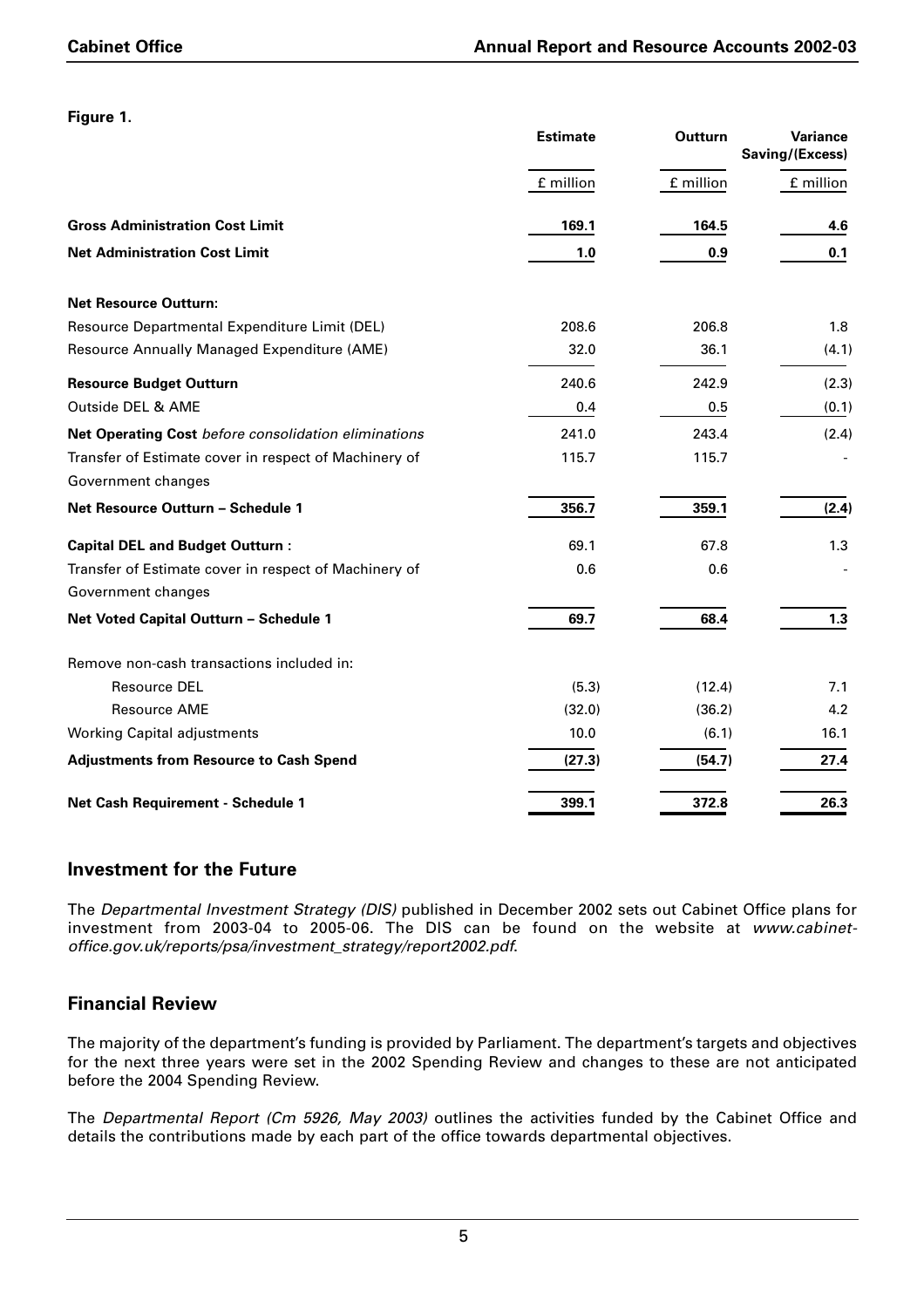## **Post Balance Sheet Events**

In November 2003, the Cabinet Office embarked on a Better Cabinet Office Programme to achieve greater operational efficiency for the medium to long term and to maintain and enhance the Department's reputation for the delivery of high-quality public services. A limited amount of restructuring is fundamental to the success of this Programme and the Treasury has made additional funding of £3.5million available to enable the Cabinet Office to run an early departure scheme and to establish a re-skilling programme.

#### **Pensions**

Present and past employees of the Cabinet Office are covered by the provisions of the Principal Civil Service Pension Scheme (PCSPS). The financial status of the scheme is reported in a separate PCSPS scheme statement. The accounting policy adopted for pensions costs is set out in Note 1.14 to the Accounts. Details of staff pension entitlements are included in Note 4 to the Accounts.

## **Remuneration of Ministers and the Cabinet Office Management Board**

Ministers' remuneration is recommended by the Senior Salaries Review Body and approved by Parliament. Board members' remuneration is determined by the Permanent Secretary with reference to the relevant Senior Salaries Review Body report. Details of remuneration are provided at Note 4 to the Accounts.

### **Ministers**

The Ministers with responsibility for the Cabinet Office during the year were:

| The Rt Hon John PRESCOTT MP                                                              | Deputy Prime Minister & First Secretary of State<br>until 29 <sup>th</sup> May 2002   |
|------------------------------------------------------------------------------------------|---------------------------------------------------------------------------------------|
| The Rt Hon The Lord WILLIAMS of MOSTYN QC Leader of the House of Lords & Lord Privy Seal |                                                                                       |
| The Rt Hon The Lord MacDONALD of<br><b>TRADESTON CBE</b>                                 | <b>Minister for the Cabinet Office</b><br>& Chancellor of the Duchy of Lancaster      |
| Douglas ALEXANDER Esq MP                                                                 | <b>Minister of State</b><br>from $30th$ May 2002                                      |
| <b>The Rt Hon Charles CLARKE</b>                                                         | Minister without Portfolio & Party Chair<br>until 24th October 2002                   |
| The Rt Hon Dr John REID                                                                  | Minister without Portfolio & Party Chair<br>from 25th October 2002<br>not remunerated |
| <b>Ms Barbara ROCHE MP</b>                                                               | <b>Minister of State</b><br>until 29th May 2002                                       |
| <b>Christopher LESLIE Esq MP</b>                                                         | <b>Parliamentary Secretary</b><br>until 29th May 2002                                 |

On 13th June 2003, Douglas Alexander was appointed Minister for the Cabinet Office and Chancellor of the Duchy of Lancaster.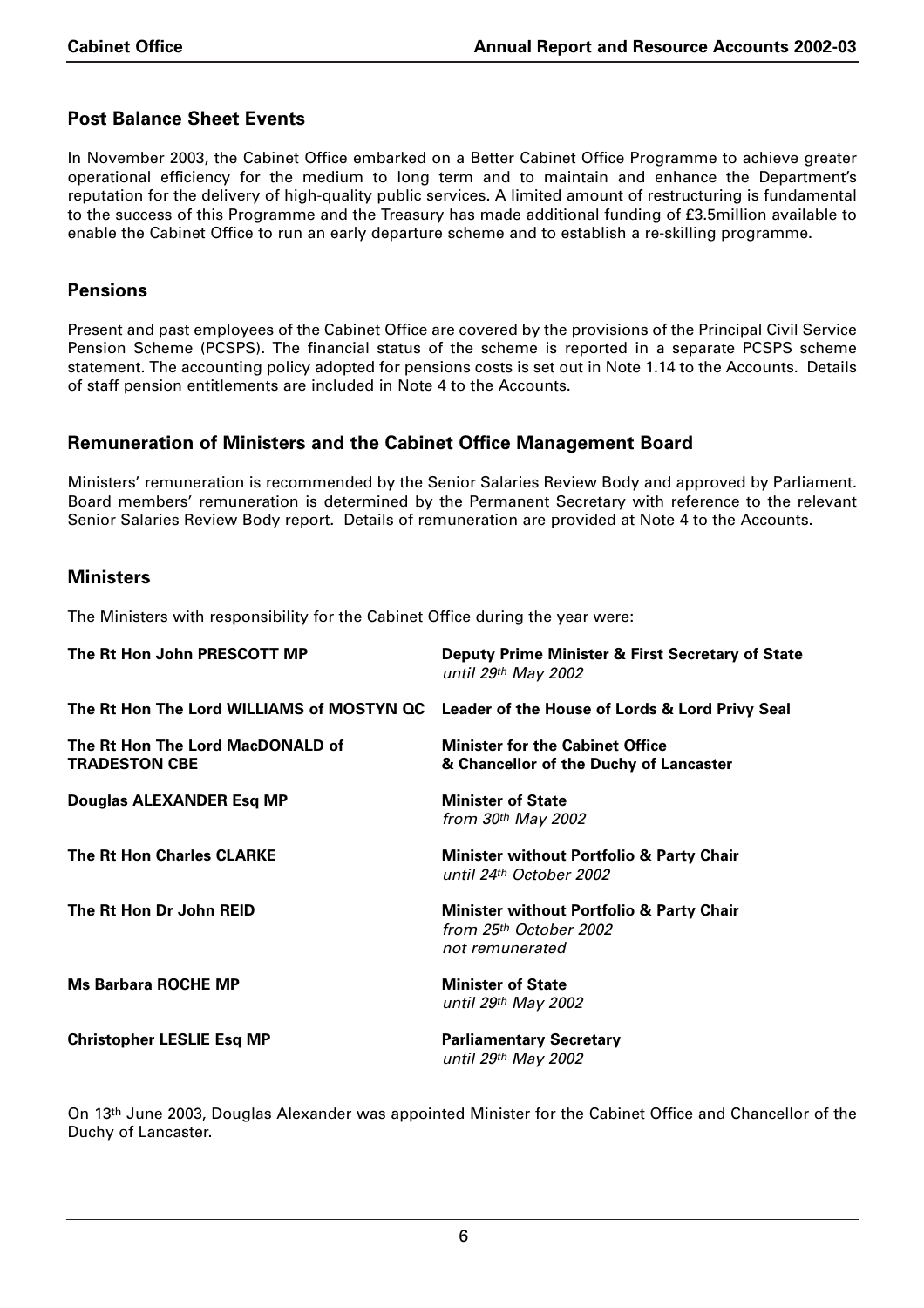## **Secretary to the Cabinet**

The post of Secretary to the Cabinet was held during the year by:

| <b>Sir Richard WILSON</b>  | Secretary to the Cabinet and Head of the Home Civil<br><b>Service</b><br>until 1 <sup>st</sup> September 2002 |
|----------------------------|---------------------------------------------------------------------------------------------------------------|
| <b>Sir Andrew TURNBULL</b> | Secretary to the Cabinet and Head of the Home Civil<br><b>Service</b><br>from 2nd September 2002              |

## **Cabinet Office Management Board**

The role of the Cabinet Office Management Board was to give corporate strategic leadership to the Department. Subsequent to the financial year-end, it has been replaced by the Cabinet Office Strategy Board.

The Members of the Management Board during the year were:

| <b>Professor Ron AMANN</b>      | Director General, Centre for Management and Policy Studies<br>until 23rd June 2002                       |
|---------------------------------|----------------------------------------------------------------------------------------------------------|
| <b>Geoff ARMSTRONG CBE</b>      | <b>Non-Executive Member</b>                                                                              |
| <b>Leonie AUSTIN</b>            | <b>Director of Communication</b>                                                                         |
| <b>Millie BANERJEE CBE</b>      | <b>Non-Executive Member</b>                                                                              |
| <b>Professor Michael BARBER</b> | <b>Prime Minister's Chief Adviser on Delivery</b><br>from $24th$ July 2002                               |
| <b>Paul BRITTON</b>             | <b>Head of Economic and Domestic Affairs Secretariat</b><br>until 23rd June 2002                         |
| <b>Helen GHOSH</b>              | <b>Director of Machinery of Government Secretariat</b>                                                   |
| <b>Mike GRANATT</b>             | <b>Head of the Government Information and Communication Service</b>                                      |
| <b>Jeremy HEYWOOD</b>           | Head of Policy Directorate and Principal Private Secretary to the Prime<br><b>Minister</b>               |
| <b>Mavis MCDONALD</b>           | <b>Chair and Permanent Secretary to the Cabinet Office</b><br>until 23rd June 2002                       |
| <b>Sir David OMAND</b>          | <b>Chair and Permanent Secretary and Security and Intelligence Co-ordinator</b><br>from $24th$ June 2002 |
| <b>Alice PERKINS</b>            | <b>Head of Corporate Development Group</b>                                                               |
| <b>Andrew PINDER</b>            | e-Envoy                                                                                                  |
| <b>Rob SMITH</b>                | Director General, Regional Co-ordination Unit<br>until 23rd June 2002                                    |
| <b>Peter WARDLE</b>             | <b>Director of Corporate Services Group</b>                                                              |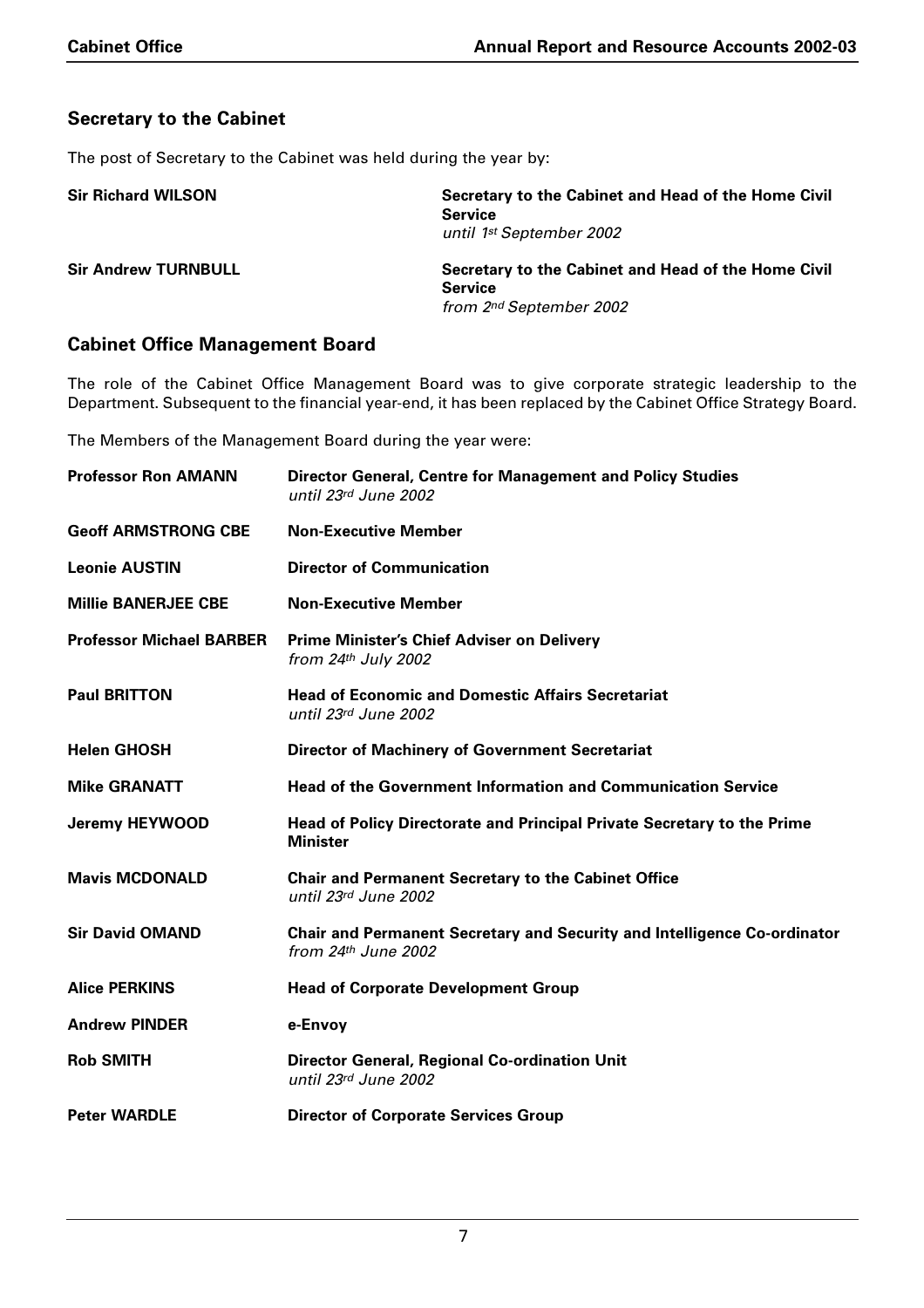Members of the Management Board were appointed by the Permanent Secretary to assist in the effective corporate governance of the Cabinet Office. Membership was held by the individual, and was not associated with any post they held within a Cabinet Office management unit. Termination of appointment was at the discretion of the Permanent Secretary. Two non-executive members were similarly appointed.

The Government Car and Despatch Agency has its own management board, which is detailed in its own annual report and accounts for 2002 – 2003.

Colin Balmer took up the new post of Managing Director of the Cabinet Office in July 2003. He is responsible to the Minister for the Cabinet Office, Douglas Alexander, and reports to the Cabinet Secretary and Head of the Home Civil Service, Sir Andrew Turnbull. He is the Permanent Head of the Cabinet Office and is also accountable to Parliament as Accounting Officer for the Cabinet Office Account and for the Civil Superannuation Account.

The Permanent Head of the Cabinet Office is appointed by the Prime Minister, on the advice of the Cabinet Secretary and Head of the Home Civil Service. The appointment is not time-limited. Mechanisms for termination of the appointment are as set out in the Civil Service Code.

## **Policies on Equal Opportunities & Disability**

The Cabinet Office is an equal opportunities employer and is committed to providing equal opportunities for all, irrespective of age, disability, ethnicity, gender, religion, sexuality, transgender and work patterns.

The Cabinet Office will not tolerate any form of unfair discriminatory behaviour, nor harassment, bullying or victimisation by units, teams, managers or individuals.

Cabinet Office policies and practices reflect the Civil Service Management Code and relevant UK legislation, including legislation implementing European Union directives.

## **Employee Consultation**

The Cabinet Office recognises the importance of good employee relations to the achievement of its objectives and consultation with employees and their representatives is key to this.

Regular communication and consultation takes place with staff through a variety of medium including intranet, weekly staff newsletter and team briefing meetings. Larger consultation exercises take place on important developments.

On 27<sup>th</sup> August 2003, the Department signed a partnership agreement with the Trade Unions.

There are also diversity networks which represent particular groups of staff including disabled and ethnic minority staff and the department actively uses these networks to consult on particular issues.

## **Policy on Payment of Suppliers**

The Cabinet Office is committed to the CBI code on prompt payment and aims to pay all invoices within the terms of the contract, usually 30 days of receipt of a valid invoice. During the year the Department paid 95.46% of invoices within 30 days (2001-02: 95.75%). The department paid £30 interest charges levied on late payment of invoices for the year ended 31st March 2003.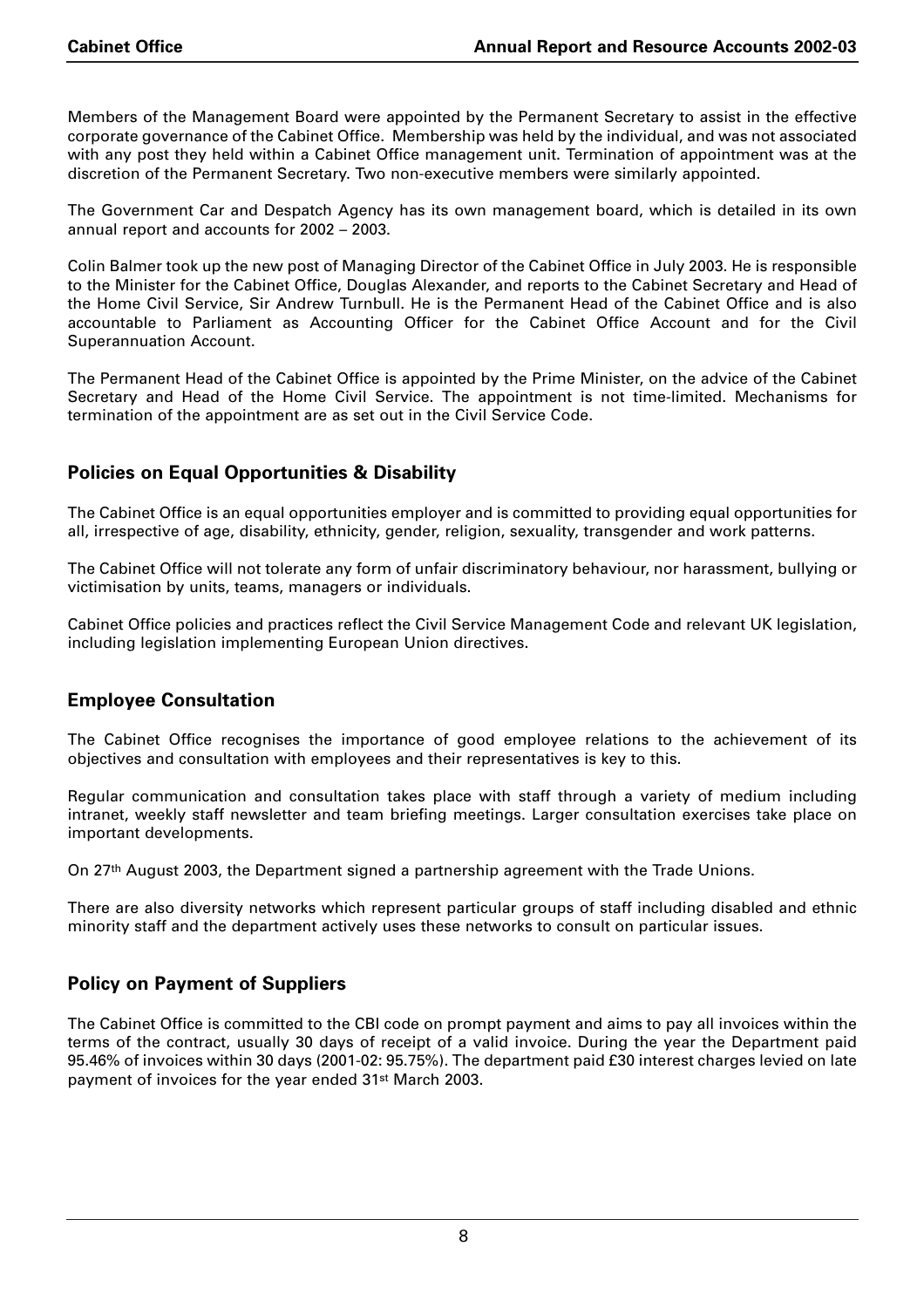## **Basis of Accounts**

The Cabinet Office Resource Accounts have been prepared on a statutory basis in accordance with the requirements of HM Treasury and are designed to comply with generic Accounts Directions issued to departments by HM Treasury under Section 5 (2) of the Government Resources and Accounts Act 2000.

## **Auditors**

The financial statements are audited by the Comptroller and Auditor General.

Colin Balmer 23rd January 2004 Accounting Officer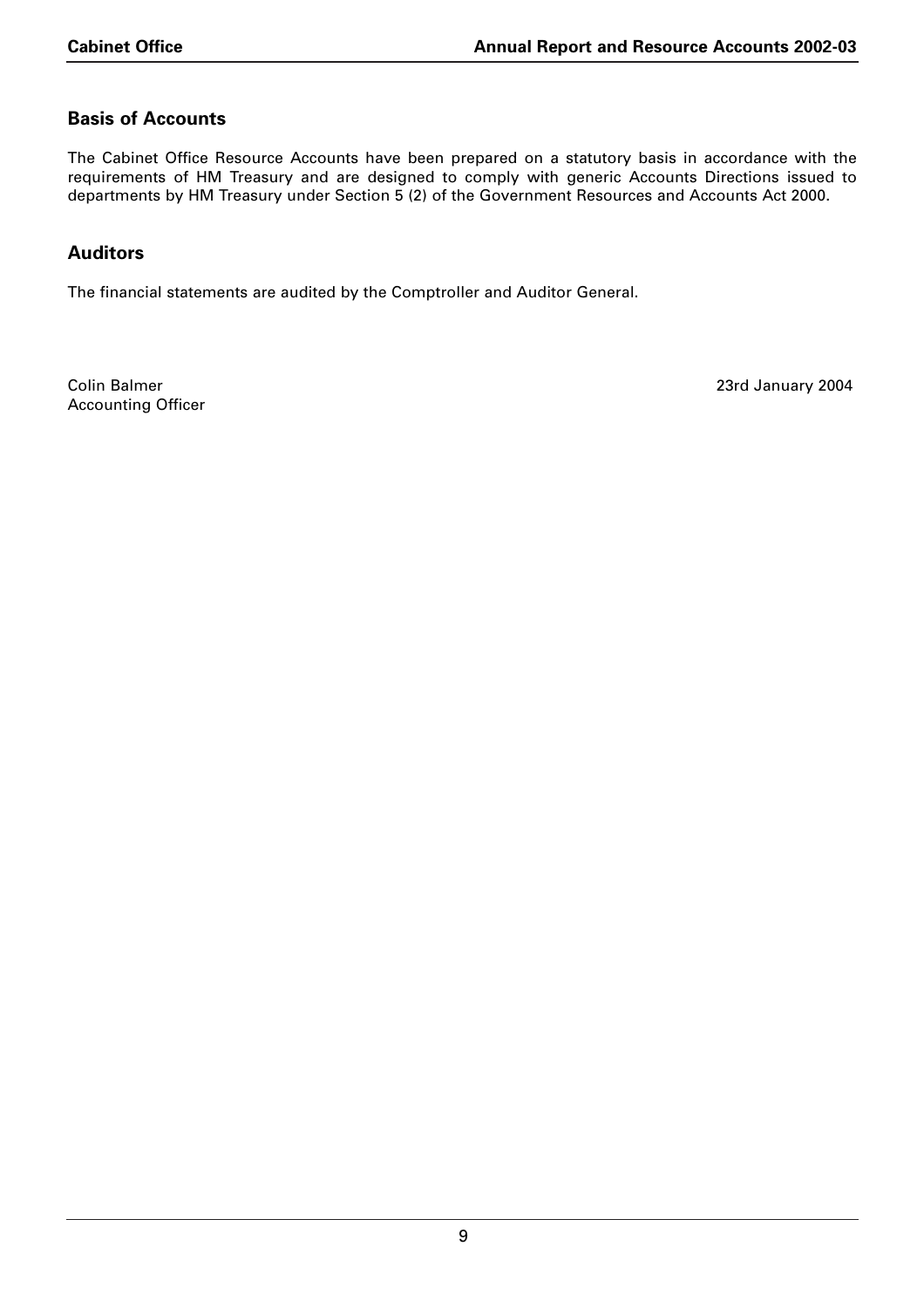## **Statement of Accounting Officer's Responsibilities**

Under the Government Resources and Accounts Act 2000, the Department is required to prepare resource accounts for each financial year in conformity with a Treasury direction detailing resources acquired, held or disposed of during the year and use of resources by the department during the year.

The resource accounts are prepared on an accruals basis and must give a true and fair view of the state of affairs of the department, its net resource outturn, resources applied to objectives, recognised gains and losses, and cash flows for the financial year.

HM Treasury has appointed the Permanent Head of Department as Accounting Officer of the department with overall responsibility for preparing the department's accounts and for transmitting them to the Comptroller and Auditor General.

In preparing the accounts, the Accounting Officer is required to comply with the *Resource Accounting Manual* prepared by HM Treasury, and in particular to:

- observe the relevant accounting and disclosure requirements and apply suitable accounting policies on a consistent basis;
- make judgements and estimates on a reasonable basis;
- state whether applicable accounting standards, as set out in the *Resource Accounting Manual*, have been followed, and disclose and explain any material departures in the accounts; and
- prepare the accounts on a going-concern basis.

The responsibilities of an Accounting Officer, including responsibility for the propriety and regularity of the public finances for which an Accounting Officer is answerable, for keeping proper records and for safeguarding the Department's assets are set out in the Accounting Officers' Memorandum issued by HM Treasury and published in *Government Accounting*.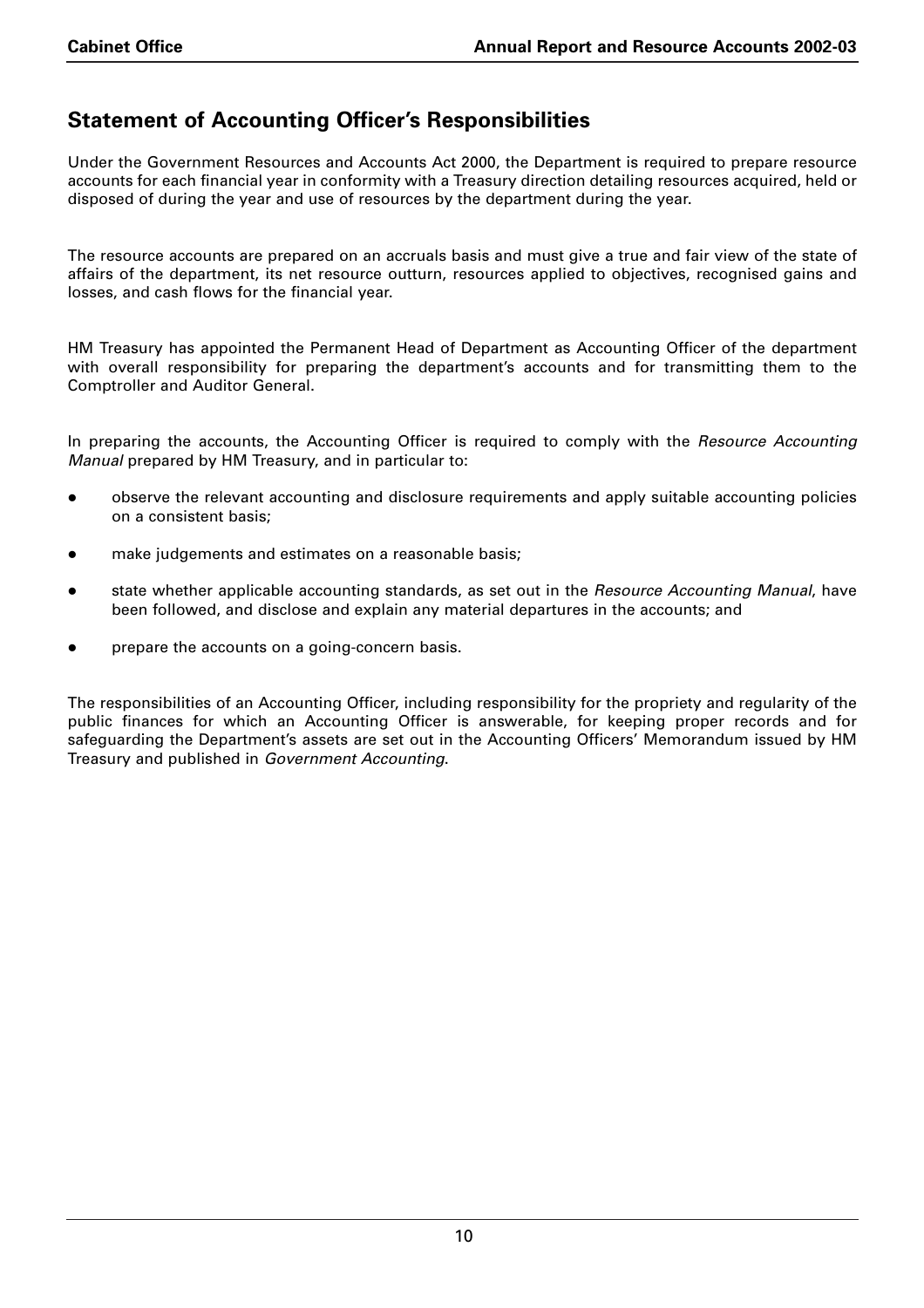# **Statement on Internal Control**

## **Scope of responsibility**

As Accounting Officer, I have responsibility for maintaining a sound system of internal control that supports the achievement of departmental policies, aims and objectives, whilst safeguarding the public funds and departmental assets for which I am personally responsible, in accordance with the responsibilities assigned to me in *Government Accounting*.

## **The purpose of the system of internal control**

The system of internal control is designed to manage risk to a reasonable level rather than to eliminate all risk of failure to achieve policies, aims and objectives; it can therefore only provide reasonable and not absolute assurance of effectiveness. The system of internal control is based on a continuous process designed to identify and prioritise the risks to the achievement of departmental policies, aims and objectives, to evaluate the likelihood of those risks being realised and the impact should they be realised, and to manage them efficiently, effectively and economically.

## **Capacity to handle risk**

A corporate governance seminar for senior managers was held in April 2002. A number of risk management workshops were held, with invitations extended to all Management Units. Guidance on corporate governance requirements including risk management is available on the Intranet.

## **The risk and control framework**

In the accounting period, the Management Board considered risk management and internal control on a regular basis throughout the year, including periodic reports from the chair of the Audit and Risk Committee concerning internal control and regular reports from managers on the steps they are taking to manage risks in their areas of responsibility. Risk management has also been incorporated more fully into the corporate planning and decision making processes of the department. Management Units are required to record risk on the Monitoring and Reporting System.

The department also has the following internal control systems in place:

- an annual budget reviewed and endorsed by the Board;
- the department is working towards the production of robust management accounts and the earlier completion of the annual accounts in order to better inform the planning process;
- quarterly reviews of performance and expenditure;
- a framework document setting out delegated authorities and the publication of an annual report and accounts for the Government Car and Despatch Agency; and
- mandatory six monthly stewardship reports from all Management Units.

The department has an internal audit unit, which carries out its work in accordance with the Government Internal Audit Standards. The work of the internal audit unit is informed by an analysis of the risk to which the Department is exposed and annual internal audit plans are based on this analysis. Although this is not a full risk-based assessment, it is increasingly informed by risk analysis and both that analysis and the resultant internal audit plans are discussed and endorsed by the department's Audit and Risk Committee and approved by me. The Audit and Risk Committee is attended by representatives of the National Audit Office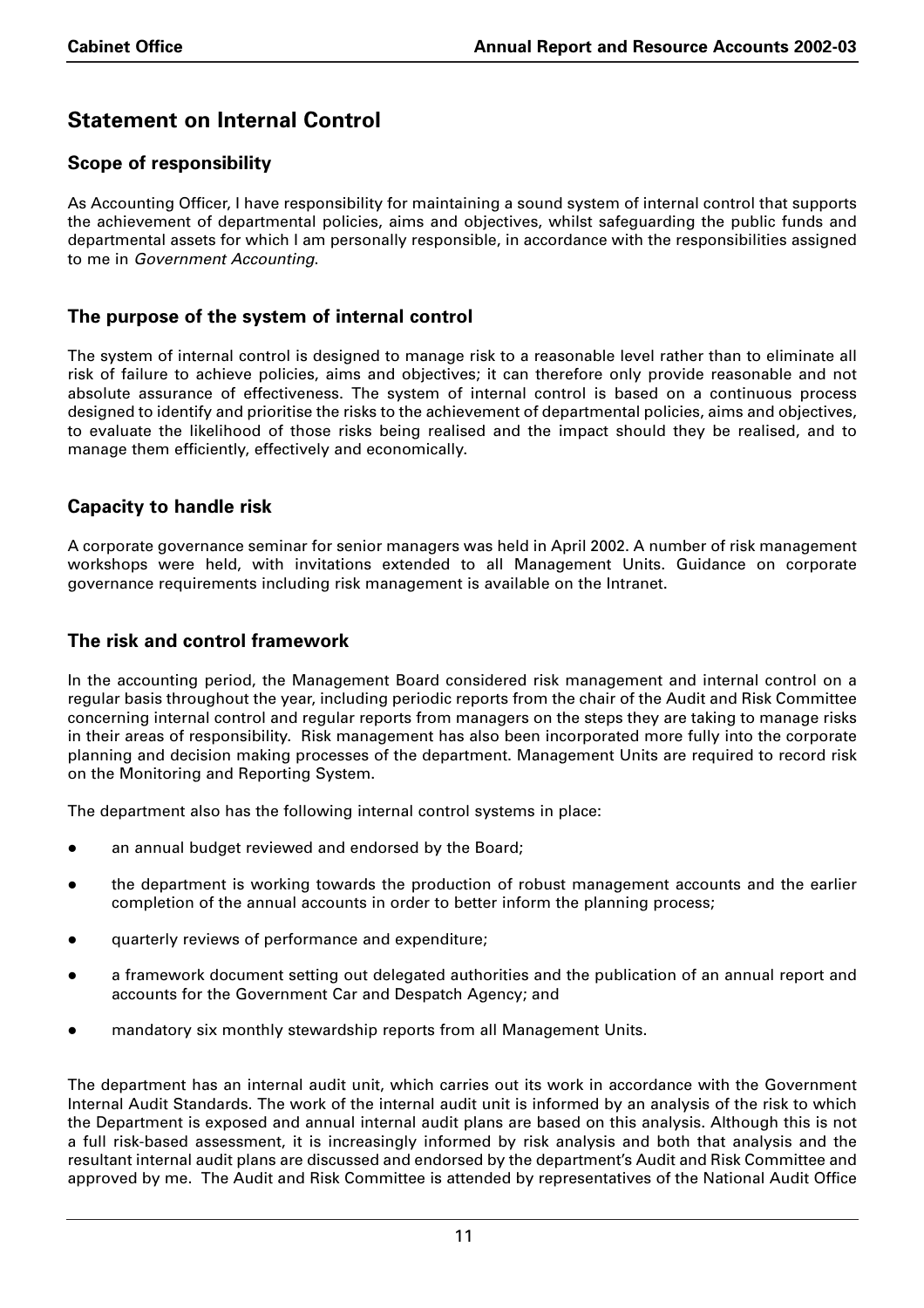(NAO) and chaired by a non-executive director. At least annually, the Internal Audit Director (IAD) provides me with a report on internal audit activity in the department which includes the IAD's independent opinion on the adequacy and effectiveness of the department's system of internal control. For 2002-03, the IAD has been able to give me reasonable assurance that the department's framework of control is sound. However, areas for improvement have been identified including contract management, risk management, business continuity planning, the administration of Cabinet Office pensions and more generally, demonstrating value for money. There is also work to be done in improving financial controls in relation to debt management.

## **Review of effectiveness**

As Accounting Officer, I have responsibility for reviewing the effectiveness of the system of internal control. My review of the effectiveness of the system of internal control is informed by the work of the internal auditors, the Audit and Risk Committee which oversees the work of the internal auditors and the executive managers within the department, who have responsibility for the development and maintenance of the internal control framework, and comments made by the external auditors in their management letter and other reports. I also take assurance from the Statement on Internal Control produced by the Government Car and Despatch Agency and published with their annual report and accounts. The individual statements of assurance that I have received from Heads of Management Units have provided reasonable assurance that the systems of internal control are sound and operating effectively. However, there remain sizeable gaps in the operation of risk management systems which are being addressed as part of the overall action plan to ensure full implementation of an effective system of internal control. There are also significant improvements to be made in the accounting system and in the processes and procedures that support the production of the annual account.

## **Planned improvements**

I aim to have the necessary risk management and review processes in place by March 2004 which will enable the department to complete a full statement of internal control for the year ending 31 March 2005. A review of the departmental risk framework is underway and implementation of an agreed action plan will take place in the period up to March 2004.

A number of factors have contributed to the very late production of these accounts and my breach of the statutory timetable for signing them. The most significant of these were: a major reduction of staffing levels in the Financial Management Division in April 2003, with the consequential effect of a lack of staff with sufficient accounting and financial management skills to prepare the accounts; the absence of fully automated processes for the production of annual accounts; and insufficient appreciation by management units of the importance of providing information held locally but required for final accounts. In order to avoid recurrence of this unacceptable situation in future, I am actively taking steps to ensure that the accounts team are fully staffed and trained for the work. I plan to make significant changes to the accounting system to facilitate production of automated monthly accounts which should lead to earlier closure of the annual account and plan to improve the quality and timeliness of information flows between the managing units and central finance.

Colin Balmer 23rd January 2004 Accounting Officer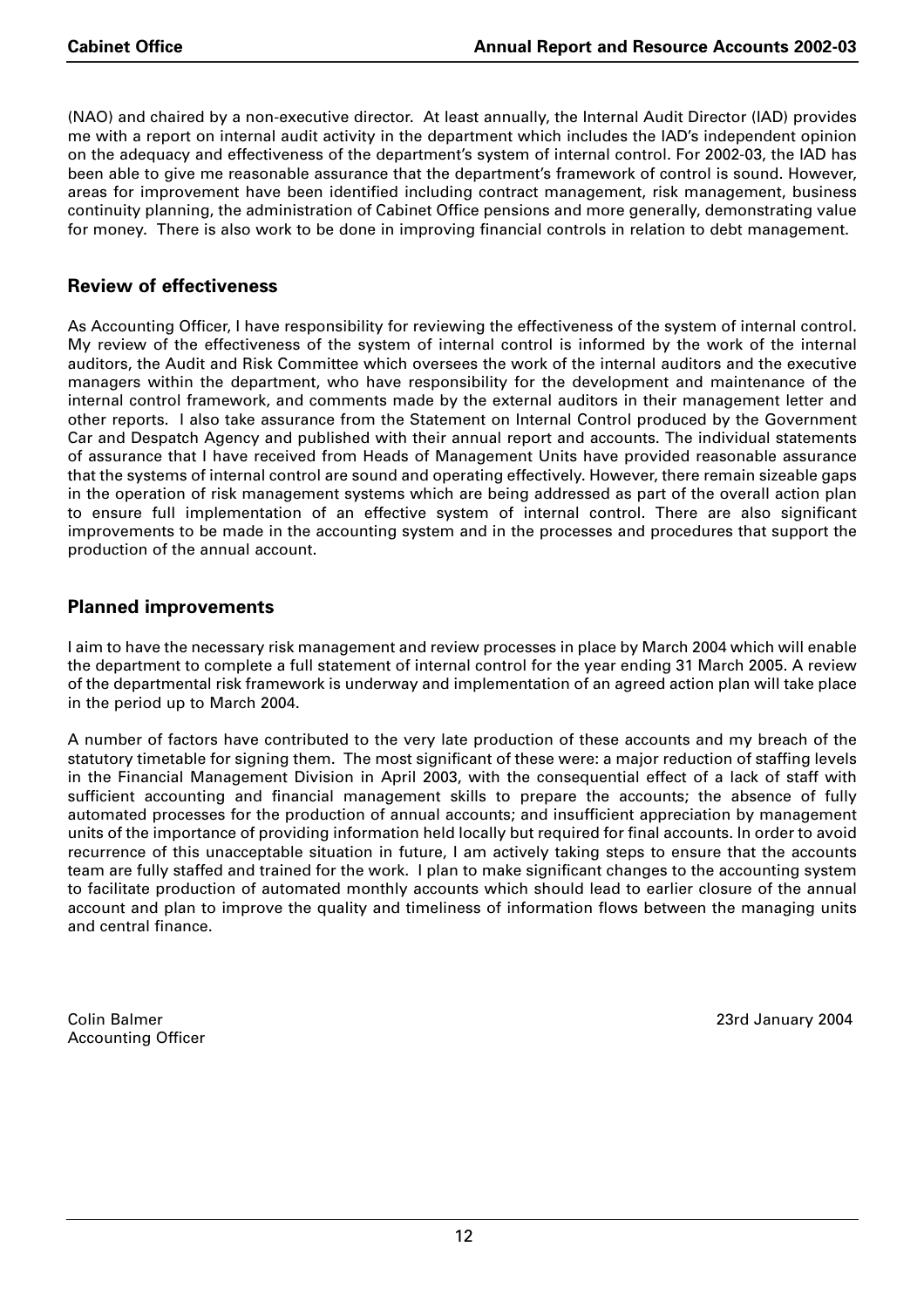## **The Certificate of the Comptroller and Auditor General to the House of Commons**

I certify that I have audited the financial statements on pages 19 to 58 under the Government Resources and Accounts Act 2000. These financial statements have been prepared under the historical cost convention as modified by the revaluation of certain fixed assets and the accounting policies set out on pages 27 to 31.

## **Respective responsibilities of the Accounting Officer and Auditor**

As described on page 10, the Accounting Officer is responsible for the preparation of the financial statements in accordance with Government Resources and Accounts Act 2000 and treasury directions made thereunder and for ensuring the regularity of financial transactions. The Accounting Officer is also responsible for the preparation of the other contents of the Annual Report. My responsibilities, as independent auditor, are established by statute and guided by the Auditing Practices Board and the auditing profession's ethical guidance.

I report my opinion as to whether the financial statements give a true and fair view and are properly prepared in accordance with the Government Resources and Accounts Act 2000 and Treasury directions made thereunder, and whether in all material respects the expenditure and income have been applied to the purposes intended by Parliament and the financial transactions conform to the authorities which govern them. I also report if, in my opinion, the Annual Report is not consistent with the financial statements, if the Department has not kept proper accounting records or if I have not received all the information and explanations I require for my audit.

I read the other information contained in the Annual Report and consider whether it is consistent with the audited financial statements. I consider the implications for my certificate if I become aware of any apparent mis-statements or material inconsistencies with the financial statements.

I review whether the statement on pages 11 to 12 reflects the department's compliance with Treasury's guidance entitled *"Corporate Governance: Statement on Internal Control"*. I report if it does not meet the requirements specified by the Treasury, or if the statement is misleading or inconsistent with other information I am aware of from my audit of the financial statements.

## **Basis of opinion**

I conducted my audit in accordance with auditing standards issued by the United Kingdom Auditing Practices Board, except that the scope of my work was limited as explained below.

An audit includes examination, on a test basis, of evidence relevant to the amounts, disclosures and regularity of financial transactions included in the financial statements. It also includes an assessment of the significant estimates and judgements made by the Department in the preparation of the financial statements, and of whether the accounting policies are appropriate to the Department's circumstances, consistently applied and adequately disclosed.

I planned and performed my audit so as to obtain all the information and explanations which I considered necessary in order to provide me with sufficient evidence to give reasonable assurance that the financial statements are free from material mis-statement, whether caused by error or by fraud or other irregularity, and that in all material respects the expenditure and income have been applied to the purposes intended by Parliament and the financial transactions conformed to the authorities which govern them. In forming my opinion I have also evaluated the overall adequacy of the presentation of information in the financial statements.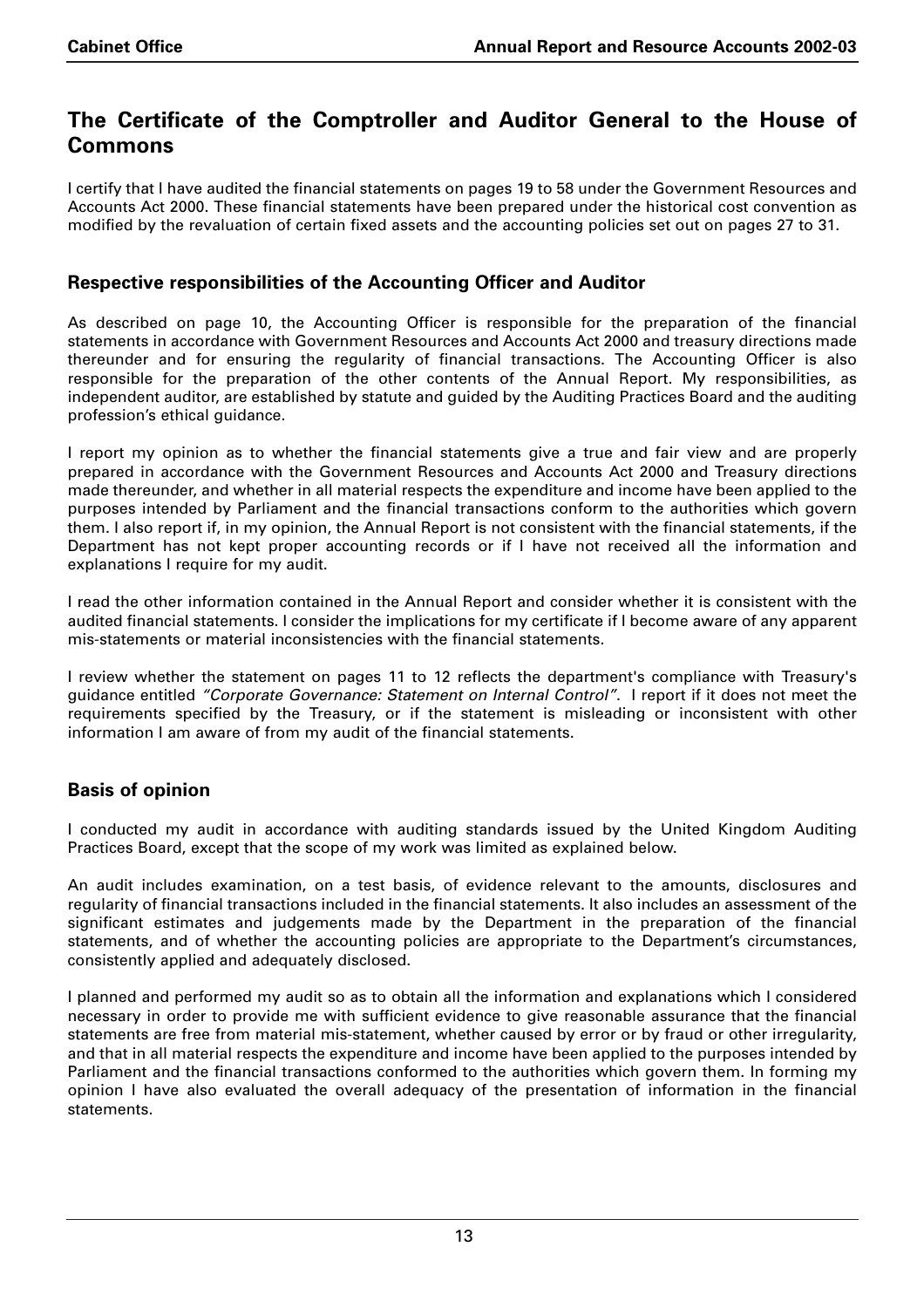However, the evidence available to me was limited because the Cabinet Office was unable to submit its Resource Accounts to me in time for me to perform an audit within the statutory timetable set out in the Government Resources and Accounts Act 2000.(the Act) In addition the Cabinet Office had insufficient staff available to provide my staff with all the information and explanations that I considered necessary for the purposes of my audit within the time allowed by the statutory timetable.

The Cabinet Office failed to submit its Resource Accounts, signed by the Accounting Officer to me by the statutory date set out in the Act of 30 November 2003. Under the same Act I am required to send a copy of the audited and certified accounts to Treasury by 15 January 2004 and the Treasury is required to lay the certified accounts before the House of Commons by 31 January 2004.

The Cabinet Office presented me with its first full set of draft accounts on 12 January 2004 and the Accounting Officer signed the final Resource Accounts on 23 January 2004.

## **Opinion: disclaimer on view given by financial statements**

Because of the effect of the late submission of accounts to me for audit and the limitation in the other evidence available to me as set out above I am unable to form an opinion as to whether:

- the financial statements give a true and fair view of the state of affairs of the Cabinet Office at 31 March 2003 and of the net resource outturn, resources applied to objectives, recognised gains and losses and cash flows for the year then ended, and have been properly prepared in accordance with the requirements of the Government Resources and Accounts Act 2000 and directions made thereunder by the Treasury;
- except for the excess expenditure referred to below, in all material respects the expenditure and income have been applied to the purposes intended by Parliament and the financial transactions conform to the authorities which govern them.

Due to the late submission of the accounts I have not been able to obtain all of the information and explanations that I required for the purposes of my audit. I have also not been able to determine whether proper accounting records have been maintained.

## **Expenditure in excess of amounts authorised**

Parliament authorised a Request for Resources for the Cabinet Office in the Appropriation Acts 2002 and 2003. Net resources of £356.7m were authorised for Request for Resources 1. Against this authorised limit, the department incurred net resource expenditure of £359.1m as shown in Schedule 1 to the Resource Accounts for 2002-03 and have thus exceeded the authorised limit.

Details of these matters are explained more fully in my Report at pages 15 to 18.

John Bourn National Audit Office 27 January 2004 Victoria, London SW1W 9SP

Comptroller and Auditor General 157-197 Buckingham Palace Road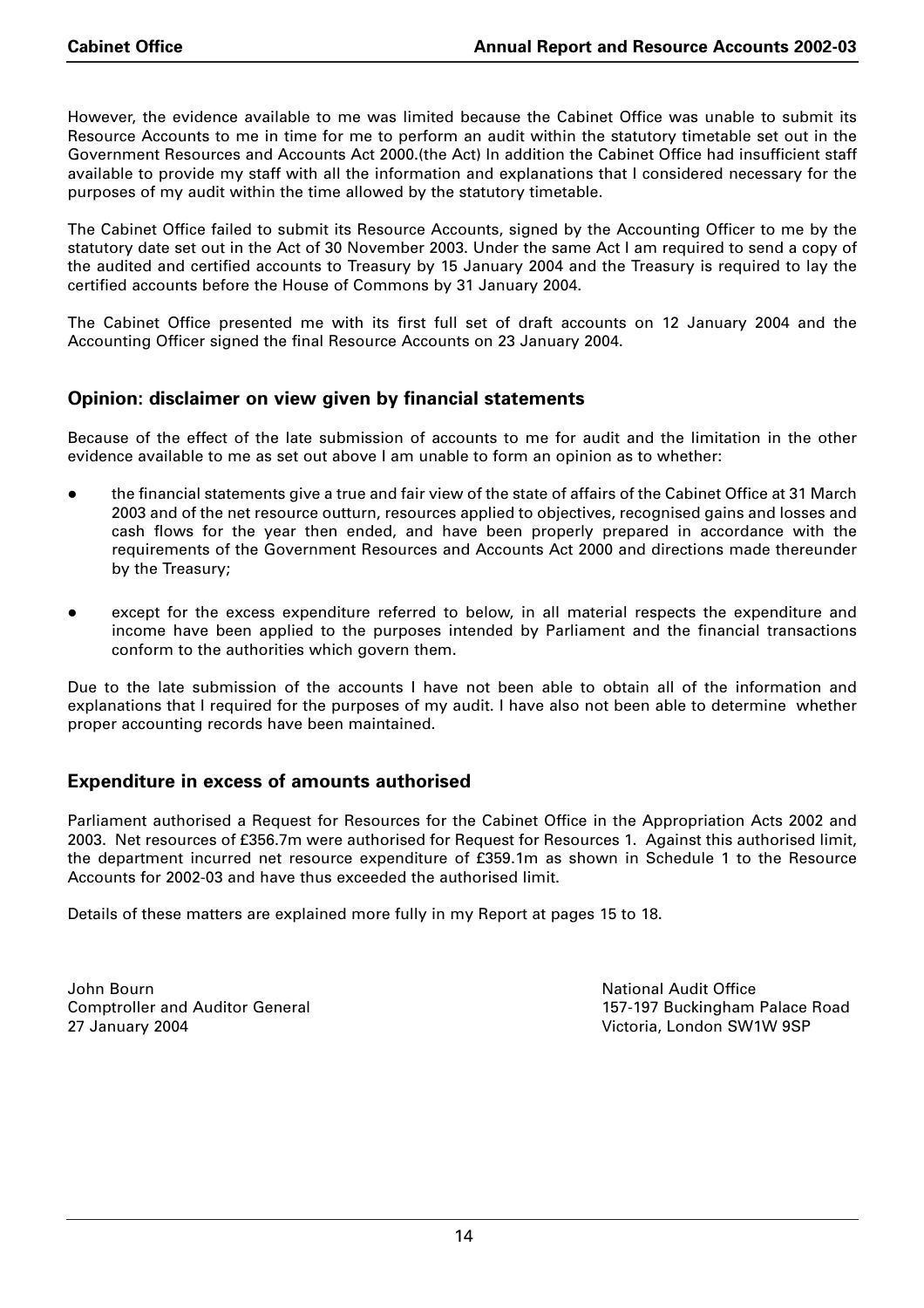## **The Report of the Comptroller and Auditor General to the House of Commons**

## **Introduction**

1. The aim of the Cabinet Office (the Department) is to support the Government's delivery and reform programme. This is reflected in its objectives, set following the 2002 Spending Review, which were as follows:

- to support the Prime Minister in leading the Government;
- to support the Government in transacting its business;
- **•** to help deliver key public service priorities;
- to lead the reform programme for public services; and
- to co-ordinate security, intelligence and civil contingencies matters to protect the UK against disruptive challenges.

2. On 29 May 2002 the Prime Minister announced changes to his Cabinet and departmental responsibilities. The Machinery of Government changes involved the establishment of the Office of the Deputy Prime Minister as a separate Department and this resulted in the transfer from the Cabinet Office of the Regional Co-ordination Unit and the Government Offices for the Regions to the Office of the Deputy Prime Minister. A number of other units and Non-Departmental Public Bodies were transferred to the Department for Trade and Industry, while the Government News Network was transferred to the Cabinet Office from the Central Office of Information.

3. The resource accounts of the Cabinet Office consolidate the account of the core Department with those of the Government Car and Despatch Agency, the Government News Network and the Centre for Management and Policy Studies. The latter operates as a separate financial reporting entity, but no longer produces its own report and accounts.

## **Our responsibilities as auditor**

4. I am required, under Auditing Standards, to obtain evidence to give reasonable assurance that the Department's financial statements are free from material misstatement. In forming my opinion I examine, on a test basis, evidence supporting the disclosures in the financial statements and assess the significant estimates and judgements made in preparing them. I also consider whether the accounting policies are appropriate, consistently applied and adequately disclosed.

5. Under the Government Resource and Accounts Act 2000, the Accounting Officer of the Department is required to submit to me the signed accounts for his department by 30 November in the year following that to which the accounts relate. I am required by the Act to certify the accounts by the following 15 January and to render them to the Treasury. The Treasury is required to lay the accounts before the House of Commons by 31 January.

6. My staff progressively received components of the account from mid-December. The Department presented me with its first full set of draft accounts on 12 January 2004 and as the Balance Sheet of the accounts shows, the Department's Accounting Officer signed these on 23 January 2004, some weeks after the statutory deadline for submission. The delay in submission of the accounts has resulted in my staff having insufficient time to complete an audit within the statutory timetable, and to gain the necessary audit evidence in order for me to reach an opinion on them.

7. As a result of the limitation on the scope of my work I am unable to express an opinion on the accounts. In addition, although I do not express an opinion on the accuracy of Net Resource Outturn, schedule 1 to the accounts shows that the Department's own assessment is that it breached the resource estimate that was voted by Parliament. The excess expenditure of £1,344,570.34 would therefore constitute irregular expenditure, and further Parliamentary authority to make good the excess will need to be sought.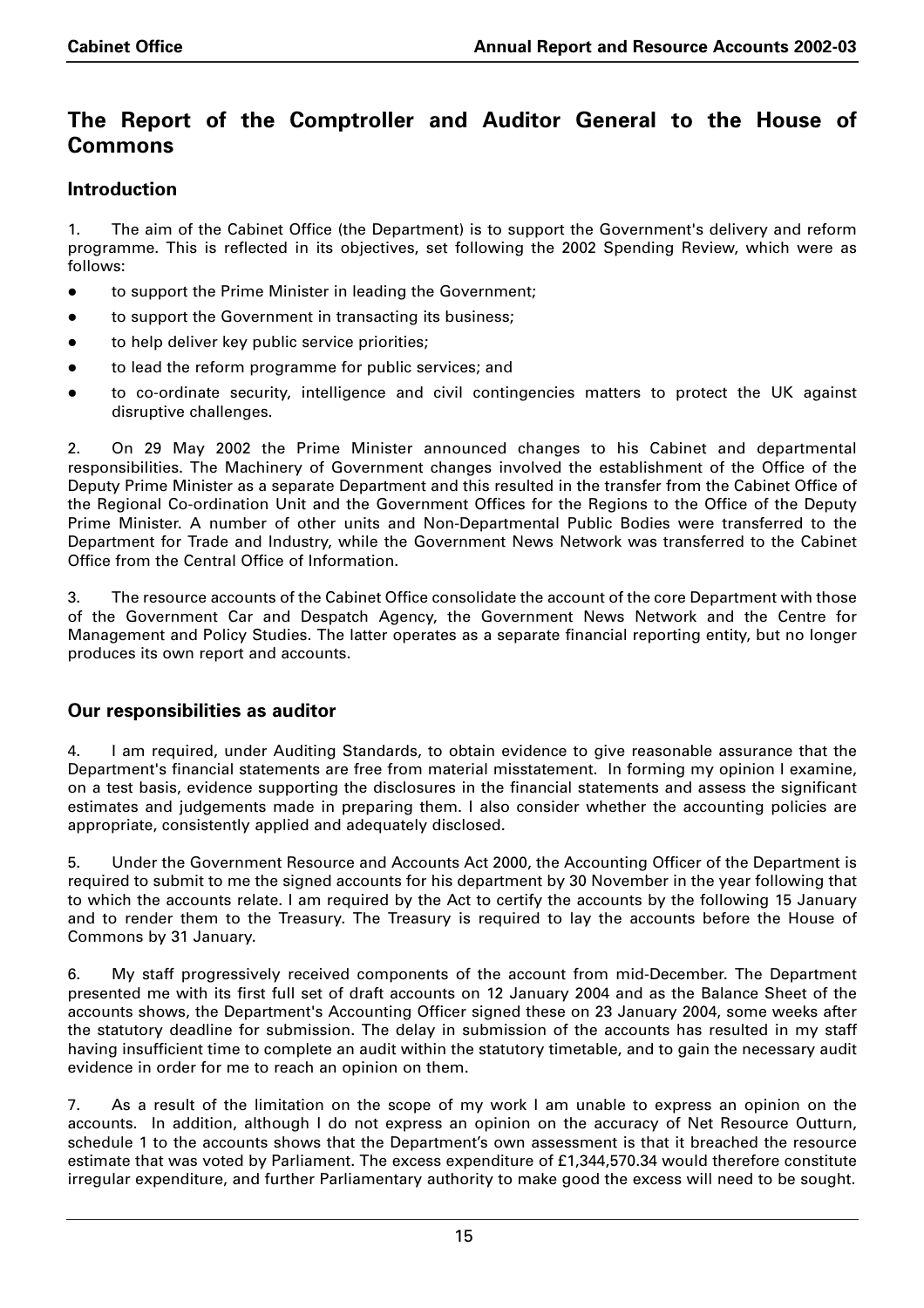## **Purpose of Report**

- 8. The purpose of my report is to:
- explain the reasons for the Department's delay in providing me with accounts for audit and why I have disclaimed my opinion on the accounts;
- provide background to the reasons for the Department's assessment that it overspent and to provide information on the extent and nature of this apparent breach of Parliamentary control; and
- indicate the steps it is taking to address the weaknesses in the system of control that led to this situation and to prevent a recurrence in the future.

## **Reasons for the delay in submission of signed accounts**

9. The Department's difficulties in preparing complete and reliable resource accounts within the statutory timetable are attributable to a number of factors:

- Delays in starting the preparation of the 2002-03 accounts, caused by the residual work required following completion of the 2001-02 accounts;
- A significant reduction in the number of staff employed in the Department's Financial Management Division in April 2003 with a number of consequential results, including unfilled vacancies, high staff turnover among the remaining staff and loss of institutional memory. A number of the remaining staff were temporary contract staff, employed specifically to assist in the preparation of the resource accounts, but by their very nature these staff are liable to move on to other assignments at short notice, which made it very difficult for the Department to maintain stability and continuity. This led to a critical shortage of staff with sufficient accounting and financial management skills to prepare resource accounts, which included the additional complexity of Machinery of Government changes;
- The absence of an automated process to assist the production of the Department's annual accounts;
- Heavy reliance on processes and procedures outside the main accounting system, requiring significant investment of very limited staff resources. These included the need to design and implement a new financial accounts consolidation package and the need to develop the fixed asset register for the department that would underpin the production of information for the annual accounts;
- Insufficient appreciation by staff employed in areas of the Department outside the Financial Management Division of the importance of providing timely and accurate information that was required for the annual accounts; for example, details of services which had been received, but not yet invoiced;
- Issues that emerged in late Autumn that could not have been anticipated and which absorbed considerable staff resources to resolve. In particular these included the valuation of the Department's building at 22 Whitehall and the reclassification of assets constructed for the Criminal Justice group but funded through the Department; and
- The time taken, at a late stage, to resolve the accounting issue of the valuation of e-Envoy assets.

10. The lack of adequate staff resources and processes within the department to maintain proper accounting procedures has led to my staff being unable to obtain the necessary audit evidence to enable me to form an opinion on the financial statements.

## **Excess Expenditure**

11. Schedule 1 to the accounts shows net expenditure on Request for Resources 1 of £359,115,570.34, which is £2,366,570.34 (0.7 per cent) in excess of the amount authorised. Operating income authorised to be appropriated in aid of expenditure on this Request for Resources was limited to £70,789,000. This amount is shown as being wholly earned and applied. Schedule 1 also shows that the department also earned during the year from these income sources an additional £1,022,000.00. This is shown as excess Appropriations in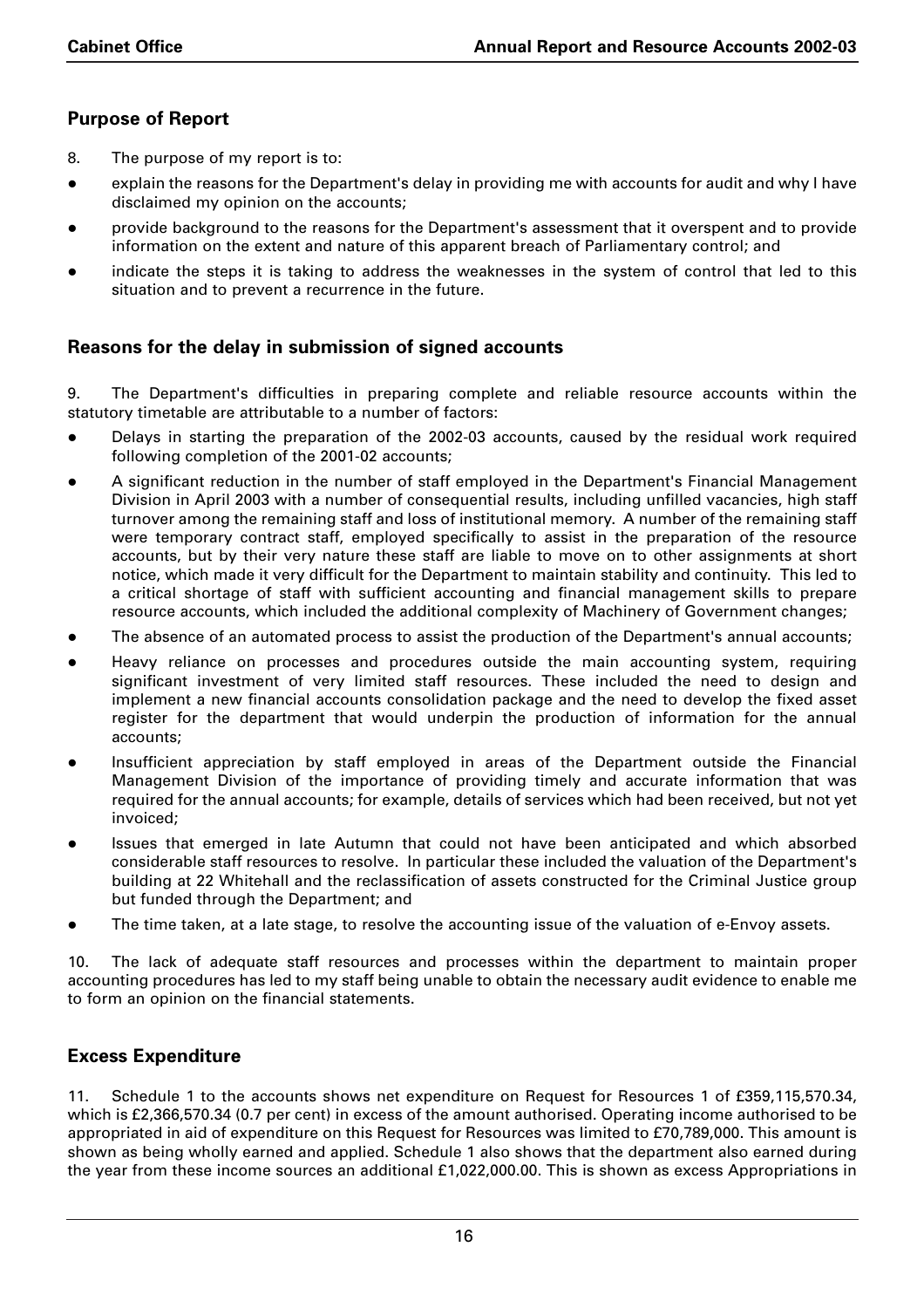Aid in the analysis of income payable to the Consolidated fund. It is proposed to ask Parliament to increase the limit on Appropriations in Aid by this amount to allow it to be applied towards meeting the excess shown on this Request for Resources, and to authorise the balance of £1,344,570.34 as additional use of resources by an Excess Vote.

12. The Department does not systematically prepare monthly, resource-based, management accounts. The year end accounts production process, which commenced in September, was therefore the catalyst to consider matters, such as the method and basis of valuation of assets associated with the work of the e-Envoy. Work on these assets continued during the autumn, in consultation with my staff, and led to the decision by the Department in November 2003 to consider the impairment of these assets, which resulted in the excess vote noted above.

## **Statement on Internal Control**

13. My examination of the financial statements also includes a review of the Department's compliance with Treasury's guidance entitled "*Corporate Governance: Statement on Internal Control*" and I am required to comment if the statement is misleading or inconsistent with other information I am aware of from my audit of the financial statements.

14. As a result of my work on the financial statements, and my staff's attendance at Audit Committee meetings, I have observed that the Department's progress in developing risk management procedures has been significantly slow. As a matter of urgency, the department intends to make significant improvements in its corporate governance and risk management arrangements. The Accounting Officer informed the Audit Committee in November 2003 that his specific plans included :

- A stock check of progress in introducing risk management procedures against Treasury Guidance;
- A fresh look by the Strategy Board of corporate level risks facing the department in the delivery of the Department's objectives and identification of the top ten risks;
- A review of the level and consistency of detail recorded on the Monitoring and Reporting System (MARS) in describing and evaluating each risk at the operational level and plans by Management Units to mitigate those risks; and
- The production of a refreshed and more robust risk matrix.

15. My staff inform me that action is in hand to implement these plans. However, in order to achieve the Accounting Officer's aim to have fully embedded risk management processes before the start of 2004-05 financial year, as he reflects in his Statement on Internal Control, I note that significant staff resources, time and commitment will be required.

## **Actions taken to prevent recurrence**

16. The Department recognises the importance of improving its financial reporting infrastructure and has informed my staff of the following initiatives, which are designed to improve the quality and timeliness of financial management and reporting:

- a new Finance Director, who is a qualified accountant, has been appointed with the specific mandate to improve financial management across the Cabinet Office;
- a project has been launched to make significant changes to the accounting system to facilitate production of automated monthly management accounts (leading to earlier closing of final accounts), and to make it more responsive and user-friendly;
- proposals for improving recruitment and retention of finance staff, including the introduction of an improved accountancy training scheme;
- proposals for changes to the wider finance function, intended to improve the quality and timeliness of information flowing from the Management Units to FMD, and to raise the overall profile of financial management in Department;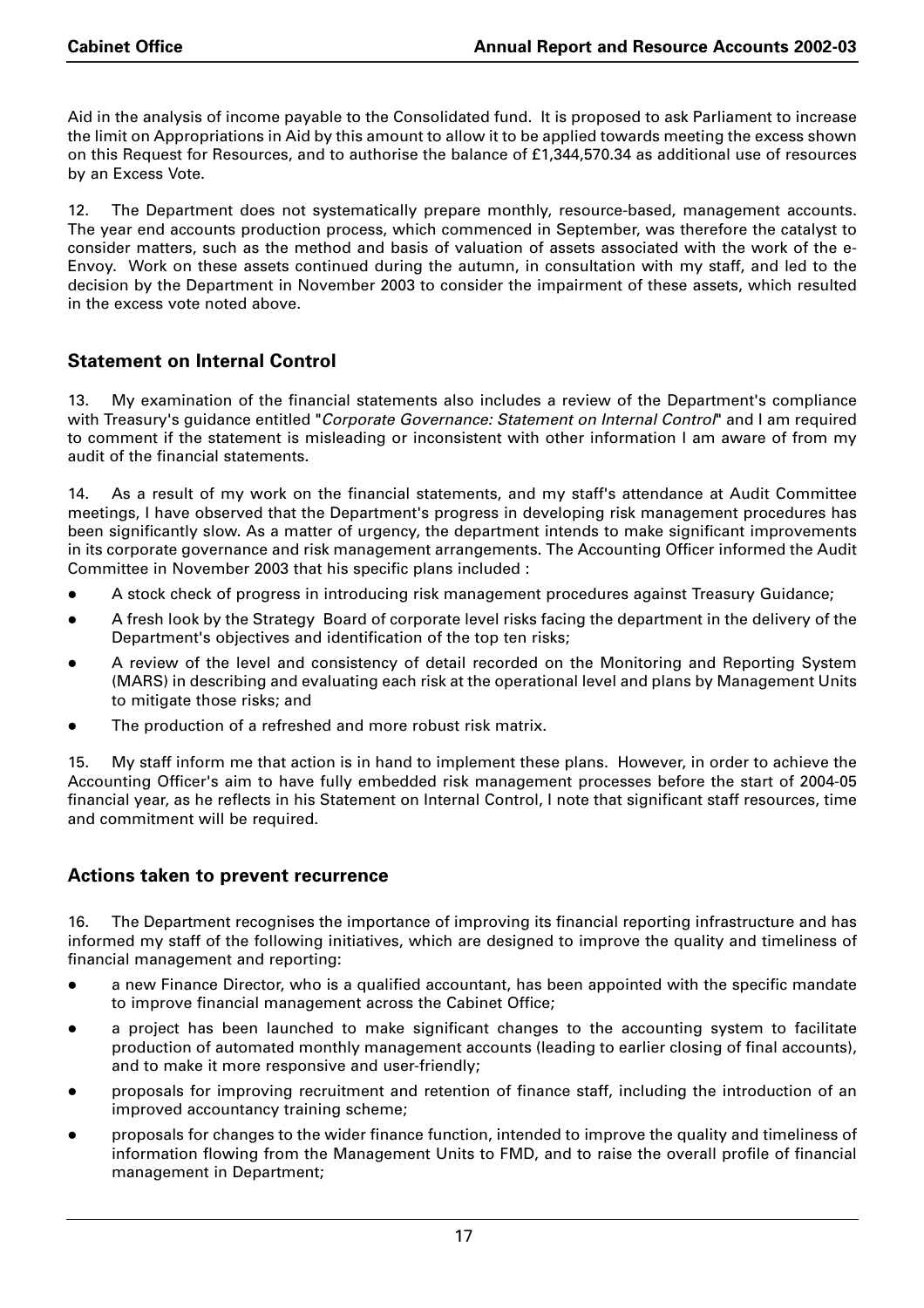- plans to ensure that the accounts production team is fully staffed and skilled in advance of 31 March 2004, so that all possible preparatory work can be completed in advance of the accounts production process; and
- plans to increase awareness of audit requirements amongst the wider finance community within the Department.

## **Conclusion**

17. The Department underestimated the impact of the staff reductions made in the Financial Management Division on the work required to prepare annual accounts on a timely basis. As a result it failed to meet both internal and statutory deadlines for the delivery of its resource accounts. The financial capability and management capacity within the central and wider finance function needs to be developed to manage the process more efficiently and effectively in future. I note the initiatives proposed to ensure that the year end process of preparing the resource accounts is an extension of a process of automated monthly management accounts.

18. My staff will continue to monitor the department's progress in its development and implementation of risk management procedures, as mentioned at paragraphs 14 and 15 above. They will also closely monitor the initiatives proposed to improve the quality and timeliness of financial management and reporting, as mentioned at paragraph 16 above.

John Bourn National Audit Office 27 January 2004 Victoria, London SW1W 9SP

Comptroller & Auditor General 2002 2012 2014 157-197 Buckingham Palace Road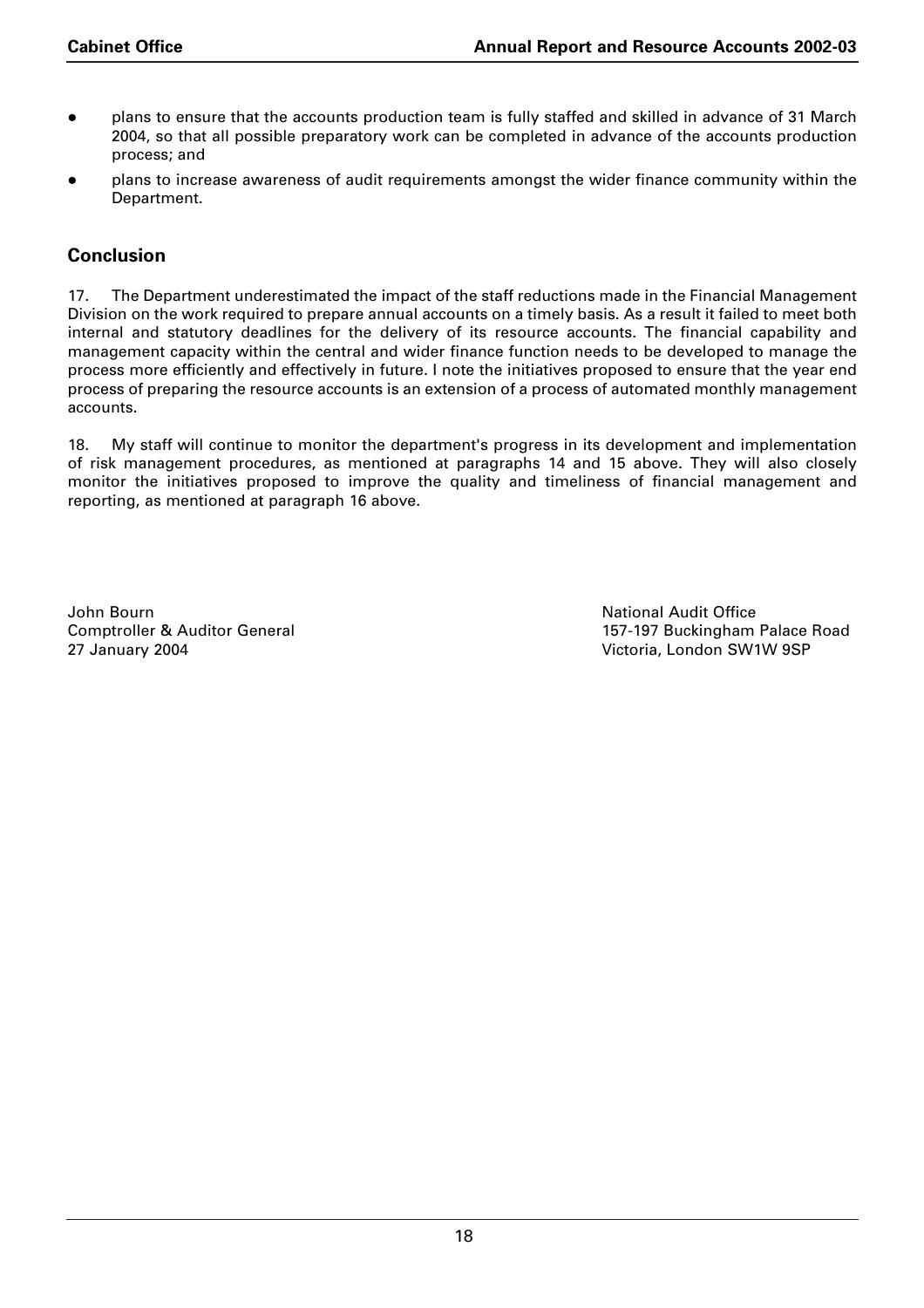## **Summary of Resource Outturn 2002-03**

*for the year ended 31 March 2003*

|                                                                                                                       |                                    | 2002-03<br><b>Estimate</b> |                                |                                          |        |                           | 2001-02                                                                                   |                                  |  |
|-----------------------------------------------------------------------------------------------------------------------|------------------------------------|----------------------------|--------------------------------|------------------------------------------|--------|---------------------------|-------------------------------------------------------------------------------------------|----------------------------------|--|
|                                                                                                                       |                                    |                            |                                |                                          |        |                           |                                                                                           |                                  |  |
|                                                                                                                       | <b>Gross</b><br><b>Expenditure</b> | A in A                     | <b>Net</b>                     | <b>Gross</b><br><b>Total Expenditure</b> | A in A | Net<br>Total <sup>1</sup> | <b>Net Total</b><br>Outturn<br>compared<br>with<br><b>Estimate</b><br>saving/<br>(excess) | Prior<br>year<br><b>Restated</b> |  |
|                                                                                                                       | 1                                  | 2                          | 3                              | 4                                        | 5      | 6                         | 7                                                                                         | 8                                |  |
|                                                                                                                       | £000                               | £000                       | £000                           | £000                                     | £000   | £000                      | £000                                                                                      | £000                             |  |
| Request for resources 1<br>(Notes 7 and 11)<br><b>Total resources</b><br><b>Non-operating cost</b><br>A in A (Note 7) | 427,538                            | 70,789                     | 356,749<br>6,121               | 429,904                                  | 70,789 | 359,115<br>442            | (2,366)<br>5,679                                                                          | 220,422<br>515                   |  |
| Net cash requirement                                                                                                  |                                    |                            | 399,170                        |                                          |        | 373,864                   | 25,306                                                                                    | 262,176                          |  |
| Reconciliation of resources to cash requirements                                                                      |                                    |                            |                                |                                          |        |                           |                                                                                           |                                  |  |
|                                                                                                                       |                                    | Note                       | £000                           |                                          |        | £000                      | £000                                                                                      |                                  |  |
| <b>Net total resources</b><br><b>Capital:</b>                                                                         |                                    |                            | 356,749                        |                                          |        | 359,115                   | (2, 366)                                                                                  |                                  |  |
| Acquisition of fixed assets:<br>Cash purchase<br>Cash purchase - Criminal Justice IT                                  |                                    | 12, 13, 14                 | 61,623                         |                                          |        | 52,680                    | 8,943                                                                                     |                                  |  |
| infra-structure developed on behalf<br>of the Home Office<br><b>Transfer of Function</b><br>Off-balance sheet PFI     |                                    | 16                         | 13,337<br>613                  |                                          |        | 15,360<br>613             | (2,023)                                                                                   |                                  |  |
| <b>Residual interest</b><br>Off-balance sheet PFI contribution of                                                     |                                    |                            | 954                            |                                          |        | 805                       | 149                                                                                       |                                  |  |
| existing assets<br>Investments<br>Non-operating A in A:<br>Proceeds of fixed asset disposals &                        |                                    | 16<br>15                   | (651)                          |                                          |        | (563)                     | (88)                                                                                      |                                  |  |
| loan repayments<br>Loss on fixed asset disposals<br><b>Accruals adjustments:</b>                                      |                                    | $\overline{7}$             | (6, 121)                       |                                          |        | (369)<br>(73)             | (5, 752)<br>73                                                                            |                                  |  |
| Non-cash items<br>Changes in working capital other than cash<br>Changes in creditors falling due after                |                                    | 5b<br>16                   | (36,991)<br>10,000             |                                          |        | (48, 874)<br>(6,098)      | 11,883<br>16,098                                                                          |                                  |  |
| more than one year<br>Use of provision<br>Transfer of functions - difference between                                  |                                    | 20<br>21                   | $\overline{\phantom{a}}$<br>70 |                                          |        | 40<br>618                 | (40)<br>(548)                                                                             |                                  |  |
| resource and cash transfers                                                                                           |                                    |                            | (413)                          |                                          |        | (413)                     |                                                                                           |                                  |  |
| Net cash requirement (Schedule 4)                                                                                     |                                    |                            | 399,170                        |                                          |        | 372,841                   | 26,329                                                                                    |                                  |  |

Continued overleaf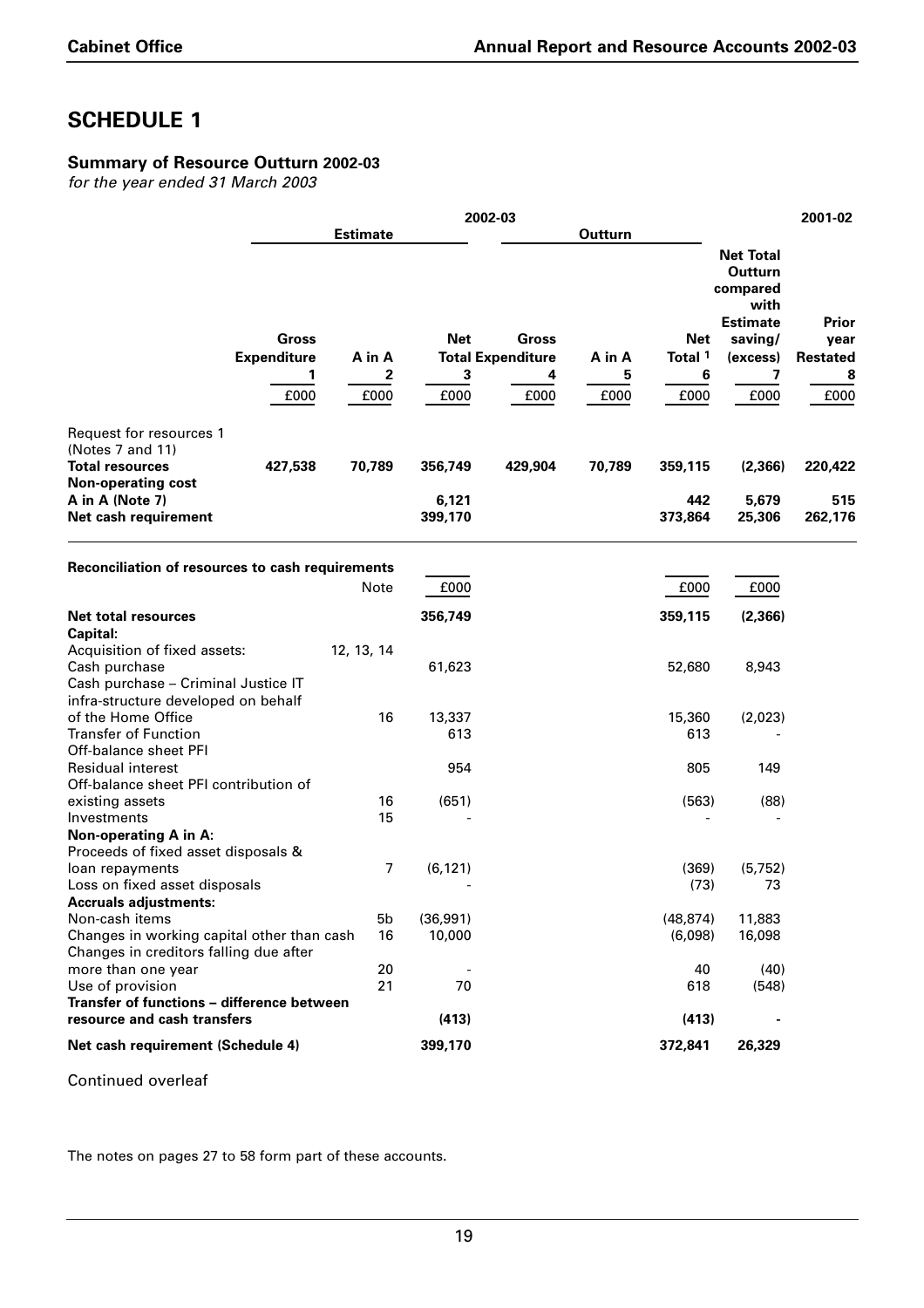#### **Explanation of the variation between Estimate and outturn (net total resources):**

(i) £4.5 million impairment arising on e-Government assets is recorded within Annually Managed Expenditure (AME). Treasury approval for virement has been obtained in order to apply under-spends falling within the Departmental Expenditure Limit (DEL) to reduce the over-spend within AME leaving a residual excess net resource requirement of £1.4 million. *See Notes 1.3 & 6 & 11 to the Accounts*.

(ii)£1 million excess Appropriations in Aid arose from the fact that the bodies under net administration control, CMPS and GCDA, increased their expenditure and received offsetting income as permitted under the net control regime but without correspondingly increasing the Appropriations in Aid limit in order to retain the income in Parliamentary terms; this has resulted in excess Appropriations in Aid and, accordingly, in excess net resource requirement of £1 million. *See below the Analysis of income payable to the Consolidated Fund and Note 11*. Parliamentary approval is being sought to apply the excess Appropriations in Aid against the Excess Vote thus reducing to £1.4 million the additional resources required from Parliament.

#### **Explanation of the variation between Estimate net cash requirement and outturn (net cash requirement):**

- (i) Net Resource Outturn after adjustment for non cash items recorded an under-spend in cash items of £11.3 million. (ii) Capital Outturn recorded a saving of £1.3 million.
- (iii) Movement in Working Capital produced an adjustment of £16.1million; estimated reduction in accruals of £10 million unrealised.

Prior-period adjustments – *not applicable*

#### **Analysis of income payable to the Consolidated Fund**

In addition to appropriations in aid, the following income relates to the department and is payable to the Consolidated Fund (cash receipts being shown in italics):

|                                                                     |      |               | <b>Forecast 2002-03</b> | <b>Outturn 2002-03</b> |                 |
|---------------------------------------------------------------------|------|---------------|-------------------------|------------------------|-----------------|
|                                                                     | Note | <b>Income</b> | <b>Receipts</b>         | <b>Income</b>          | <b>Receipts</b> |
|                                                                     |      | £000          | £000                    | £000                   | £000            |
| Operating income and receipts -<br>excess A in A                    | 7    |               |                         | 1,022                  |                 |
| Non-operating income and receipts -<br>excess A in A                | 7    |               |                         |                        |                 |
| Subtotal                                                            |      |               |                         | 1,022                  |                 |
| Other operating income and receipts<br>not classified as A in A     | 7    |               |                         | 22                     | 22              |
| Other non-operating income and receipts<br>not classified as A in A | 7    |               |                         |                        |                 |
| Other amounts collectable on behalf of<br>the Consolidated Fund     | 7    |               |                         |                        |                 |
| Excess cash surrenderable to the<br><b>Consolidated Fund</b>        | 7    |               |                         |                        |                 |
| Total <sup>2</sup>                                                  |      |               |                         | 1.044                  | 22              |

#### **1 Actual outturn – resources:**

Request for Resources 1: Actual amount net resource outturn **£359,115,570.34**. Actual amount of excess in resources over Estimate **£2,366,570.34**.

#### **Actual outturn – cash:**

Net cash requirement: Outturn net requirement **£372,841,462.83** which is **£26,328,537.17** less than estimate. 2 The actual receipts to the Consolidated Fund were **£22,491.34**. In addition, a further **£587.66** is surrenderable to the Consolidated Fund from the prior year.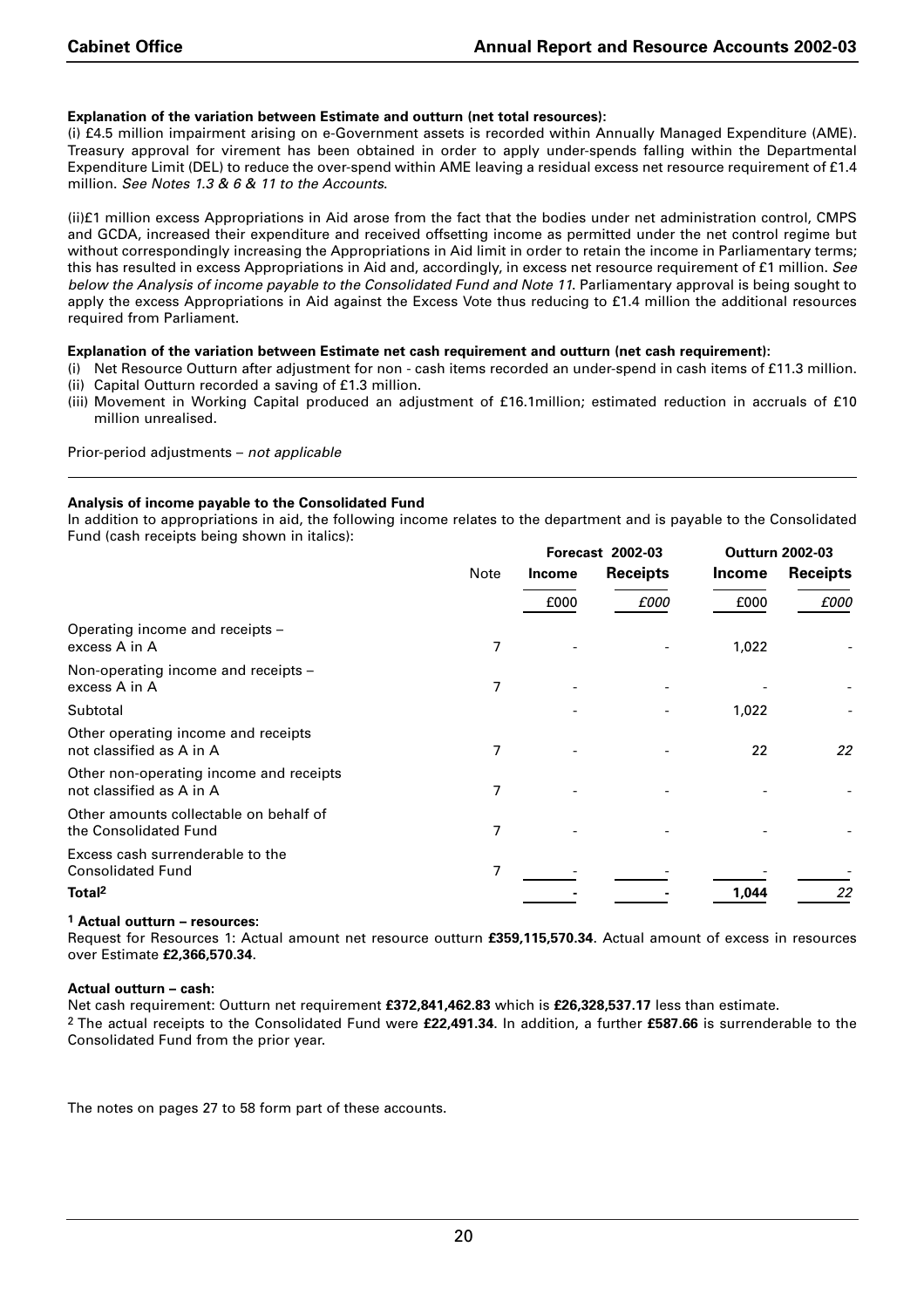## **Operating Cost Statement**

*for the year ended 31 March 2003*

|                                                       |        | 2002-03            |                      | 2001-02<br><b>Restated</b> |                      |
|-------------------------------------------------------|--------|--------------------|----------------------|----------------------------|----------------------|
|                                                       | Note   | £000               | £000                 | £000                       | £000                 |
| <b>Administration costs:</b>                          |        |                    |                      |                            |                      |
| Staff costs<br>Other administration costs             | 4<br>5 | 107,198<br>127,528 |                      | 96,383<br>122,830          |                      |
| <b>Gross administration costs</b><br>Operating income | 7      |                    | 234,726<br>(66, 642) |                            | 219,213<br>(59, 775) |
| <b>Net administration costs</b>                       |        |                    | 168,084              |                            | 159,438              |
| Programme costs:                                      |        |                    |                      |                            |                      |
| Expenditure<br>Less: income                           | 6<br>7 | 73,882             |                      | 58,909                     |                      |
| Net programme costs                                   | 6      |                    | 73,882               |                            | 58,909               |
| <b>Net operating cost</b>                             | 9 & 10 |                    | 241,966              |                            | 218,347              |
| Net resource outturn                                  | 9      |                    | 359,115              |                            | 220,422              |
|                                                       |        |                    |                      |                            |                      |

All income and expenditure are derived from continuing operations.

## **Statement of Recognised Gains and Losses**

*for the year ended 31 March 2003*

|                                                                                                                                                  |      | 2002-03                             | 2001-02<br><b>Restated</b> |
|--------------------------------------------------------------------------------------------------------------------------------------------------|------|-------------------------------------|----------------------------|
|                                                                                                                                                  | Note | £000                                | £000                       |
| Net loss on revaluation of tangible fixed assets<br>Net gain on revaluation of intangible fixed assets<br>Net loss on revaluation of investments | 23   | (5,927)<br>$\overline{\phantom{0}}$ | 7.624                      |
| Receipt of donated assets                                                                                                                        | 13   | 28                                  | 76                         |
| Total recognised gains and (losses) for the financial year                                                                                       |      | (5,899)                             | 7.700                      |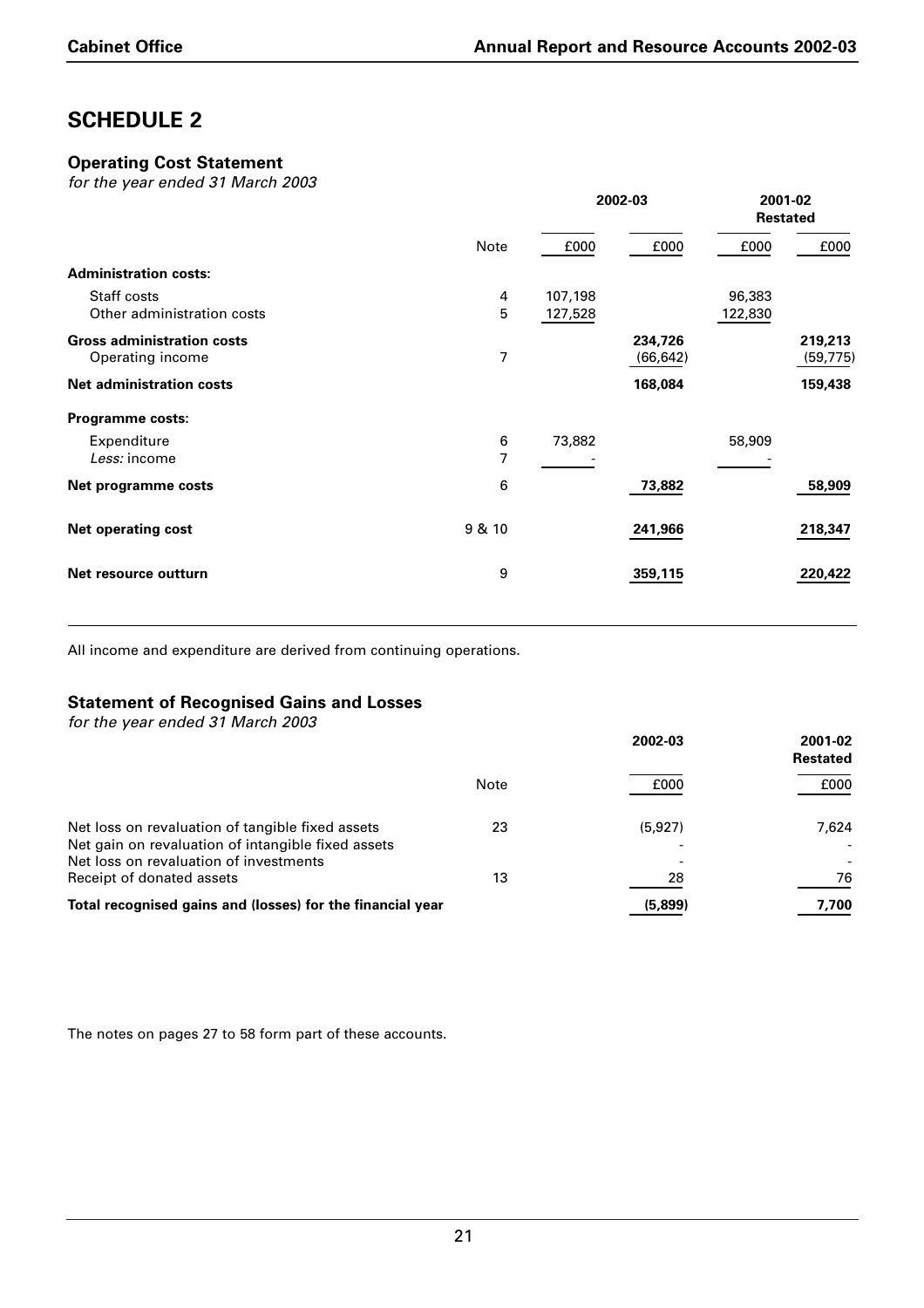#### **Balance Sheet**

*as at 31 March 2003*

|                                                          |      |           | 31 March 2003 |           | 31 March 2002<br><b>Restated</b> |
|----------------------------------------------------------|------|-----------|---------------|-----------|----------------------------------|
|                                                          | Note | £000      | £000          | £000      | £000                             |
| <b>Fixed assets:</b>                                     |      |           |               |           |                                  |
| Tangible assets                                          | 13   | 244,407   |               | 253,254   |                                  |
| Intangible assets                                        | 14   | 2,397     |               | 2,887     |                                  |
| Investments                                              | 15   | 510       |               | 703       |                                  |
|                                                          |      |           | 247,314       |           | 256,844                          |
| Debtors falling due after more than one year             |      |           | 8,354         |           |                                  |
| <b>Current assets:</b>                                   |      |           |               |           |                                  |
| <b>Stocks</b>                                            | 17   | 20        |               | 97        |                                  |
| <b>Debtors</b>                                           | 18   | 44,092    |               | 28,628    |                                  |
| Cash at bank and in hand                                 | 19   | 3,937     |               | 16,513    |                                  |
|                                                          |      | 48,049    |               | 45,238    |                                  |
| Creditors (amounts falling due within one year)          | 20   | (45, 129) |               | (57, 995) |                                  |
| <b>Net current assets/(liabilities)</b>                  |      |           | 2,920         |           | (12, 757)                        |
| <b>Total assets less current liabilities</b>             |      |           | 258,588       |           | 244,087                          |
| Creditors (amounts falling due after more than one year) | 20   | (64)      |               | (103)     |                                  |
| <b>Provisions for liabilities and charges</b>            | 21   | (5, 257)  |               | (4,748)   |                                  |
|                                                          |      |           | (5, 321)      |           | (4,851)                          |
|                                                          |      |           | 253,267       |           | 239,236                          |
| Taxpayers' equity:                                       |      |           |               |           |                                  |
| General fund                                             | 22   |           | 224,863       |           | 211,848                          |
| <b>Revaluation reserve</b>                               | 23   |           | 26,824        |           | 25,836                           |
| Donated asset reserve                                    | 23   |           | 1,580         |           | 1,552                            |
|                                                          |      |           | 253,267       |           | 239,236                          |

Colin Balmer Accounting Officer 2004 **Accounting Officer** 2004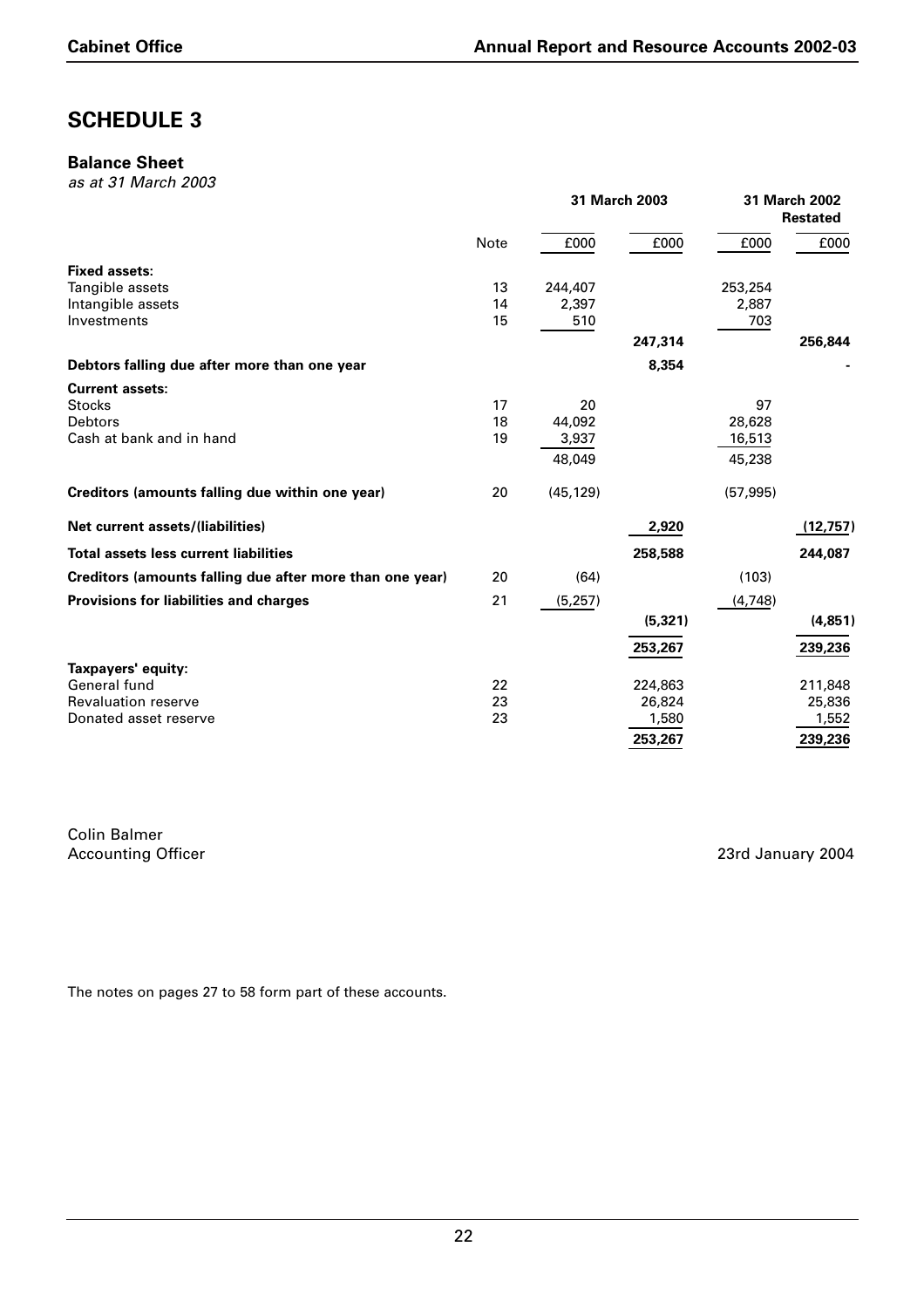## **Cash Flow Statement**

*for the year ended 31 March 2003*

|                                                           | 2002-03   | 2001-02<br><b>Restated</b> |  |
|-----------------------------------------------------------|-----------|----------------------------|--|
|                                                           | £000      | £000                       |  |
| Net cash outflow from operating activities <sup>a</sup>   | (204.314) | (190,065)                  |  |
| Capital expenditure and financial investment <sup>b</sup> | (59, 253) | (65, 697)                  |  |
| Receipts due to the Consolidated Fund which are outside   |           |                            |  |
| the scope of the Department's activities                  |           |                            |  |
| Payments of amounts due to the Consolidated Fund          | (3,304)   | (2,619)                    |  |
| Financing <sup>c</sup>                                    | 254,295   | 257,868                    |  |
| (Decrease)/Increase in cash in the period                 | (12,576)  | (513)                      |  |

*Notes:*

*a See the table below giving a reconciliation of operating cost to operating cash flows.*

*b See the table below giving an analysis of capital expenditure and financial investment.*

*c See the table below giving an analysis of financing and a reconciliation to the net cash requirement.*

### **Reconciliation of operating cost to operating cash flows**

|                                                                            | 2002-03   | 2001-02<br><b>Restated</b> |
|----------------------------------------------------------------------------|-----------|----------------------------|
|                                                                            | £000      | £000                       |
| Net operating cost                                                         | 241.966   | 218,347                    |
| Adjustments for non-cash transactions - see Note 5a                        | (48, 574) | (34.318)                   |
| Adjustments for movements in working capital other than cash - see Note 16 | 10,304    | 5,673                      |
| Use of provisions                                                          | 618       | 363                        |
| Net cash outflow from operating activities                                 | 204,314   | 190,065                    |

## **Analysis of capital expenditure and financial investment**

|                                                 | 2002-03                  | 2001-02<br><b>Restated</b> |  |
|-------------------------------------------------|--------------------------|----------------------------|--|
|                                                 | £000                     | £000                       |  |
| Intangible fixed-asset additions                | 756                      | 2.053                      |  |
| Tangible fixed-asset additions - see Footnote 2 | 58,866                   | 64,159                     |  |
| Proceeds of disposal of fixed assets            | (176)                    | (491)                      |  |
| Loans to other bodies                           | $\overline{\phantom{0}}$ |                            |  |
| Repayment of loans to other bodies              | (193)                    | (24)                       |  |
| Net cash outflow from investing activities      | 59,253                   | 65,697                     |  |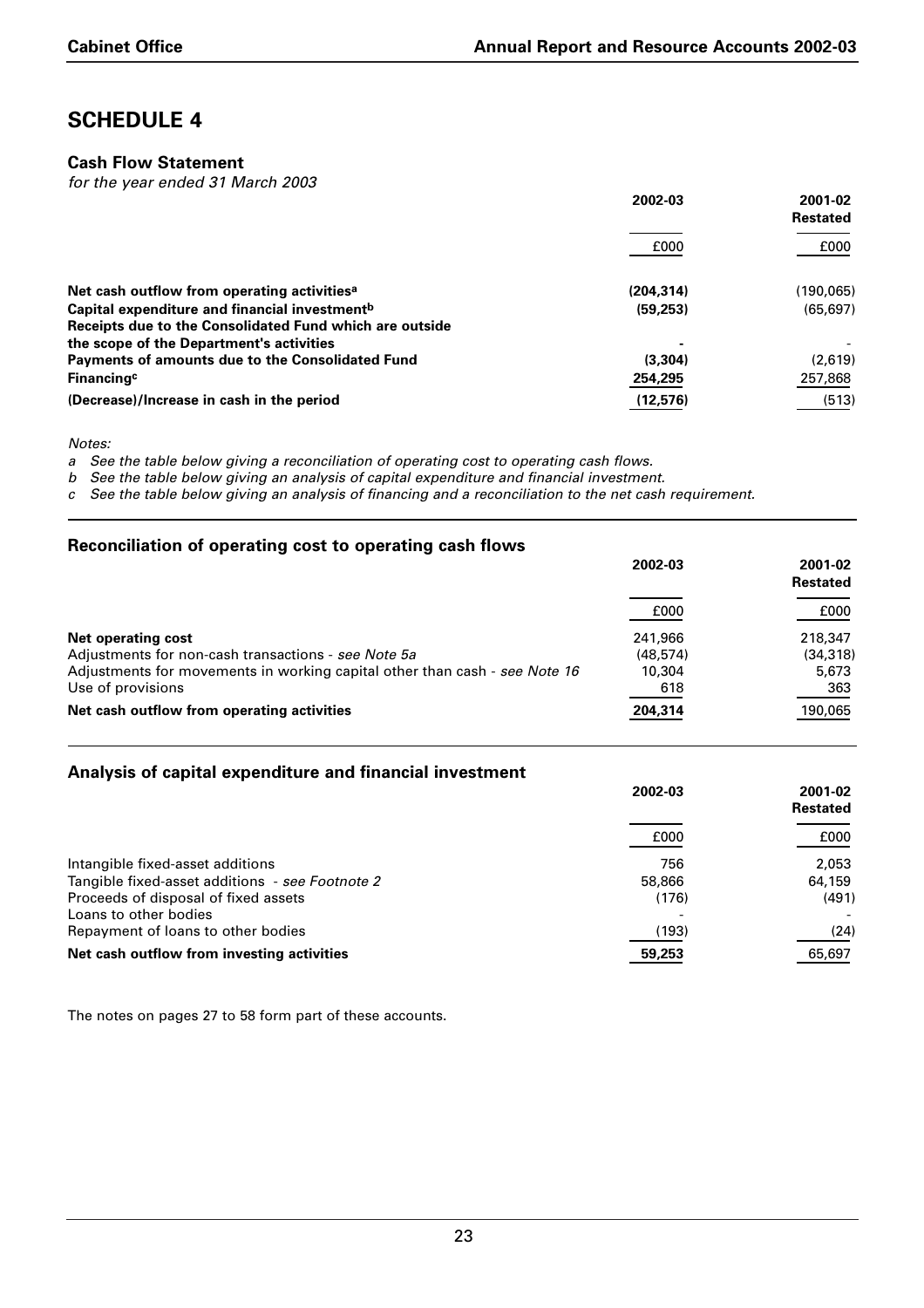## **Analysis of financing and reconciliation to the net cash requirement**

|                                                                                                                                                          |          | 2002-03    | 2001-02<br><b>Restated</b> |
|----------------------------------------------------------------------------------------------------------------------------------------------------------|----------|------------|----------------------------|
|                                                                                                                                                          |          | £000       | £000                       |
| From the Consolidated Fund (Supply) – current year 1                                                                                                     | $(+)$    | 363,419    | 259,691                    |
| From the Consolidated Fund (Supply) – prior year 2                                                                                                       | $(+)$    |            |                            |
| From the Consolidated Fund (non-Supply)                                                                                                                  | $(+)$    |            |                            |
| From the National Insurance Fund                                                                                                                         | $(+)$    |            |                            |
| Payments to the National Insurance Fund                                                                                                                  | $(-)$    |            |                            |
| Advances from the Contingencies Fund                                                                                                                     | $(+)$    |            |                            |
| Repayments to the Contingencies Fund                                                                                                                     | $(-)$    |            |                            |
| Loans received from the National Loans Fund                                                                                                              | $(+)$    |            |                            |
| Repayments of loans from the National Loans Fund<br>Capital element of payments in respect of finance leases                                             | $(-)$    |            |                            |
| and on-balance sheet PFI contracts                                                                                                                       | $(-)$    | (40)       | (40)                       |
| Transfer to $\langle \cdot \rangle$ / from $\langle \cdot \rangle$ Departments in respect of<br>transferred functions (see Footnote 1):<br>Current year: |          |            |                            |
| To the Department for Trade and Industry                                                                                                                 |          | (8,464)    | (12, 207)                  |
| To the Office of the Deputy Prime Minister                                                                                                               |          | (104, 563) | (108, 678)                 |
| Prior year:                                                                                                                                              |          |            |                            |
| To the Department for Culture, Media and Sport                                                                                                           |          | (62)       | (148)                      |
| To the Lord Chancellor's Department                                                                                                                      |          | (174)      | (232)                      |
| To the Home Office                                                                                                                                       |          | (1,973)    | (759)                      |
| From the Department for Education and Skills                                                                                                             |          | 23         | 9,211                      |
| From the Home Office                                                                                                                                     |          | 4,107      | 36,560                     |
| From the Department for Transport, Local Government                                                                                                      |          |            |                            |
| and the Regions                                                                                                                                          |          | 2,022      | 74,150                     |
| From the Privy Council Office                                                                                                                            |          |            | 320                        |
| <b>Net financing</b>                                                                                                                                     |          | 254,295    | 257,868                    |
| Decrease / (Increase) in cash                                                                                                                            |          | 12,576     | 513                        |
| Net cash flows other than financing                                                                                                                      |          | 266,871    | 258,381                    |
| Adjustment for payments and receipts not related to Supply:                                                                                              |          |            |                            |
| Amounts due to the Consolidated Fund - received in                                                                                                       |          |            |                            |
| a prior year and paid over                                                                                                                               | $(-)$    | (52)       | (2,619)                    |
| Amounts due to the Consolidated Fund – received in                                                                                                       |          |            |                            |
| current year and paid over                                                                                                                               | $(-)$    | (3,252)    |                            |
| Amounts due to the Consolidation Fund - received                                                                                                         |          |            |                            |
| and not paid over                                                                                                                                        | $(+)$    | 23         | 52                         |
| NLF loans – loans made to other bodies                                                                                                                   | $(-)$    |            |                            |
| NLF loans - principal repayments received from other bodies                                                                                              | $^{(+)}$ |            |                            |
| NLF loans - interest received from other bodies                                                                                                          | $^{(+)}$ |            |                            |
| NLF loans - interest paid to the NLF                                                                                                                     | $(-)$    |            |                            |
| Consolidated Fund standing services - payments                                                                                                           | $(-)$    |            |                            |
| National Insurance fund financed activities - payments                                                                                                   | $(-)$    |            |                            |
| National Insurance fund financed activities - receipts                                                                                                   | $(+)$    |            |                            |
| Supply-financed repayment of financing                                                                                                                   |          |            |                            |
| Capital element of payments in respect of finance leases                                                                                                 |          |            |                            |
| and on-balance sheet PFI contracts                                                                                                                       | $(+)$    | 40         | 40                         |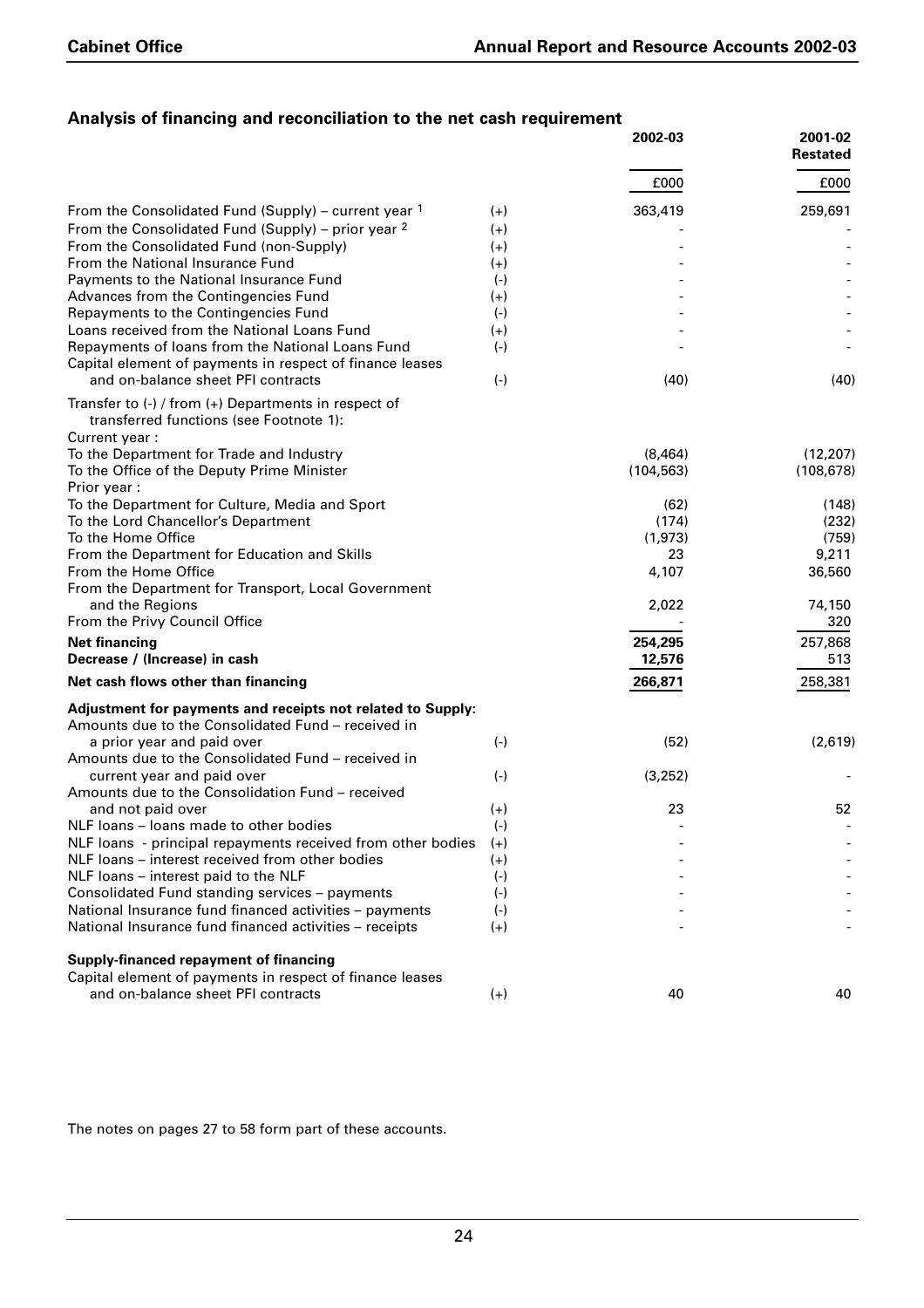## **Analysis of financing and reconciliation to the net cash requirement (cont)**

| Transfer to (+)/from (-) Departments in respect of transferred<br>functions (see Footnote 1): |         |           |
|-----------------------------------------------------------------------------------------------|---------|-----------|
| To the Department for Trade and Industry                                                      | 8,464   | 12,207    |
| To the Office of the Deputy Prime Minister                                                    | 104,563 | 108,678   |
| To the Department for Culture, Media and Sport                                                |         | 148       |
| To the Lord Chancellor's Department                                                           |         | 232       |
| To the Home Office                                                                            |         | 759       |
| From the Department for Education and Skills                                                  |         | (9,211)   |
| From the Home Office                                                                          |         | (36, 560) |
| From the Department for Transport, Local Government                                           |         |           |
| and the Regions                                                                               |         | (74, 150) |
| From the Privy Council Office                                                                 |         | (320)     |
|                                                                                               |         |           |
| Balances to transfer to (+)/from (-) Departments                                              |         |           |
| in respect of transferred functions:                                                          |         |           |
| To the Department for Trade and Industry                                                      | 2,410   |           |
| To the Office of the Deputy Prime Minister                                                    | 495     |           |
| To the Department for Culture, Media and Sport                                                |         | 62        |
| To the Lord Chancellor's Department                                                           |         | 174       |
| To the Home Office                                                                            |         | 1,973     |
| From the Department for Education and Skills                                                  |         | (23)      |
| From the Home Office                                                                          |         | (4, 107)  |
|                                                                                               |         |           |
| Adjustment for payments financed from contingencies                                           |         |           |
| Fund advances accounted for on Schedule 1 in a                                                |         |           |
| different year (in accordance with Government Accounting):                                    |         |           |
| Current-year payments accounted for on Schedule 1 in the                                      |         |           |
| following year                                                                                | $(-)$   |           |
| Prior-year payments accounted for on Schedule 1 in the                                        |         |           |
| current year                                                                                  | $(+)$   |           |
| Transitional adjustment for outstanding balances relating                                     |         |           |
| to the department's Appropriation Accounts for 2000-01                                        |         |           |
| (see Note 16)                                                                                 | (6,721) | 6,460     |
|                                                                                               |         |           |
| Net cash requirement (Schedule 1)                                                             | 372,841 | 262,176   |

1 Amount of grant actually issued to support the net cash requirement = **£363,418,949.00**

2 Amount of grant actually issued to support the prior year net cash requirement = **£NIL**

#### **Footnote 1** - Functions transferred

To the Department for Trade and Industry – Women and Equality Unit, Equality Co-ordination Unit, the Equal Opportunities Commission and the Women's National Commission

To the Office of the Deputy Prime Minister – The Government Offices for the Regions and the Regional Co-ordination Unit, the Deputy Prime Minister's Central Policy Group and Social Exclusion Unit

To the Department for Culture, Media and Sport – Commonwealth Games Unit

To the Lord Chancellor's Department – Constitution Secretariat

To the Home Office – UK Anti-Drugs Co-ordination Unit

From the Department for Education and Skills – Equal Opportunities Commission

From the Home Office – Emergency Planning Division

From the Department for Transport, Local Government and the Regions and from the Privy Council Office – The Government Offices for the Regions and the Regional Co-ordination Unit

| £58,866  |
|----------|
| E(9.712) |
| £3.575   |
| £52.729  |
|          |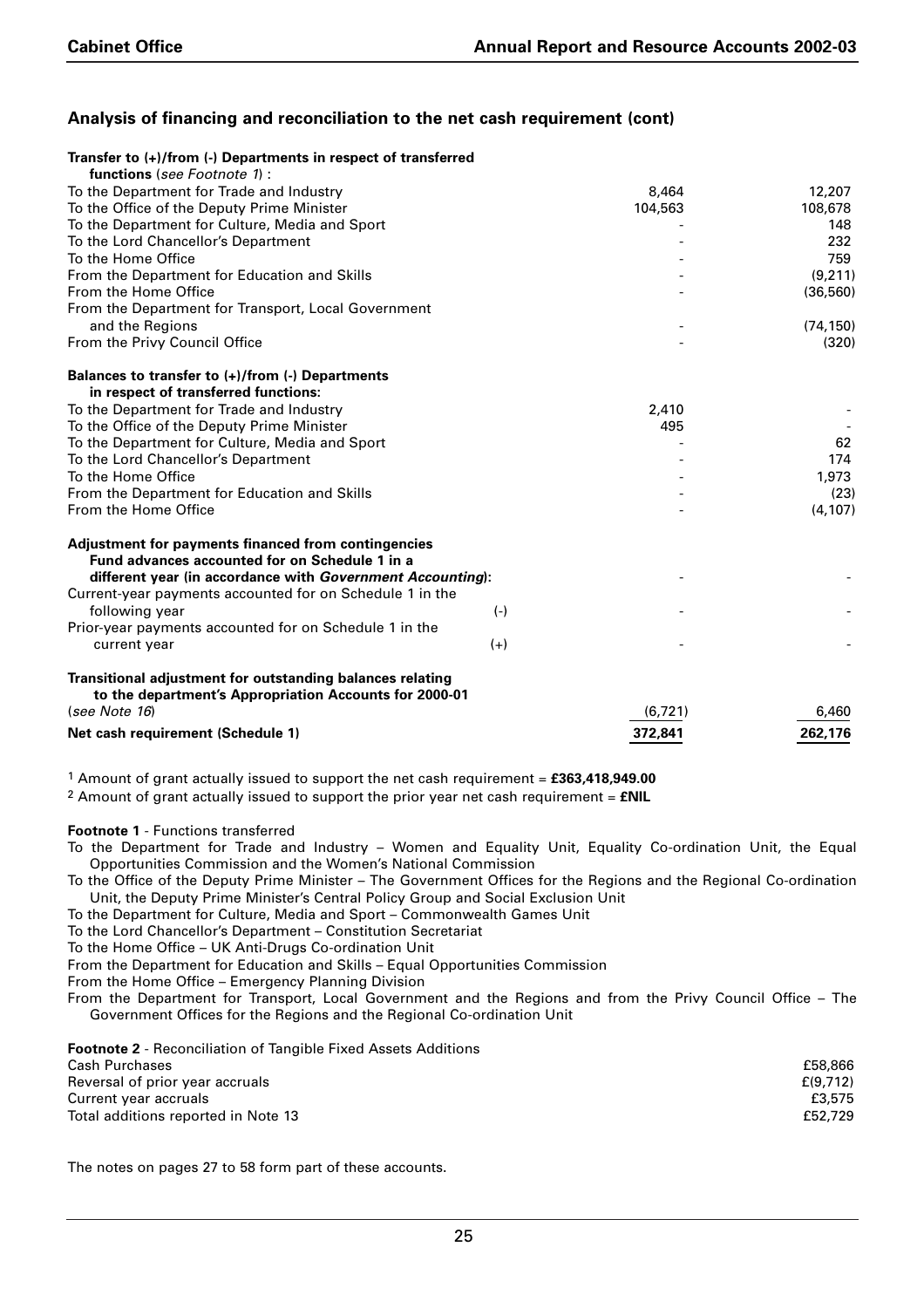## **Resources by Departmental Aim and Objectives**

*for the year ended 31 March 2003*

|                            |         | 2002-03   |            |              | 2001-02<br><b>Restated</b> |            |  |  |
|----------------------------|---------|-----------|------------|--------------|----------------------------|------------|--|--|
|                            | Gross   | Income    | <b>Net</b> | <b>Gross</b> | <b>Income</b>              | <b>Net</b> |  |  |
|                            | £000    | £000      | £000       | £000         | £000                       | £000       |  |  |
| Aim:                       |         |           |            |              |                            |            |  |  |
| <b>Objective 1</b>         | 26,420  | (1, 331)  | 25,089     | 23,814       | (1, 139)                   | 22,675     |  |  |
| <b>Objective 2</b>         | 75,061  | (23, 897) | 51,164     | 53,029       | (18,093)                   | 34,936     |  |  |
| <b>Objective 3</b>         | 66,625  | (3,217)   | 63,408     | 56,207       | (1, 152)                   | 55,055     |  |  |
| <b>Objective 4</b>         | 77,231  | (35, 943) | 41,288     | 88,499       | (37, 949)                  | 50,550     |  |  |
| <b>Objective 5</b>         | 63,271  | (2, 254)  | 61,017     | 56,573       | (1,442)                    | 55,131     |  |  |
| <b>Net operating costs</b> | 308,608 | (66, 642) | 241.966    | 278,122      | (59, 775)                  | 218,347    |  |  |

The department's objectives were as follows:

Objective 1 – To support the Prime Minister in leading the Government

Objective 2 – To support the Government in transacting its business

Objective 3 – To help deliver key public service priorities

Objective 4 – To lead the reform programme for public services

Objective 5 – To co-ordinate security, intelligence and civil contingencies matters to protect the UK against disruptive challenges

*See* Note 24.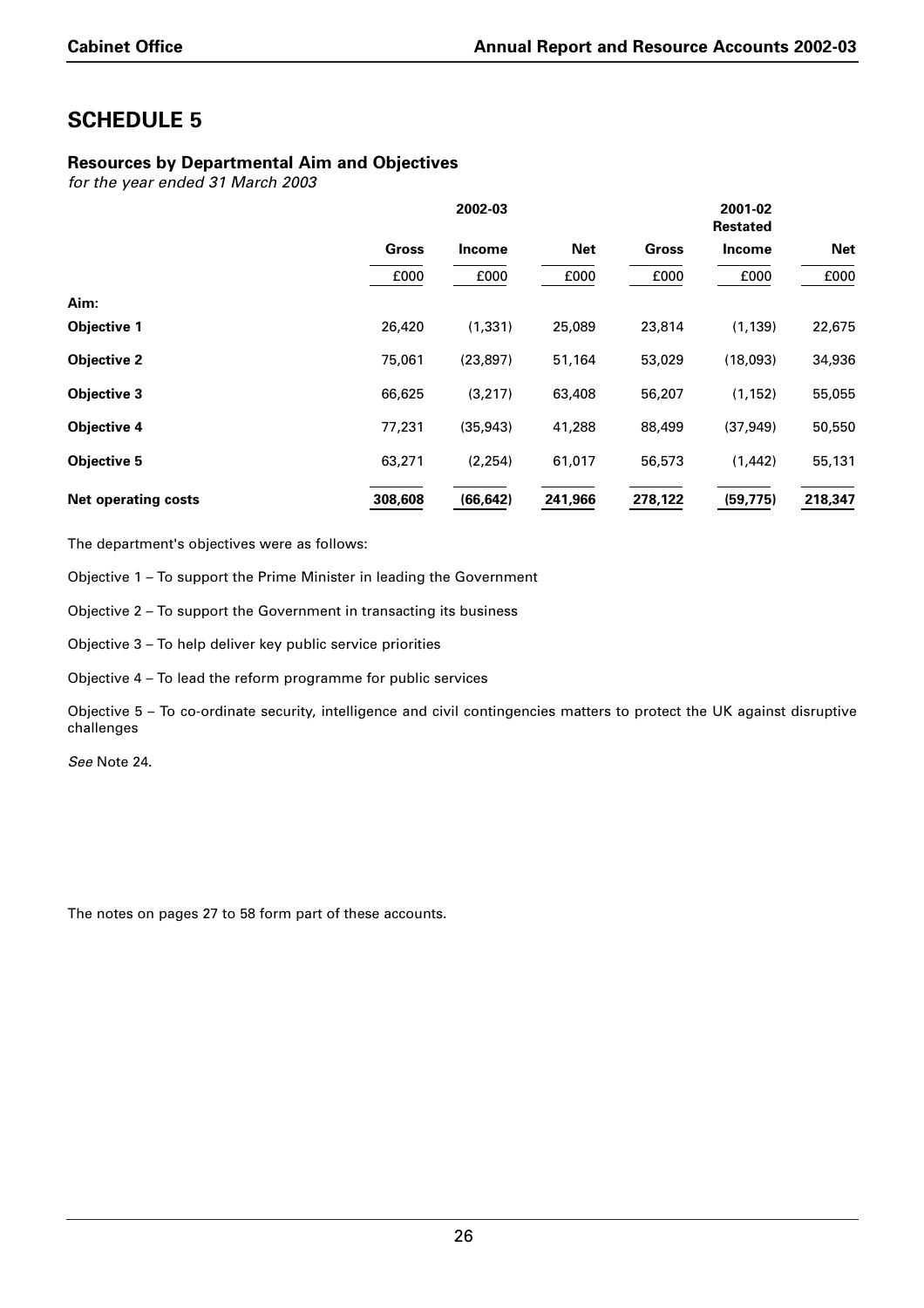## **Notes to the departmental resource accounts**

## **1. Statement of accounting policies**

The financial statements have been prepared in accordance with the 2002–03 *Resource Accounting Manual* (*RAM*) issued by HM Treasury. The accounting policies contained in the *RAM* follow UK generally accepted accounting practice for companies (UK GAAP) to the extent that it is meaningful and appropriate to the public sector. Where the *RAM* permits a choice of accounting policy, the accounting policy which has been judged to be most appropriate to the particular circumstances of the department for the purpose of giving a true and fair view has been selected. The department's accounting policies have been applied consistently in dealing with items considered material in relation to the accounts.

#### **1.1 Accounting convention**

These accounts have been prepared under the historical cost convention modified to account for the revaluation of fixed assets, and stocks where material, at their value to the business by reference to their current costs.

### **1.2 Basis of consolidation**

These accounts comprise a consolidation of the non-agency parts of the department and those entities which fall within the departmental boundary as defined in the *Resource Accounting Manual* (section 1.5) issued by HM Treasury. Transactions between entities included in the consolidation are eliminated. These accounts consolidate the core department and its supply-financed Agency, the Government Car and Despatch Agency (GCDA), which produces and publishes its own annual report and accounts.

A list of all those entities within the departmental boundary is given at Note 34.

#### **1.3 Tangible fixed assets**

Tangible fixed assets are stated at the lower of replacement cost and recoverable amount. The minimum level for capitalisation of a tangible fixed asset during the year was £5,000; this has been increased from £1,000 in 2001-02 and prior years.

Title to the freehold land and buildings is held by the Cabinet Office. The replacement cost for freehold land and buildings is existing use value with the addition of notional directly attributable acquisition costs. Freehold land and buildings are restated to current value using professional valuations every five years, in accordance with FRS 15, and by use of published indices appropriate to the type of land or building in intervening years.

All other tangible fixed assets are restated to current value each year by use of published indices appropriate to the category of asset.

Residual interests in off-balance sheet PFI properties are included in tangible fixed assets at the amount of unitary charge allocated for the acquisition of the residual to the balance sheet date plus an adjustment based on the net present value of the change in the fair value of the residual as estimated at the start of the contract and its estimated fair value at the balance sheet date.

Art and antiques, including some heritage assets, have been inherited by the Department since its earliest existence and are held mainly in Number 10, Downing Street and 70, Whitehall. They are subject to professional valuation every five years with the revaluation being taken to the revaluation reserve. They are not depreciated.

#### **e-Government assets**

e-Government projects represent the development of the Government Gateway, Citizen Portal and Knowledge Network. Expenditure covers the software, hardware and consultancy costs of developing the infrastructure to run these services.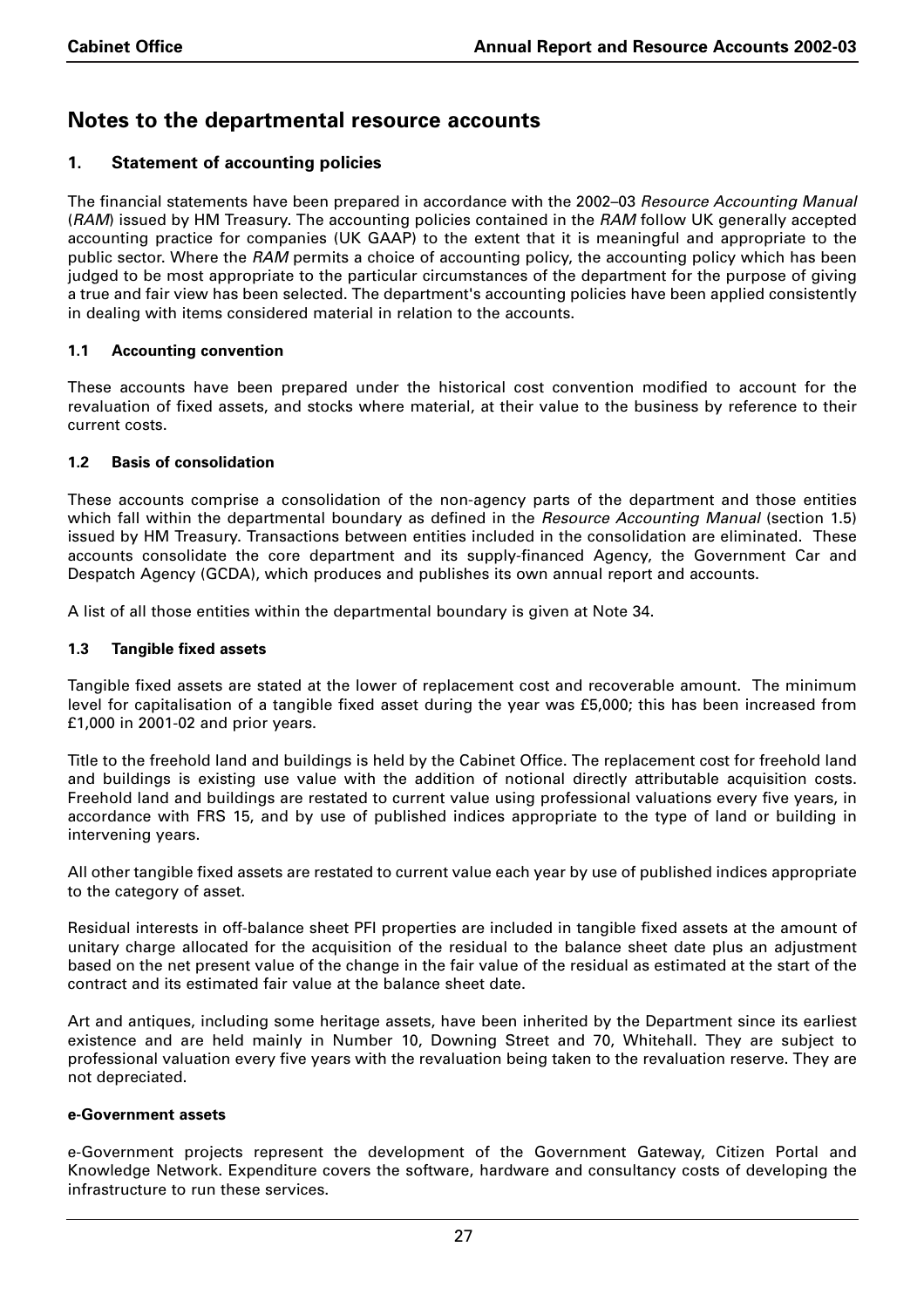During the year, capital expenditure amounted to Government Gateway £17.3million, Citizen Portal £12.2million and Knowledge Network £2.7million (respectively for 2001-2002: £24.4million, £10.8million and £3.5million).

These assets are owned by the whole of government, but their value is disclosed on the Cabinet Office balance sheet since the Office of the e-Envoy manages and is responsible for their development.

The projects have been funded by HM Treasury Capital Modernisation Fund and each project has been given an estimated useful economic life of three years. The value of these projects has not been restated to current cost.

In December 2003, an impairment review was performed on the closing asset balances as at March 31, 2003. Knowledge Network project developments and capitalised hardware are still in use and impairment is not required. Impairment has been applied to Citizen Portal and Government Gateway projects on the grounds that some specific and clearly identifiable developments have either not been brought into use or have subsequently been taken out of use and replaced by new developments. This has given rise to a small impairment charge of £4.5 million. This level of impairment supports the continued application of a three year useful economic life.

A non-exclusive license agreement has been signed with a leading computer firm to market and exploit the Government Gateway technology. A value has not been disclosed in these accounts to reflect the total anticipated royalties that should accrue in respect of this non-exclusive license agreement on the grounds that this is uncertain.

More background information on these projects and the overall vision for e-Government can be found on the web site of the Office of the e-Envoy at *www. e-envoy.gov.uk*.

### **1.4 Depreciation**

Tangible fixed assets are depreciated at rates calculated to write them down to estimated residual value on a straight-line basis over their estimated useful lives. Assets in the course of construction and residual interests in off-balance sheet PFI contract assets are not depreciated until the asset is brought into use or reverts to the department respectively. No depreciation is provided on freehold land and items for collections since they have unlimited or very long estimated useful lives.

Asset lives are normally in the following ranges:

| Freehold buildings               | up to 60 years                       |
|----------------------------------|--------------------------------------|
| Leasehold improvements           | over the remaining term of the lease |
| Plant and machinery              | 5 to 10 years                        |
| Furniture, fixtures and fittings | 5 to 15 years                        |
| IT and Office Equipment          | 3 to 7 years                         |
| <b>Vehicles</b>                  | 3 to 5 years                         |

#### **1.5 Donated assets**

Gifts of ornaments and jewellery received by past and present Prime Ministers and their spouses are treated as donated tangible fixed assets and capitalised at their current value on receipt with this value being taken to the donated asset reserve. They are subject to professional valuation every five years with the revaluation being taken to the donated asset reserve. They are not depreciated.

### **1.6 Intangible fixed assets**

Intangible fixed assets consist of purchased software licences and are stated at cost less amortisation. These assets are amortised evenly over periods ranging from 3 to 5 years, being useful economic life, where expenditure of £5,000 or more is incurred.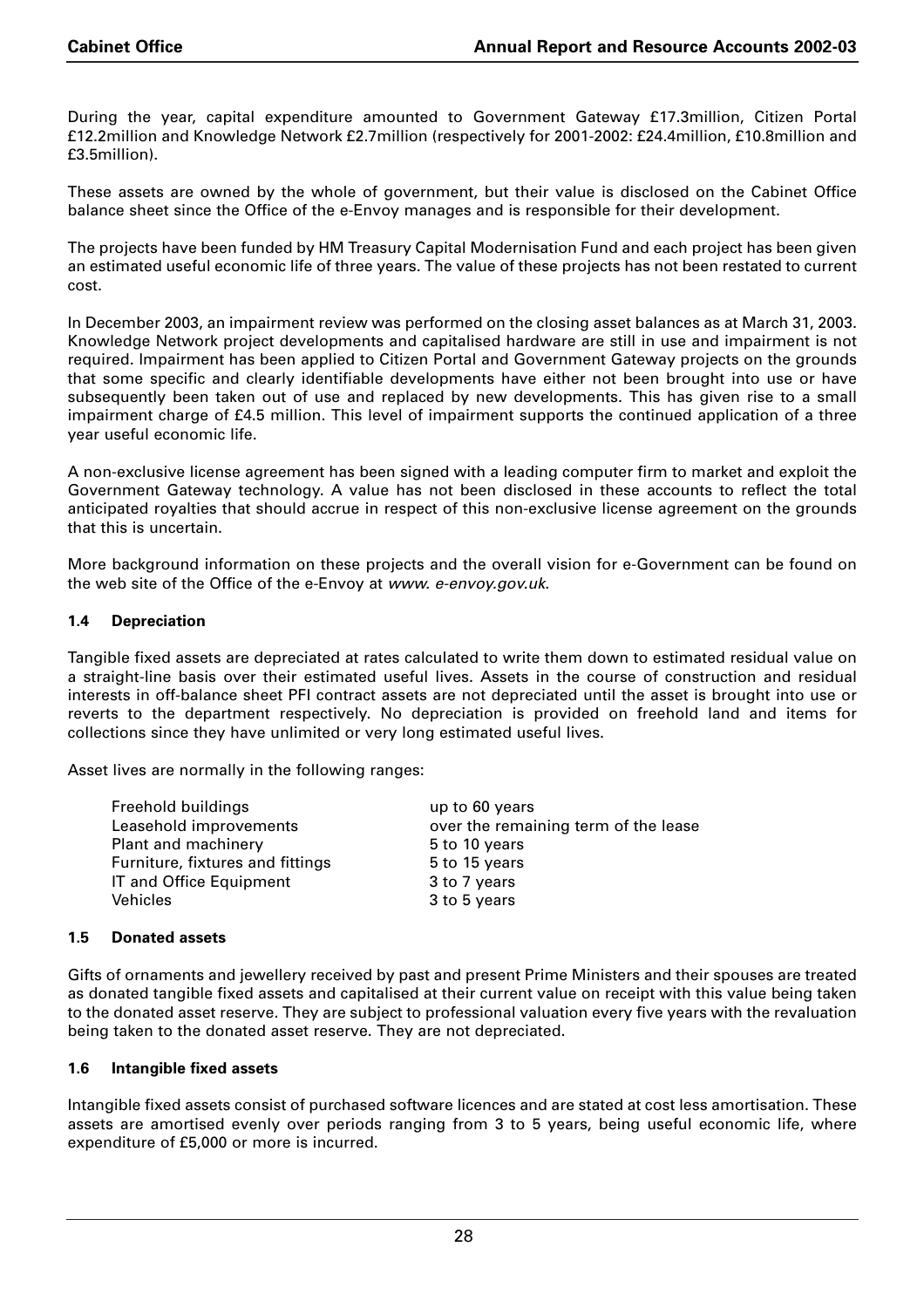#### **1.7 Investments**

Financial interests in bodies which are outside the departmental boundary are treated as fixed asset investments since they are held for the long term. These comprise loans issued by the Cabinet Office to the Civil Service Sports Council and the London Hostels Association and are shown at historical cost.

#### **1.8 Stocks and work in progress**

Stocks of finished goods and goods for resale are valued at cost or, where materially different, current replacement cost, and at net realisable value only when they either cannot or will not be used.

#### **1.9 Research and development**

Expenditure on research is not capitalised. Expenditure on development in connection with a product or service which is to be supplied on a full cost recovery basis is capitalised if it meets the criteria specified in SSAP 13. Other development expenditure is capitalised if it meets the criteria specified in the *RAM* which are adapted from SSAP 13 to take account of the not-for-profit context. Expenditure which does not meet the criteria for capitalisation is treated as an operating cost in the year in which it is incurred. Fixed assets acquired for use in research and development are depreciated over the life of the associated project, or according to the asset category if the asset is to be used for subsequent production work.

#### **1.10 Operating income**

Operating income is income which relates directly to the operating activities of the Cabinet Office. It principally comprises the Principal Civil Service Pension Scheme management fee, fees for training and consultancy services by CMPS, income charged by the Government News Network to clients for advice on publicity matters, focusing on regional media and regional issues, and charges for the Government Car Service and Inter Despatch Service by GCDA. It includes not only income appropriated in aid of the Estimate but also income to the Consolidated Fund, which in accordance with the *RAM* is treated as operating income. Operating income is stated net of VAT.

#### **1.11 Administration and programme expenditure**

The Operating Cost Statement is analysed between administration and programme costs. Administration costs reflect the costs of running the department. These include both administrative costs and associated operating income. Income is analysed in the notes between that which, under the administrative cost-control regime, is allowed to be offset against gross administrative costs in determining the outturn against the administration cost limit, and that operating income which is not. Programme costs reflect nonadministration costs, including payments of grants and other disbursements by the department.

#### **1.12 Capital charge**

A charge, reflecting the cost of capital utilised by the department, is included in operating costs. The charge is calculated at the government's standard rate, which for 2002-03 was 6 per cent in real terms, on the average carrying amount of all assets less liabilities, except for donated assets, cash balances with the Office of the Paymaster General and amounts due to and from the Consolidated Fund, where the charge is nil.

#### **1.13 Foreign exchange**

Transactions which are denominated in a foreign currency are translated into sterling at the exchange rate ruling on the date of each transaction.

#### **1.14 Pensions**

Past and present employees are covered by the provisions of the Principal Civil Service Pension Scheme (PCSPS) which is an unfunded multi-employer defined benefit scheme, but the Cabinet Office is unable to identify its share of the underlying assets and liabilities. A full actuarial valuation was carried out as at 31 March 2003. Details can be found in the resource accounts of the *Cabinet Office: Civil Superannuation*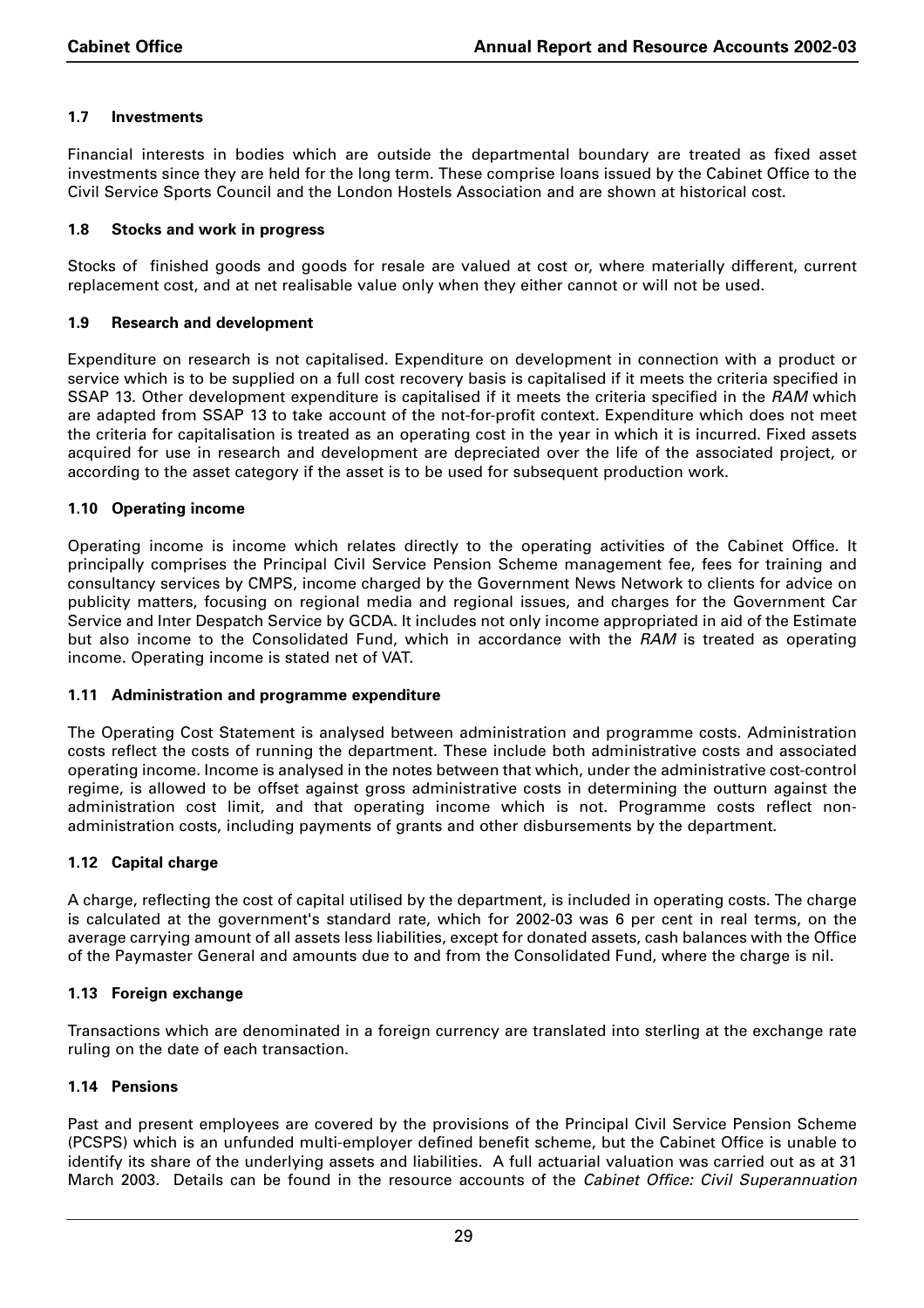(*www.civilservice-pensions.gov.uk*). The department recognises the expected cost of providing pensions on a systematic and rational basis over the period during which it benefits from employees' services by payment to the PCSPS of amounts calculated on an accruing basis. Liability for payment of future benefits is a charge on the PCSPS.

#### **1.15 Leases**

Where substantially all risks and rewards of ownership of a leased asset are borne by the department, the asset is recorded as a tangible fixed asset and a debt is recorded to the lessor of the minimum lease payments discounted by the interest rate implicit in the lease. The interest element of the finance lease payment is charged to the Operating Cost Statement over the period of the lease at a constant rate in relation to the balance outstanding. Other leases are regarded as operating leases and the rentals are charged to the Operating Cost Statement on a straight-line basis over the term of the lease.

#### **1.16 Private Finance Initiative (PFI) transactions**

PFI transactions have been accounted for in accordance with Technical Note No.1 (Revised), entitled *How to Account for PFI Transactions* as required by the *RAM*. Where the balance of the risks and rewards of ownership of the PFI property are borne by the PFI operator, the PFI payments are recorded as an operating cost. Where the department has contributed assets, a prepayment for their fair value is recognised and amortised over the life of the PFI contract. Where at the end of the PFI contract a property reverts to the department, the difference between the expected fair value of the residual on reversion and any agreed payment on reversion is built up over the life of the contract by capitalising part of the unitary charge each year.

Where the balance of risks and rewards of ownership of the PFI property is borne by the department, the property is recognised as a fixed asset and the liability to pay for it is accounted for as a finance lease. Contract payments are apportioned between an imputed finance lease charge and a service charge.

#### **1.17 Grants payable**

Grants payable are recorded as expenditure in the period that the underlying event or activity giving entitlement to the grant occurs. Grants related to activity occurring over a specific time period (usually a financial year) are recorded as expenditure for that period.

#### **1.18 Provisions**

The department provides for legal or constructive obligations which are of uncertain timing or amount at the balance sheet date on the basis of the best estimate of the expenditure required to settle the obligation. Where the effect of the time value of money is significant, the estimated risk-adjusted cash flows are discounted using the Treasury discount rate, which for 2002-03 was 6 per cent in real terms.

#### **1.19 Contingent liabilities**

In addition to contingent liabilities disclosed in accordance with FRS 12, the department discloses for parliamentary reporting and accountability purposes certain contingent liabilities where the likelihood of a transfer of economic benefit is remote. These comprise:

- items over £100,000 (or lower, where required by specific statute) that do not arise in the normal course of business and which are reported to Parliament by departmental Minute prior to the Department entering into the arrangement;
- all items (whether or not they arise in the normal course of business) over £100,000 (or lower, where required by specific statute or where material in the context of resource accounts) which are required by the *Resource Accounting Manual* to be noted in the resource accounts.

Where the time value of money is material, contingent liabilities which are required to be disclosed under FRS 12 are stated at discounted amounts and the amount reported to Parliament separately noted.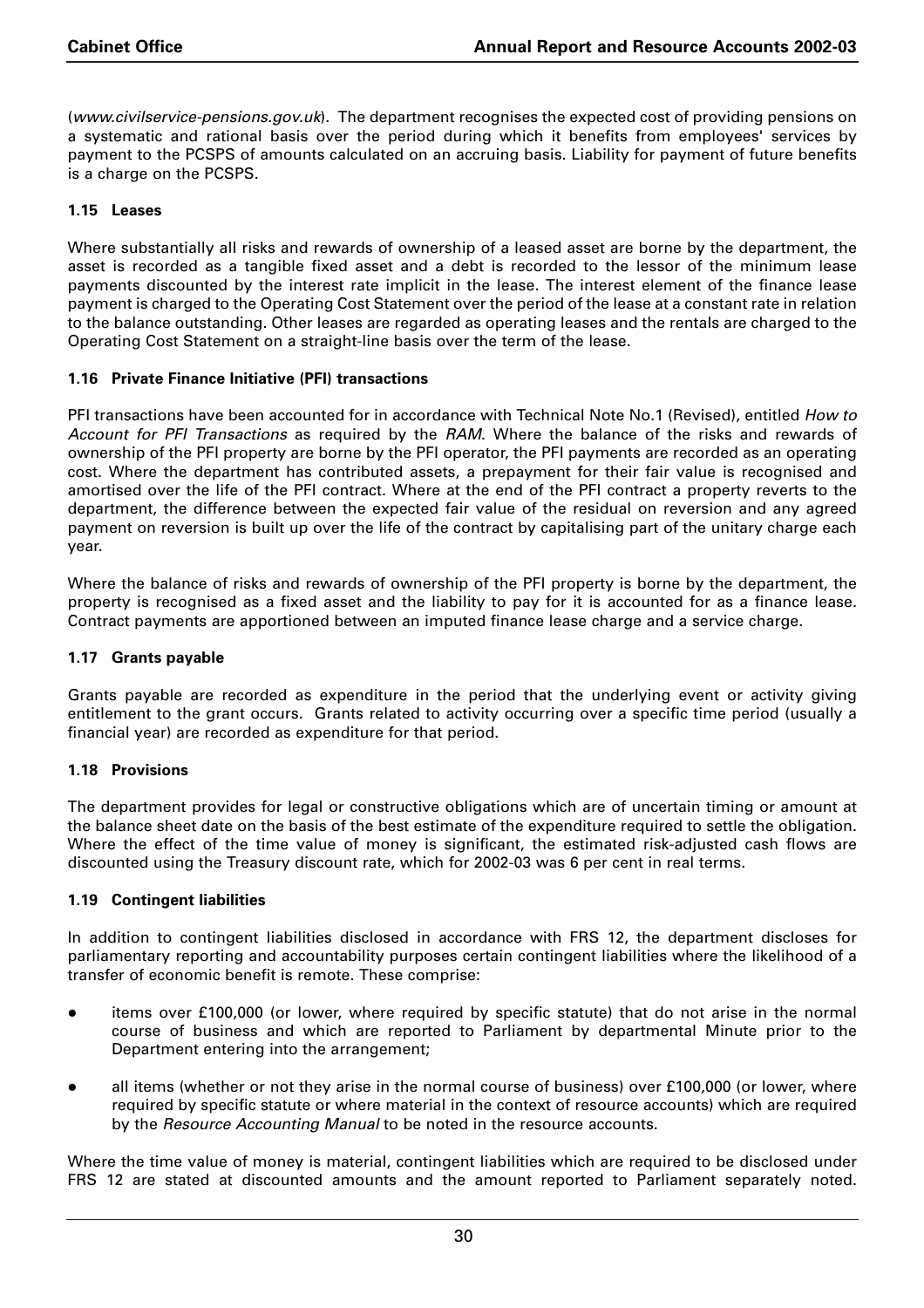Contingent liabilities that are not required to be disclosed by FRS 12 are stated at the amounts reported to Parliament.

## **1.20 Value Added Tax**

Most of the activities of the department are outside the scope of VAT and, in general output tax does not apply and input tax on purchases is not recoverable. Irrecoverable VAT is charged to the relevant expenditure category or included in the capitalised purchase cost of fixed assets. Where output tax is charged or input VAT is recoverable, the amounts are stated net of VAT.

## **2. Transfer of function from the Cabinet Office to ODPM and DTI**

Functions transferred out to the Office of the Deputy Prime Minister and to the Department for Trade and Industry are listed in the annual report.

## **3. Transfer of function from COI**

As part of the machinery of government changes implemented on 1st April 2002, responsibility for Government News Network (GNN) was transferred from the Central Office of Information (COI). The staff and certain assets related to delivering the function were also transferred to the department on that date. The transfer has been accounted for as a business combination using merger accounting principles in accordance with the *RAM*. Accordingly, the results and cash flows related to the transferred services have been brought into account from the start of the financial year. Prior-year comparative figures have been restated.

The share of the net operating cost for the year attributable to the transferred function was £27,558.

#### **ANALYSIS OF THE OPERATING COST STATEMENT BETWEEN THE FUNCTION TRANSFERRED FROM COI AND OTHER FUNCTION**S

*for the year ended 31 March 2003*

|                                   | <b>GNN</b> transferred<br>from COI | Other     | <b>Total</b> |
|-----------------------------------|------------------------------------|-----------|--------------|
|                                   | £000                               | £000      | £000         |
| <b>Administration costs:</b>      |                                    |           |              |
| Staff costs                       | 4.665                              | 102,533   | 107,198      |
| Other administration costs        | 4,008                              | 123,520   | 127,528      |
| <b>Gross administration costs</b> | 8,673                              | 226,053   | 234,726      |
| Operating income                  | (8,646)                            | (57, 996) | (66, 642)    |
| <b>Net administration costs</b>   | 27                                 | 168,057   | 168,084      |
| <b>Programme costs:</b>           |                                    |           |              |
| Expenditure                       |                                    | 73,882    | 73,882       |
| Less: income                      |                                    |           |              |
| Net programme costs               |                                    | 73,882    | 73,882       |
| <b>Net operating cost</b>         | 27                                 | 241,939   | 241,966      |

The aggregate value of net assets transferred was £1,581,797 and the General Fund was credited with this amount. Assets were taken over at their book value in COI's accounts. No significant accounting adjustments were required to achieve consistency of accounting policies. No consideration was given for the assets transferred.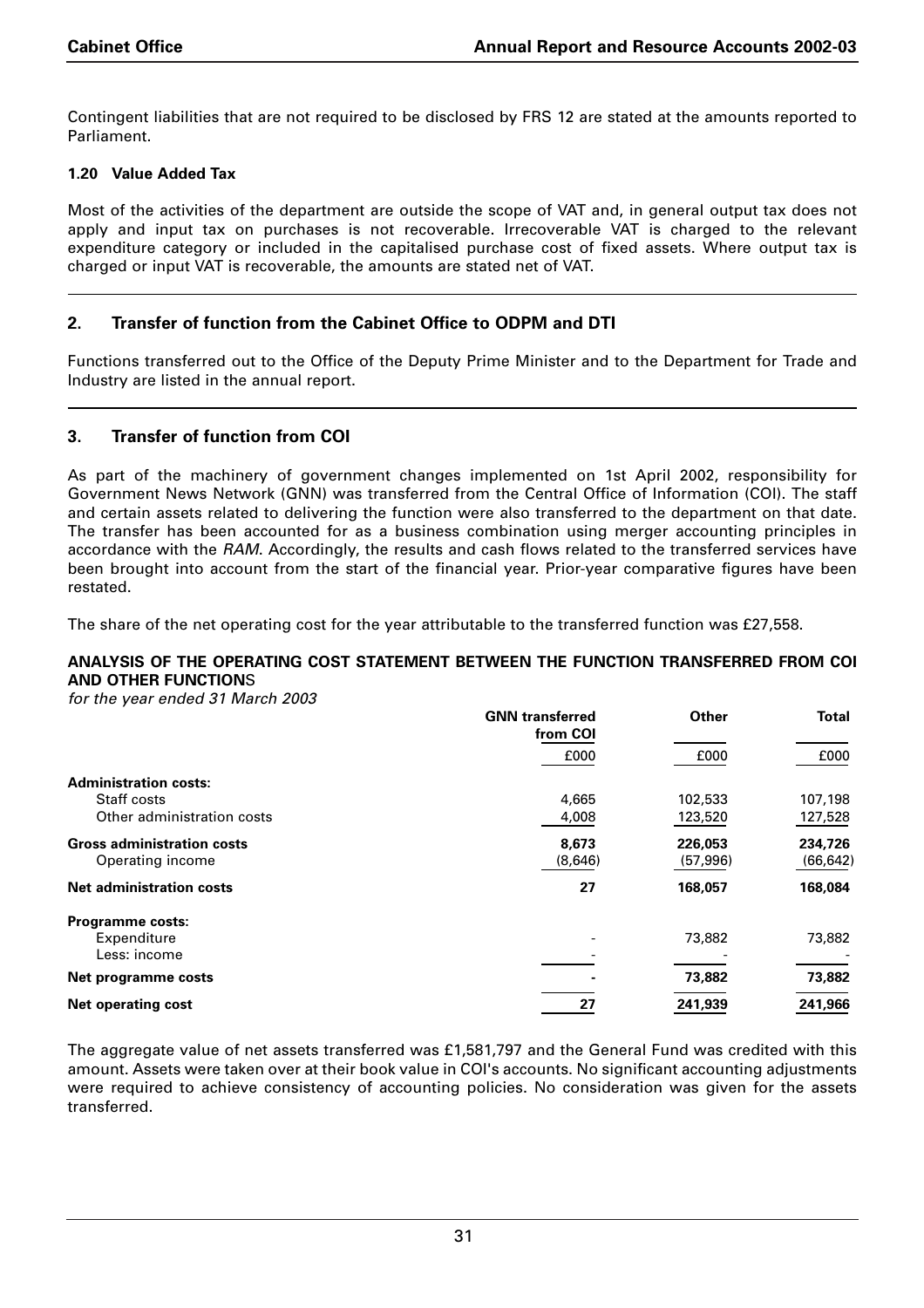## **4. Staff numbers and costs**

#### A. Staff costs consist of:

|                                                   | 2002-03      |                  |                  |                                   | $2001 - 02$                     |
|---------------------------------------------------|--------------|------------------|------------------|-----------------------------------|---------------------------------|
|                                                   | <b>Total</b> | <b>Officials</b> | <b>Ministers</b> | <b>Special</b><br><b>Advisers</b> | <b>Restated</b><br><b>Total</b> |
|                                                   | £000         | £000             | £000             | £000                              | £000                            |
| Wages and salaries                                | 79,670       | 77,397           | 202              | 2,071                             | 69,659                          |
| Social security costs                             | 6,201        | 5,953            | 28               | 220                               | 5,486                           |
| Other pension costs                               | 10,547       | 10,232           |                  | 315                               | 9,453                           |
| Agency/Temporary Staff                            | 5,746        | 5,746            |                  |                                   | 8,897                           |
| <b>Sub Total</b>                                  | 102,164      | 99,328           | 230              | 2,606                             | 93,495                          |
| <b>Inward Secondments</b>                         | 5,505        | 5,505            |                  |                                   | 3,748                           |
| <b>Total</b>                                      | 107.669      | 104,833          | 230              | 2,606                             | 97,243                          |
| Less recoveries in respect of outward secondments | (471)        | (471)            |                  |                                   | (860)                           |
| <b>Total Net Costs *</b>                          | 107,198      | 104,362          | 230              | 2,606                             | 96,383                          |

\* None of the total above has been charged to capital

The PCSPS is an unfunded multi-employer defined benefits scheme but the Cabinet Office is unable to identify its share of the underlying assets and liabilities. A full actuarial valuation was carried out at 31 March 2003. Details can be found in the resource accounts of the *Cabinet Office: Civil Superannuation* (*www.civilservice-pensions.gov.uk*).

For 2002-2003, employers' contributions of £10,546,518 were payable to the Principal Civil Service Pension Scheme (PCSPS) (2001 – 2002: £9,453,123) at one of four rates in the range 12 to 18.5 per cent of pensionable pay, based on salary bands. Rates will remain the same for 2003-04, subject to revalorisation of the salary bands. Employer contributions are to be reviewed every four years following a full scheme valuation by the Government Actuary. This is likely to lead to changes for 2004-05. The contribution rates reflect benefits as they are accrued, not when the costs are actually incurred, and reflect past experience of the scheme.

Employees joining after 1 October 2002 could opt to open a partnership pension account, a stakeholder pension with an employer contribution. Employers' contributions of £353.36 were paid to one or more of a panel of four appointed stakeholder pension providers. Employers' contributions are age-related and range from 3 to 12.5 per cent of pensionable pay. Employers also match employee contributions up to 3 per cent of pensionable pay. In addition, employer contributions of £353.36, 0.8 per cent of pensionable pay, were payable to the PCSPS to cover the cost of the future provision of lump sum death benefits on death in service and ill health retirement of these employees.

Contributions due to the partnership pension providers at the balance sheet date were £68.79.

During the year, one staff member retired early on the grounds of ill health and this resulted in an additional accrued pension liability in the amount of £2,039 payable by the pension scheme.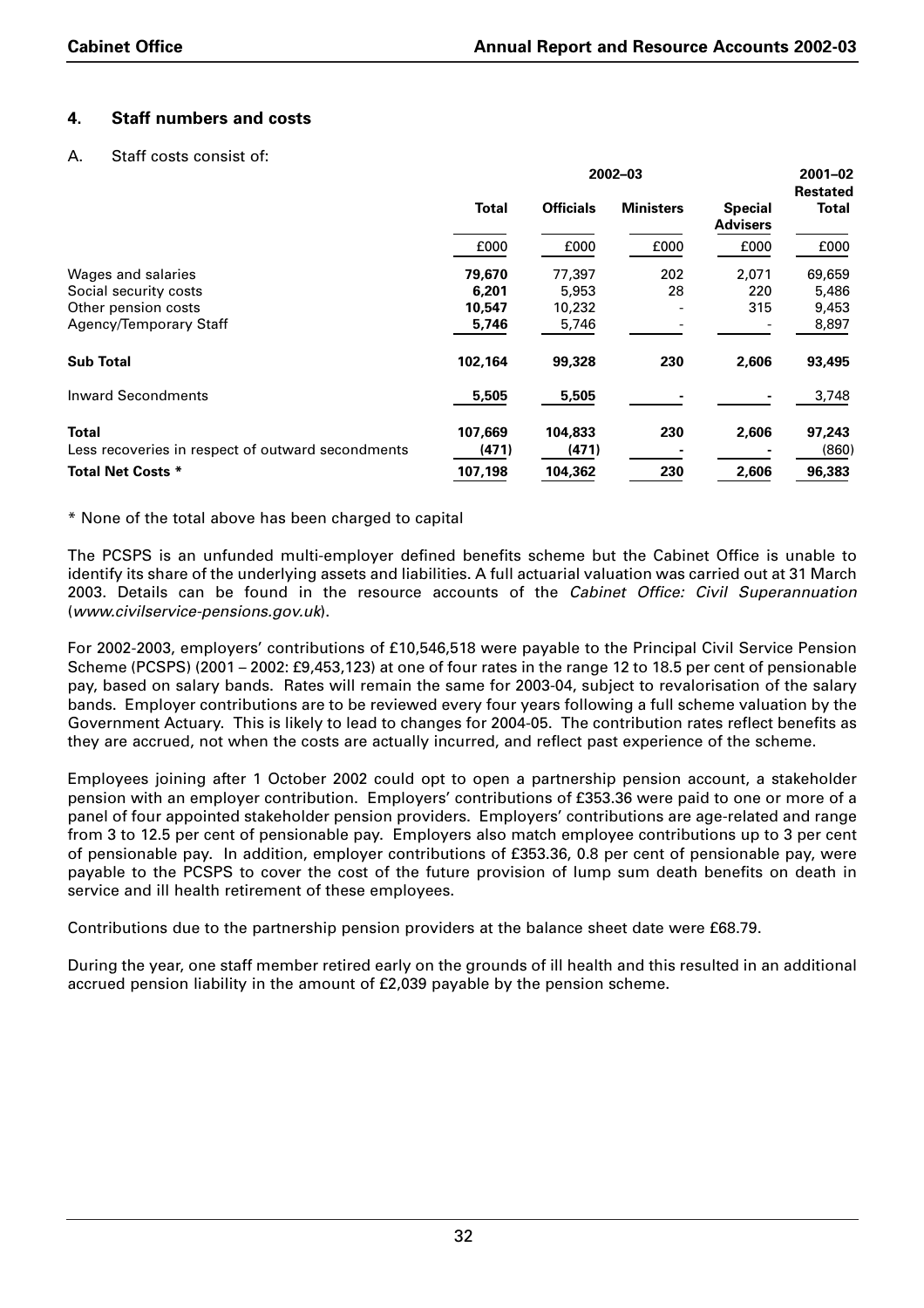B. The average number of whole-time equivalent persons employed (including senior management, ministers, special advisers, staff on secondment or loan into the department and agency/temporary staff, but excluding staff on secondment to other organisations) during the year was as follows:

|                                   | $2002 - 03$ | $2001 - 02$<br>Restated |
|-----------------------------------|-------------|-------------------------|
|                                   | Number      | Number                  |
| Objective 1                       | 253         | 250                     |
| Objective 2                       | 961         | 795                     |
| Objective 3                       | 272         | 350                     |
| Objective 4                       | 650         | 666                     |
| Objective 5                       | 206         | 156                     |
| <b>TOTAL</b>                      | 2,342       | 2,217                   |
| Staff engaged on capital projects |             |                         |

C. The salary and pension entitlements of the ministers and senior managers of the department were as follows:

|                                                                        | Age   | <b>Ministerial</b><br>salary<br>received | <b>Real increase</b><br>in pension<br>at age 65 | <b>Total accrued</b><br>pension at<br>age 65 at<br>31 March 2003 | <b>Benefits in</b><br>kind       |
|------------------------------------------------------------------------|-------|------------------------------------------|-------------------------------------------------|------------------------------------------------------------------|----------------------------------|
| $2002 - 03$                                                            | Years | £000                                     | £000                                            | £000                                                             | (Rounded to the<br>nearest £100) |
| <b>Ministers</b><br>The Rt Hon John PRESCOTT MP<br>until 29th May 2002 | 64    | $10 - 15$                                | $0 - 2.5$                                       | $5 - 10$                                                         |                                  |
| The Rt Hon Lord WILLIAMS of MOSTYN QC                                  | 62    | 90-95                                    | $2.5 - 5$                                       | $10 - 15$                                                        |                                  |
| The Rt Hon The Lord MacDONALD<br>of TRADESTON CBE                      | 62    | 70-75                                    | Opted Out                                       | Opted Out                                                        |                                  |
| Douglas ALEXANDER MP<br>from $30th$ May 2002                           | 35    | $30 - 35$                                | $0 - 2.5$                                       | $0-5$                                                            |                                  |
| <b>Rt Hon Charles CLARKE MP</b><br>until 24th October 2002             | 52    | Unpaid                                   | Non-<br>pensionable                             | Non-<br>pensionable                                              |                                  |
| Rt Hon Dr John REID MP<br>from 25th October 2002                       | 55    | Unpaid                                   | Non-<br>pensionable                             | Non-<br>pensionable                                              |                                  |
| Ms Barbara ROCHE<br>until 29th May 2002                                | 48    | $5 - 10$                                 | $0 - 2.5$                                       | $0 - 5$                                                          |                                  |
| Mr Christopher LESLIE<br>until 29th May 2002                           | 30    | $0 - 5$                                  | $0 - 2.5$                                       | $0-5$                                                            |                                  |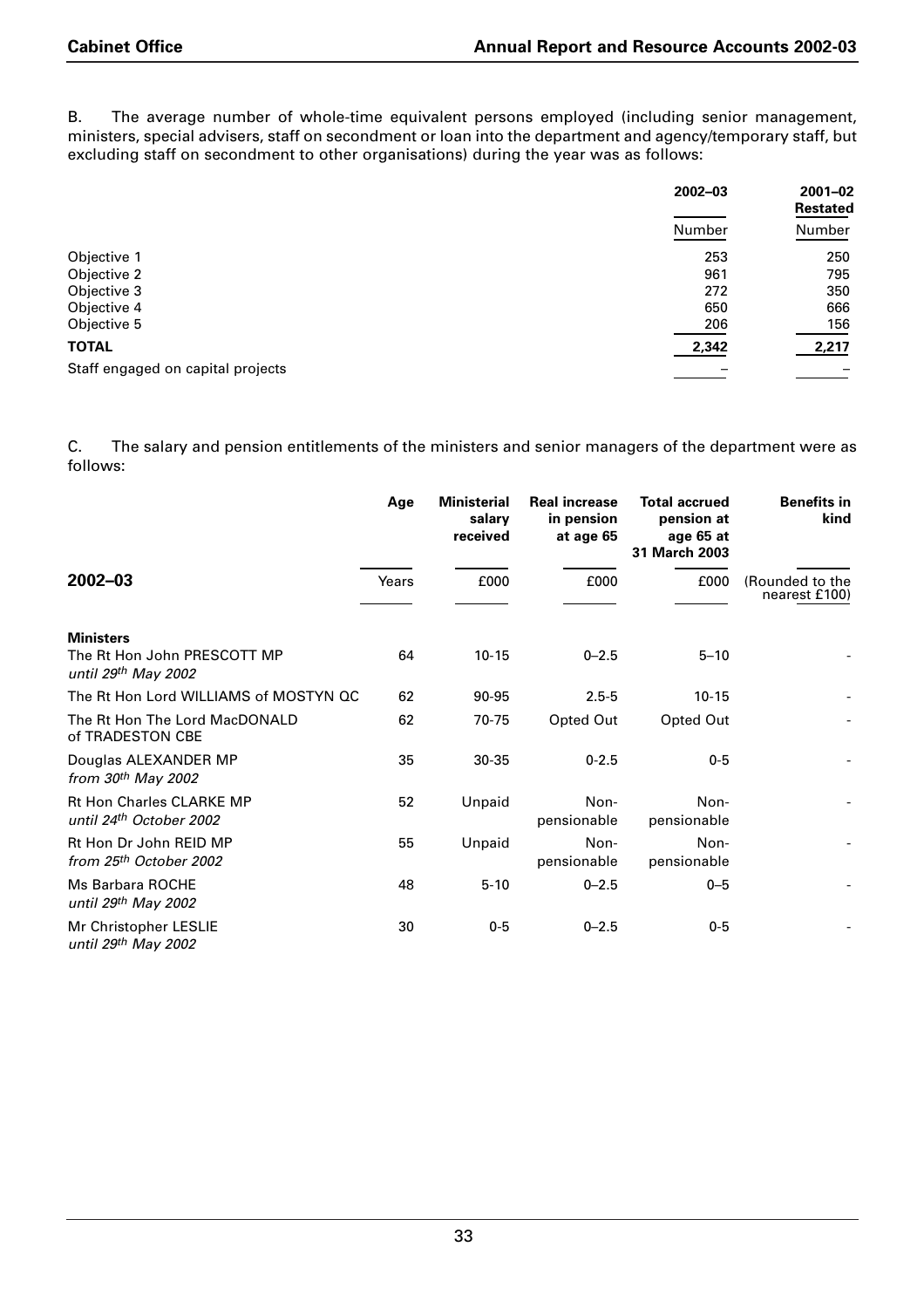|                                                                   | Age   | <b>Ministerial</b><br>salary<br>received | <b>Real increase</b><br>in pension<br>at age 65 | <b>Total accrued</b><br>pension at<br>age 65 at<br>31 March 2003 | <b>Benefits in</b><br>kind       |
|-------------------------------------------------------------------|-------|------------------------------------------|-------------------------------------------------|------------------------------------------------------------------|----------------------------------|
| 2001-02                                                           | Years | £000                                     | £000                                            | £000                                                             | (Rounded to the<br>nearest £100) |
| <b>Ministers</b><br>The Rt Hon John PRESCOTT MP<br>from June 2001 | 63    | 55-60                                    | $0 - 2.5$                                       | $5 - 10$                                                         | £8,000 *                         |
| The Rt Hon The Lord WILLIAMS of MOSTYN QC 61<br>from June 2001    |       | 90-95                                    | $0 - 2.5$                                       | $5 - 10$                                                         |                                  |
| The Rt Hon The Lord MacDONALD<br>of TRADESTON CBE                 | 61    | 75-80                                    | Opted Out                                       | Opted Out                                                        |                                  |
| Ms Barbara ROCHE<br>from June 2001                                | 47    | 25-30                                    | $0 - 2.5$                                       | $0 - 5$                                                          |                                  |
| Mr Christopher LESLIE<br>from June 2001                           | 29    | $10 - 15$                                | Non-<br>pensionable                             | Non-<br>pensionable                                              |                                  |

\* Taxable value of living accommodation provided at public expense.

#### **Notes:**

NB: As the House of Commons (or House of Lords) and not the Cabinet Office meets the Exchequer contribution to the cost of pension provision for Ministers, the pension details are included on a "for information" basis.

Pension benefits for Ministers are provided through the Parliamentary Contributory Pension Fund (PCPF). Those Ministers who are Members of Parliament are also entitled to an MP's pension under the PCPF. The arrangements for Ministers provide benefits on a 'final salary' basis with either a 1/50th or 1/40th accrual rate, taking account of all service as a Minister. (The accrual rate has been 1/40th since 15th July 2002 but Ministers, in common with other members of the PCPF, can opt to increase their accrual rate from 5 July 2001, or retain the former 1/50th accrual rate and the lower rate of employee contribution.)

Benefits for Ministers are payable at the same time as MPs' benefits become payable under the PCPF or, for those who are not MPs, on retirement from Ministerial office on or after age of 65. Members pay contributions of 6% of their Ministerial salary if they have opted for the 1/50th accrual rate, and 9% if they have opted for the 1/40th accrual rate. There is also an employer contribution paid by the Exchequer representing the balance of cost. This is currently 24% of the Ministerial salary.

In the event of retirement because of serious ill health, the ministerial pension is brought into payment immediately. On death, pensions are payable to the surviving spouse at a rate of five-eighths of the Minister's pension. On death in service, the Ministerial arrangements provide for a lump sum gratuity of four times the Ministerial salary. Pensions in payment increase in line with changes in the Retail Prices Index. On retirement, it is possible to commute part of the pension for a lump sum.

This presentation is based on payments made by the Department and thus recorded in these accounts. In respect of ministers in the House of Commons, departments bear only the cost of the additional ministerial remuneration; the salary for their services as an MP (£55,118, 2001–02: £51,822) and various allowances to which they are entitled are borne centrally. [However, the arrangement for ministers in the House of Lords is different in that they do not receive a salary but rather an additional remuneration which cannot be quantified separately from their ministerial salaries. This total remuneration, as well as the allowances to which they are entitled, is paid by the department and is therefore shown in full in the figures above.]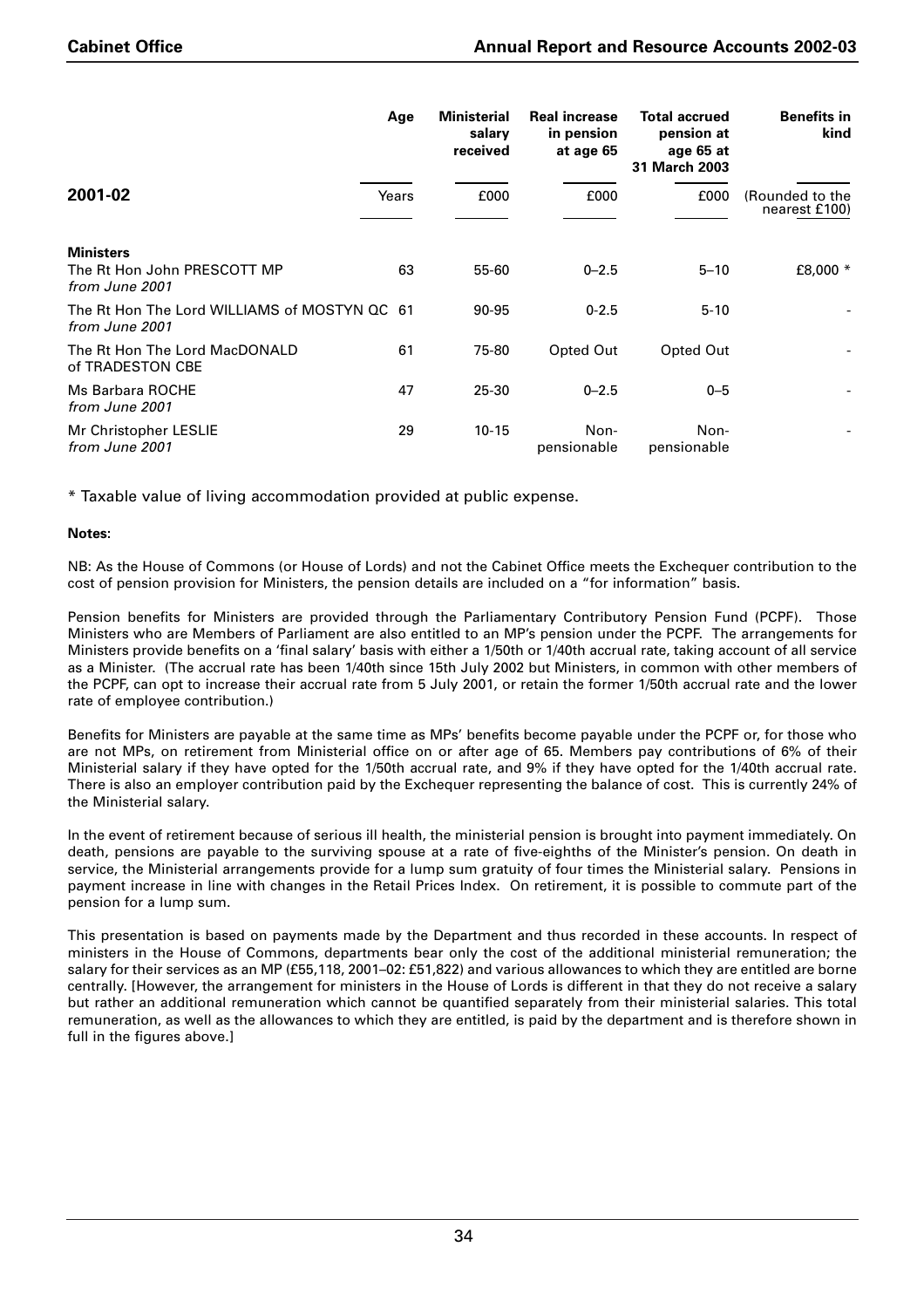|                                                        | Age   | Salary <sup>a</sup> | <b>Real increase</b><br>in pension<br>at age $60^b$ | <b>Total accrued</b><br>pension at<br>age 60 at<br>31 March 2003 | <b>Benefits in</b><br>$\mathbf{kind}^c$ |
|--------------------------------------------------------|-------|---------------------|-----------------------------------------------------|------------------------------------------------------------------|-----------------------------------------|
| 2002-03                                                | Years | £000                | £000                                                | £000                                                             | (Rounded to the<br>nearest £100)        |
| <b>Officials</b>                                       |       |                     |                                                     |                                                                  |                                         |
| Professor Ron AMANN<br>until 23rd June 2002            | 59    | 60-65               | $0 - 2.5$                                           | $0-5$                                                            |                                         |
| <b>Ms Leonie AUSTIN</b>                                | 42    | 80-85               | $0 - 2.5$                                           | $15 - 20$                                                        |                                         |
| <b>Professor Michael BARBER</b><br>from 24th July 2002 | 48    | 120-125             | $0 - 2.5$                                           | $0-5$                                                            |                                         |
| <b>Mr Paul BRITTON</b><br>until 23rd June 2002         | 53    | 110-115             | $5 - 7.5$                                           | 40-45                                                            |                                         |
| Mrs Helen GHOSH                                        | 47    | 75-80               | $0 - 2.5$                                           | $25 - 30$                                                        |                                         |
| Mr Mike GRANATT **                                     | 52    | 115-120             | $2.5 - 5$                                           | 30-35                                                            |                                         |
| Mr Jeremy HEYWOOD                                      | 41    | 125-130             | $2.5 - 5$                                           | 25-30                                                            |                                         |
| Mrs Mavis McDONALD<br>until 23rd June 2002             | 58    | 100-105             | $5 - 7.5$                                           | 55-60                                                            |                                         |
| <b>Sir David OMAND</b><br>from $24th$ June 2002        | 55    | 170-175             | 15-17.5                                             | 65-70                                                            |                                         |
| <b>Ms Alice PERKINS</b>                                | 52    | 110-115             | $2.5 - 5$                                           | 40-45                                                            |                                         |
| Mr Andrew PINDER                                       | 55    | 180-185             | $0 - 2.5$                                           | $0 - 5$                                                          |                                         |
| <b>Sir Andrew TURNBULL</b><br>from 2nd September 2002  | 58    | 155-160             | $7.5 - 10$                                          | 65-70                                                            |                                         |
| <b>Rob SMITH</b><br>until 29th May 2002                | 51    | 30-35               | $2.5 - 5$                                           | 35-40                                                            |                                         |
| Mr Peter WARDLE                                        | 40    | 90-95               | $2.5 - 5$                                           | $15 - 20$                                                        |                                         |
| <b>Sir Richard WILSON</b><br>until 1st September 2002  | 60    | 105-110             | $2.5 - 5$                                           | 80-85                                                            |                                         |

\*\* opted to join classic plus

|                           | Age   | <b>Salary</b> <sup>a</sup> | <b>Real increase</b><br>in pension<br>at age $60b$ | <b>Total accrued</b><br>pension at<br>age 60 at<br>31 March 2003 | <b>Benefits in</b><br>kind $c$   |
|---------------------------|-------|----------------------------|----------------------------------------------------|------------------------------------------------------------------|----------------------------------|
| 2001-02                   | Years | £000                       | £000                                               | £000                                                             | (Rounded to the<br>nearest £100) |
| <b>Officials</b>          |       |                            |                                                    |                                                                  |                                  |
| Professor Ron AMANN ***   | 58    | 110-115                    | $0 - 2.5$                                          | $0 - 5$                                                          |                                  |
| Ms Leonie AUSTIN          | 41    | 70-75                      | $2.5 - 5$                                          | $10 - 15$                                                        |                                  |
| Mr Paul BRITTON           | 52    | 70-75                      | $2.5 - 5$                                          | $35 - 40$                                                        |                                  |
| Mrs Helen GHOSH           | 46    | 30-35                      | $0 - 2.5$                                          | $20 - 25$                                                        |                                  |
| Mr Mike GRANATT           | 51    | 90-95                      | $2.5 - 5$                                          | 25-30                                                            |                                  |
| Mr Jeremy HEYWOOD         | 40    | 110-115                    | $2.5 - 5$                                          | $20 - 25$                                                        |                                  |
| <b>Ms Mavis McDONALD</b>  | 57    | 115-120                    | $2.5 - 5$                                          | 50-55                                                            |                                  |
| Ms Alice PERKINS          | 51    | 100-105                    | $2.5 - 5$                                          | 35-40                                                            |                                  |
| Mr Andrew PINDER          | 54    | 165-170                    | $2.5 - 5$                                          | $0 - 5$                                                          |                                  |
| Mr Rob SMITH              | 50    | 95-100                     | $0 - 2.5$                                          | $30 - 35$                                                        |                                  |
| Mr Peter WARDLE           | 39    | 75-80                      | $0 - 2.5$                                          | $15 - 20$                                                        |                                  |
| <b>Sir Richard WILSON</b> | 59    | 175-180                    | $5 - 7.5$                                          | 75-80                                                            |                                  |
|                           |       |                            |                                                    |                                                                  |                                  |

\*\*\* A lump sum payment of £92,750 was made to Ron Amann in compensation for early retirement from his fixed term contract.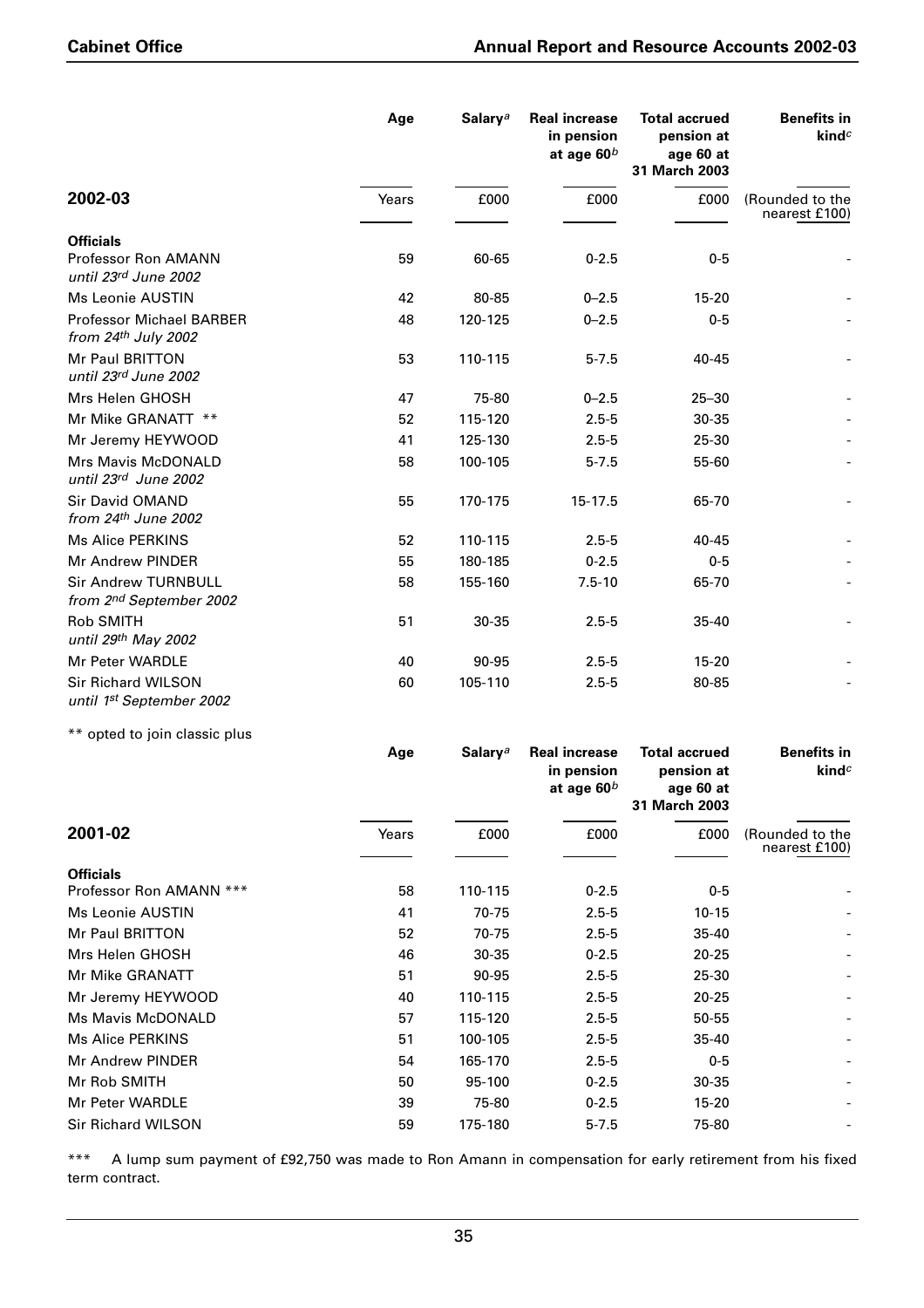#### **Notes:**

a "Salary" includes gross salary; performance pay or bonuses; overtime; reserved rights to London weighting or London allowances; recruitment and retention allowances; private office allowances and any other allowance to the extent that it is subject to UK taxation.

b Pension benefits are provided through the Civil Service pension arrangements. From 1 October 2002, civil servants may be in one of three statutory based "final salary" defined benefit schemes (**classic**, **premium** and **classic plus**). New entrants after 1 October 2002 may choose between membership of **premium** or joining a good quality "money purchase" stakeholder based arrangement with a significant employer contribution (**partnership pension account**).

#### i **Classic Scheme**

Benefits accrue at the rate of 1/80th of pensionable salary for each year of service. In addition, a lump sum equivalent to three years' pension is payable on retirement. Members pay contributions of 1.5 per cent of pensionable earnings. On death, pensions are payable to the surviving spouse at a rate of half the member's pension. On death in service, the scheme pays a lump sum benefit of twice pensionable pay and also provides a service enhancement on computing the spouse's pension. The enhancement depends on length of service and cannot exceed 10 years. Medical retirement is possible in the event of serious ill health. In this case, pensions are brought into payment immediately without actuarial reduction and with service enhanced as for widow(er) pensions.

#### ii **Premium Scheme**

Benefits accrue at the rate of 1/60th of final pensionable earnings for each year of service. Unlike classic, there is no automatic lump sum, but members may commute some of their pension to provide a lump sum up to a maximum of 3/80ths of final pensionable earnings for each year of service or 2.25 times pension if greater (the commutation rate is £12 of lump sum for each £1 of pension given up). For the purposes of pension disclosure the tables assume maximum commutation. Members pay contributions of 3.5 per cent of pensionable earnings. On death, pensions are payable to the surviving spouse or eligible partner at a rate of 3/8ths the member's pension (before commutation). On death in service, the scheme pays a lump-sum benefit of three times pensionable earnings and also provides a service enhancement on computing the spouse's pension. The enhancement depends on length of service and cannot exceed 10 years. Medical retirement is possible in the event of serious ill health. In this case, pensions are brought into payment immediately without actuarial reduction. Where the member's ill health is such that it permanently prevents them undertaking any gainful employment, service is enhanced to what they would have accrued at age 60.

#### iii **Classic Plus Scheme**

This is essentially a variation of **premium**, but with benefits in respect of service before 1 October 2002 calculated broadly as per **classic**.

Pensions payable under **classic**, **premium**, and **classic plus** are increased in line with the Retail Prices Index.

#### iv **Partnership Pension Account**

This is a stakeholder-type arrangement where the employer pays a basic contribution of between 3% and 12.5% (depending on the age of the member) into a stakeholder pension product. The employee does not have to contribute but where they do make contributions, these will be matched by the employer up to a limit of 3% (in addition to the employer's basic contribution). Employers also contribute a further 0.8% of pensionable salary to cover the cost of risk benefit cover (death in service and ill health retirement). The member may retire at any time between the ages of 50 and 75 and use the accumulated fund to purchase a pension. The member may choose to take up 25% of the fund as a lump sum.

c No benefits in kind were payable to the most senior managers during the year.

The information given above relates to the Permanent Secretary and the most senior managers of the Cabinet Office. Equivalent information relating to the Government Car and Despatch Agency is given its own annual report and accounts for 2002-2003.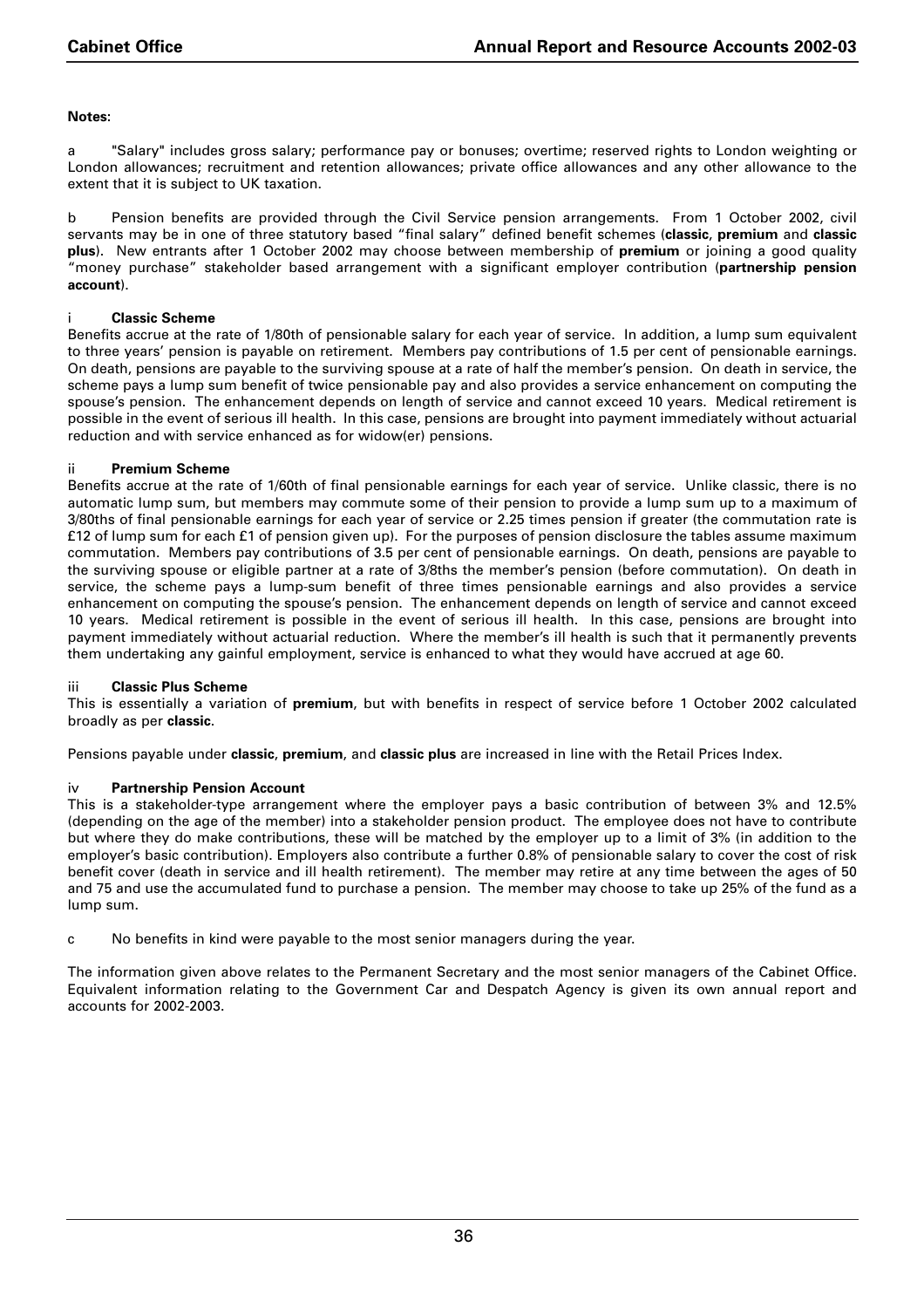## **5. Other administration costs**

|                                                |        | 2002-03 |       | 2001-02<br><b>Restated</b> |  |
|------------------------------------------------|--------|---------|-------|----------------------------|--|
|                                                | £000   | £000    | £000  | £000                       |  |
| <b>Rentals under operating leases:</b>         |        |         |       |                            |  |
| Hire of plant and machines                     | 1,572  |         | 888   |                            |  |
| Other operating leases                         | 7,696  | 9,268   | 6,988 | 7,876                      |  |
| Interest charges:                              |        |         |       |                            |  |
| <b>Finance leases</b>                          | 11     |         | 11    |                            |  |
| On-balance sheet PFI contracts                 |        | 11      |       | 11                         |  |
| PFI service charges:                           |        |         |       |                            |  |
| Off-balance sheet contracts                    | 4,020  |         |       |                            |  |
| Service element of on-balance sheet contracts  |        | 4,020   |       |                            |  |
| Research and development expenditure           |        | 27      |       | 1                          |  |
| Non-cash items (Notes a & b):                  |        |         |       |                            |  |
| Depreciation and amortisation of fixed assets: |        |         |       |                            |  |
| <b>Civil Estate</b>                            | 2,066  |         | 1,092 |                            |  |
| Other tangible fixed assets                    | 4,029  |         | 3,488 |                            |  |
| Intangible fixed assets                        | 1,246  |         | 1,376 |                            |  |
| <b>Impairment of Fixed Assets</b>              | 403    |         | 669   |                            |  |
| (Profit)/Loss on disposal of fixed assets      | 73     |         | (193) |                            |  |
| Cost of capital charge:                        |        |         |       |                            |  |
| <b>Civil Estate</b>                            | 10,405 |         | 9,046 |                            |  |
| Other items                                    | 561    |         | 270   |                            |  |
| Auditor's remuneration and expenses            | 245    |         | 286   |                            |  |
| Provisions:                                    |        |         |       |                            |  |
| Provided in year                               | 1,225  |         | 2,823 |                            |  |
| Unwinding of discount on provisions            | 263    | 20,516  |       | 18,857                     |  |
| Other expenditure                              |        | 93,686  |       | 96,085                     |  |
|                                                |        | 127,528 |       | 122,830                    |  |

**Note a** – the total of non-cash transactions included the Reconciliation of Operating Costs to Operating Cashflows in Schedule 4 comprises:

|                                                                                                                    | $2002 - 03$ | $2001 - 02$<br><b>Restated</b> |
|--------------------------------------------------------------------------------------------------------------------|-------------|--------------------------------|
|                                                                                                                    | £000        | £000                           |
| Other administration costs – non-cash items (as above)<br>Other non-cash amounts charged to operating expenditure: | 20,516      | 18,857                         |
| Cost of Capital on e-Government projects                                                                           | 3.626       | 2.652                          |
| Depreciation charges on e-Government projects                                                                      | 20,346      | 12,887                         |
| Impairment of e-Government fixed assets                                                                            | 4,511       |                                |
| Consolidation elimination entries                                                                                  | (373)       |                                |
| Less non-cash income:                                                                                              |             |                                |
| Notional interest on early departure costs                                                                         | (52)        | (78)                           |
| Deferred donation income released from the Donated Asset Reserve                                                   |             |                                |
| Profit on sale of fixed assets                                                                                     |             |                                |
| <b>Total non-cash transactions</b>                                                                                 | 48,574      | 34,318                         |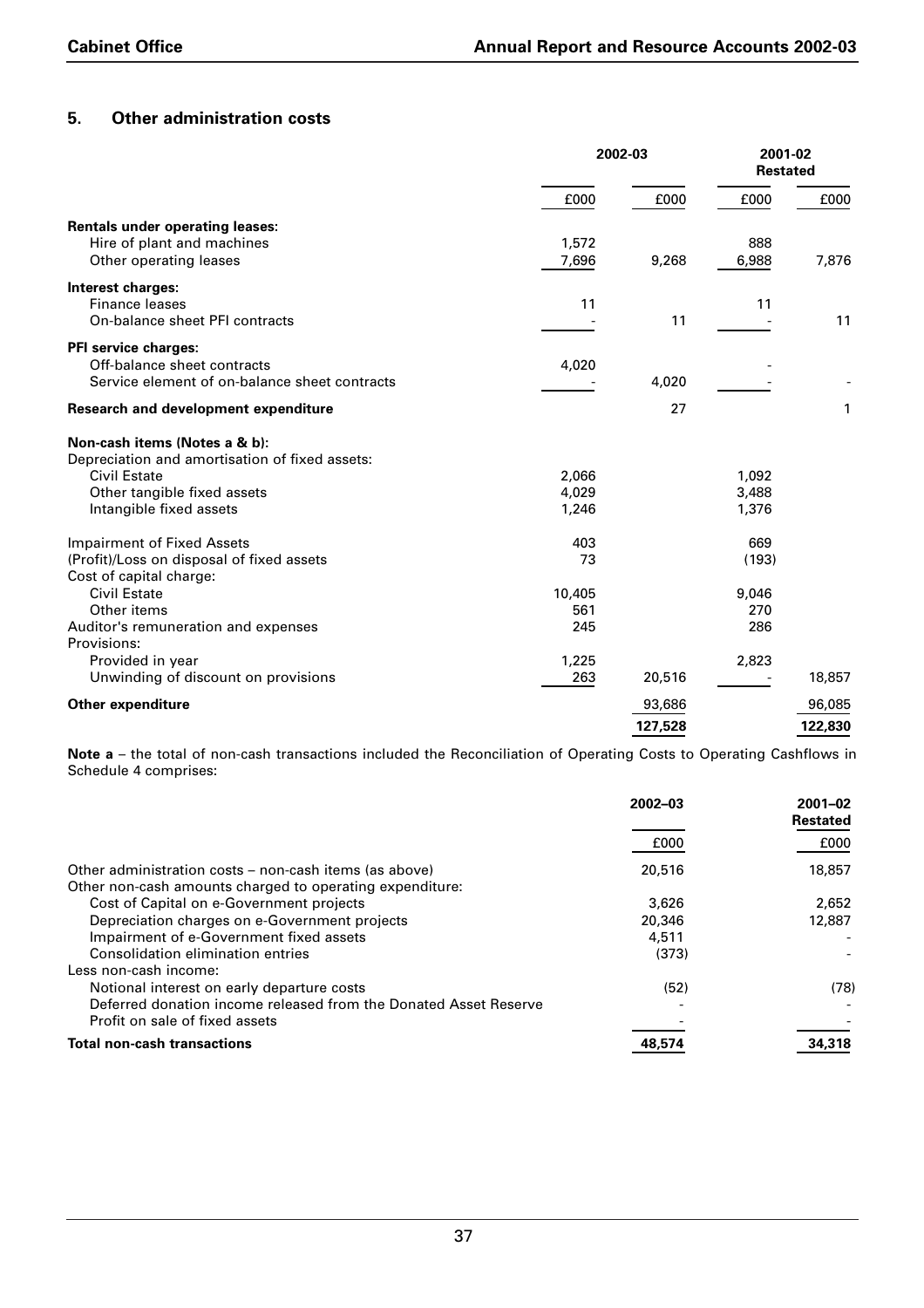**Note b** – the total of non-cash items included the Reconciliation of Resources to Net Cash Requirement comprises:

|                                                                        | 2002-03 |
|------------------------------------------------------------------------|---------|
|                                                                        | £000    |
| Total non-cash transactions as above                                   | 48,574  |
| Consolidation elimination entries                                      | 373     |
| Adjustment for profits and losses on disposal of fixed assets:         |         |
| Losses on disposal of tangible fixed assets                            | (73)    |
| Profits on disposal of tangible fixed assets                           |         |
| Non-cash items per reconciliation of resources to net cash requirement | 48,874  |

## **6. Net programme costs**

|                                                  | 2002-03 |        | 2001-02<br><b>Restated</b> |        |
|--------------------------------------------------|---------|--------|----------------------------|--------|
|                                                  | £000    | £000   | £000                       | £000   |
| <b>Current Grants</b>                            |         |        |                            |        |
| <b>Civil Defence Grants to Local Authorities</b> | 18,635  |        | 18,753                     |        |
| Other                                            | 3,867   |        | 4,276                      |        |
| <b>Other Current Expenditure</b>                 |         |        |                            |        |
| National Severe Weather Warning System           | 10,041  |        | 10,021                     |        |
| UK Communications Infrastructure                 | 6,472   |        | 5,705                      |        |
| e-Government Infrastructure Projects             | 3,977   |        | 2,283                      |        |
| <b>BBC Monitoring</b>                            | 2,407   |        | 2,332                      |        |
| e-Government Projects                            |         | 45,399 |                            | 43,370 |
| Cost of capital charge                           |         | 3,626  |                            | 2,652  |
| Depreciation charge                              |         | 20,346 |                            | 12,887 |
| Impairment of fixed assets                       |         | 4,511  |                            |        |
|                                                  |         |        |                            |        |
|                                                  |         | 73,882 |                            | 58,909 |
| Less: programme income (Note 7)                  |         |        |                            |        |
|                                                  |         | 73,882 |                            | 58,909 |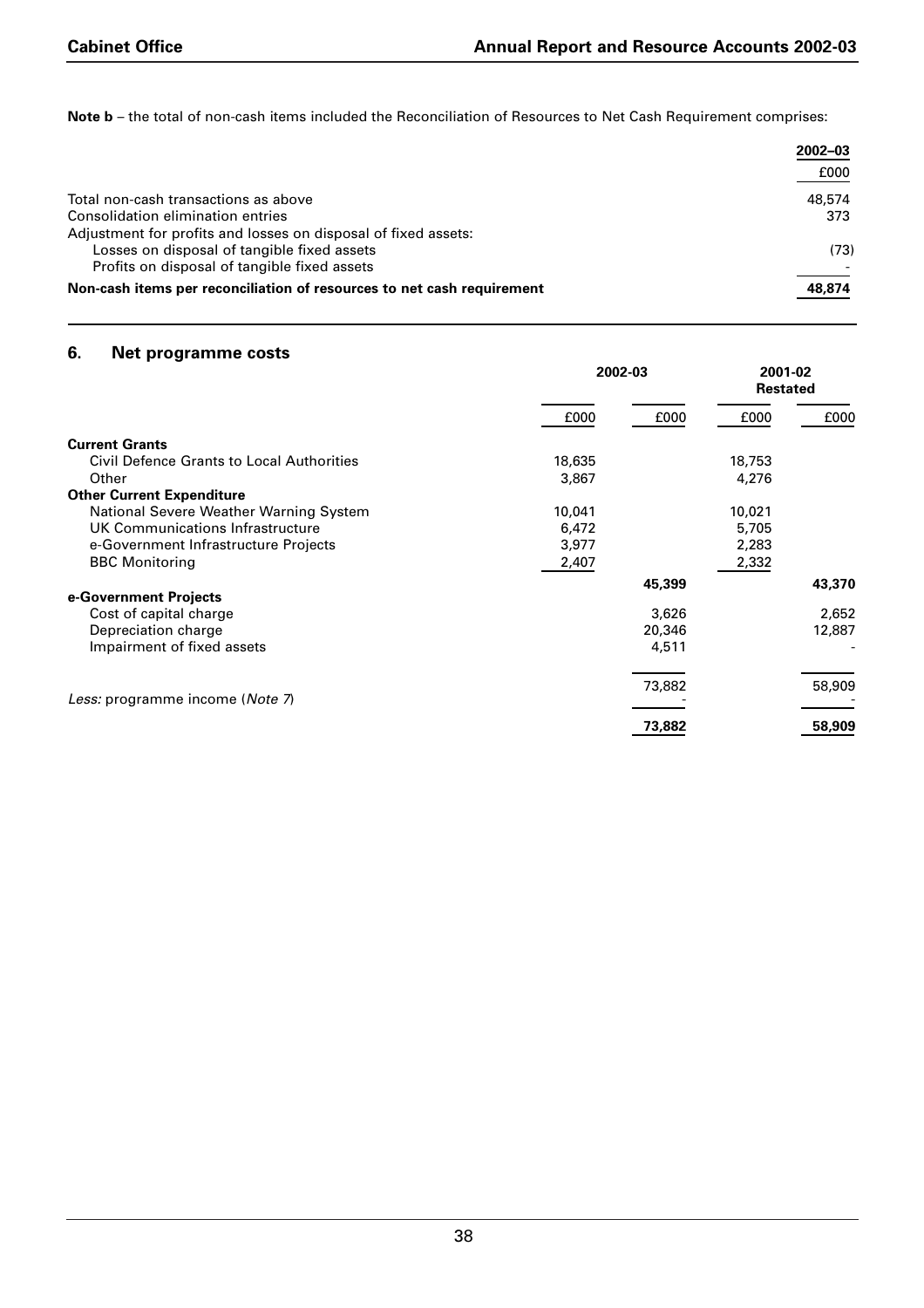## **7. Income and appropriations in aid**

#### **Operating income**

Operating income not appropriated in aid (i.e. transferred to the Consolidated Fund) is analysed for resource budget purposes between that which is included in public expenditure and that which is not (*see Note 9*). In 2002–03, all operating income not classified as A in A was within public expenditure.

|                                                                                                                         |                                             |                                         |                                          | 2002-03                                           |                                                             |                                              |
|-------------------------------------------------------------------------------------------------------------------------|---------------------------------------------|-----------------------------------------|------------------------------------------|---------------------------------------------------|-------------------------------------------------------------|----------------------------------------------|
|                                                                                                                         | <b>Resource</b><br><b>Outturn</b><br>A in A |                                         |                                          | <b>Reconciliation to Operating Cost Statement</b> |                                                             | <b>Operating</b><br>Cost<br><b>Statement</b> |
|                                                                                                                         |                                             | <b>Transfer</b><br>of estimate<br>cover | Netted off<br>expenditure<br>in sub-head | Payable to<br>gross Consolidated<br><b>Fund</b>   | <b>Transactions</b><br>between<br>requests for<br>resources | <b>Income</b>                                |
|                                                                                                                         | £000                                        | £000                                    | £000                                     | £000                                              | £000                                                        | £000                                         |
| <b>Administrative income:</b>                                                                                           |                                             |                                         |                                          |                                                   |                                                             |                                              |
| Transactions between Request for Resources                                                                              |                                             |                                         |                                          |                                                   |                                                             |                                              |
| Fees and charges to external customers                                                                                  | 2,556                                       |                                         |                                          | 22                                                |                                                             | 2,578                                        |
| Fees and charges to other departments<br>Consolidation elimination adjustments<br>relating to fees and charges to other | 62,990                                      |                                         |                                          | 1,022                                             |                                                             | 64,012                                       |
| departments                                                                                                             | 5,191                                       |                                         | (5, 191)                                 |                                                   |                                                             |                                              |
| Notional interest on early departure costs                                                                              | 52                                          |                                         |                                          |                                                   |                                                             | 52                                           |
| <b>Transfer of function</b>                                                                                             |                                             |                                         |                                          |                                                   |                                                             |                                              |
| Estimate cover A in A                                                                                                   |                                             |                                         |                                          |                                                   |                                                             |                                              |
|                                                                                                                         | 70,789                                      |                                         | (5, 191)                                 | 1,044                                             |                                                             | 66,642                                       |
| Programme income:                                                                                                       |                                             |                                         |                                          |                                                   |                                                             |                                              |
| <b>Total</b>                                                                                                            | 70,789                                      |                                         | (5, 191)                                 | 1,044                                             |                                                             | 66,642                                       |

|                                            | 2001-02 Restated           |                         |                                                   |                    |                                                                             |                                              |
|--------------------------------------------|----------------------------|-------------------------|---------------------------------------------------|--------------------|-----------------------------------------------------------------------------|----------------------------------------------|
|                                            | <b>Resource</b><br>Outturn |                         | <b>Reconciliation to Operating Cost Statement</b> |                    |                                                                             | <b>Operating</b><br>Cost<br><b>Statement</b> |
|                                            | A in A                     | Transfer<br>of estimate | Netted off<br>cover expenditure<br>in sub-head    | gross Consolidated | <b>Payable to Transactions</b><br>between<br>Fund requests for<br>resources | Income                                       |
|                                            | £000                       | £000                    | £000                                              | £000               | £000                                                                        | £000                                         |
| <b>Administrative income:</b>              |                            |                         |                                                   |                    |                                                                             |                                              |
| Transactions between Request for Resources |                            |                         |                                                   |                    |                                                                             |                                              |
| Fees and charges to external customers     | 2,541                      |                         |                                                   | 52                 |                                                                             | 2,593                                        |
| Fees and charges to other departments      | 57,104                     |                         |                                                   |                    |                                                                             | 57,104                                       |
| Notional interest on early departure costs | 78                         |                         |                                                   |                    |                                                                             | 78                                           |
| Transfer of function                       | 115,088                    | (115,088)               |                                                   |                    |                                                                             |                                              |
| Estimate cover A in A                      |                            |                         |                                                   |                    |                                                                             |                                              |
| Programme income:                          | 174,811                    | (115,088)               |                                                   | 52                 |                                                                             | 59,775                                       |
| Total                                      | 174,811                    | (115,088)               |                                                   | 52                 |                                                                             | 59,775                                       |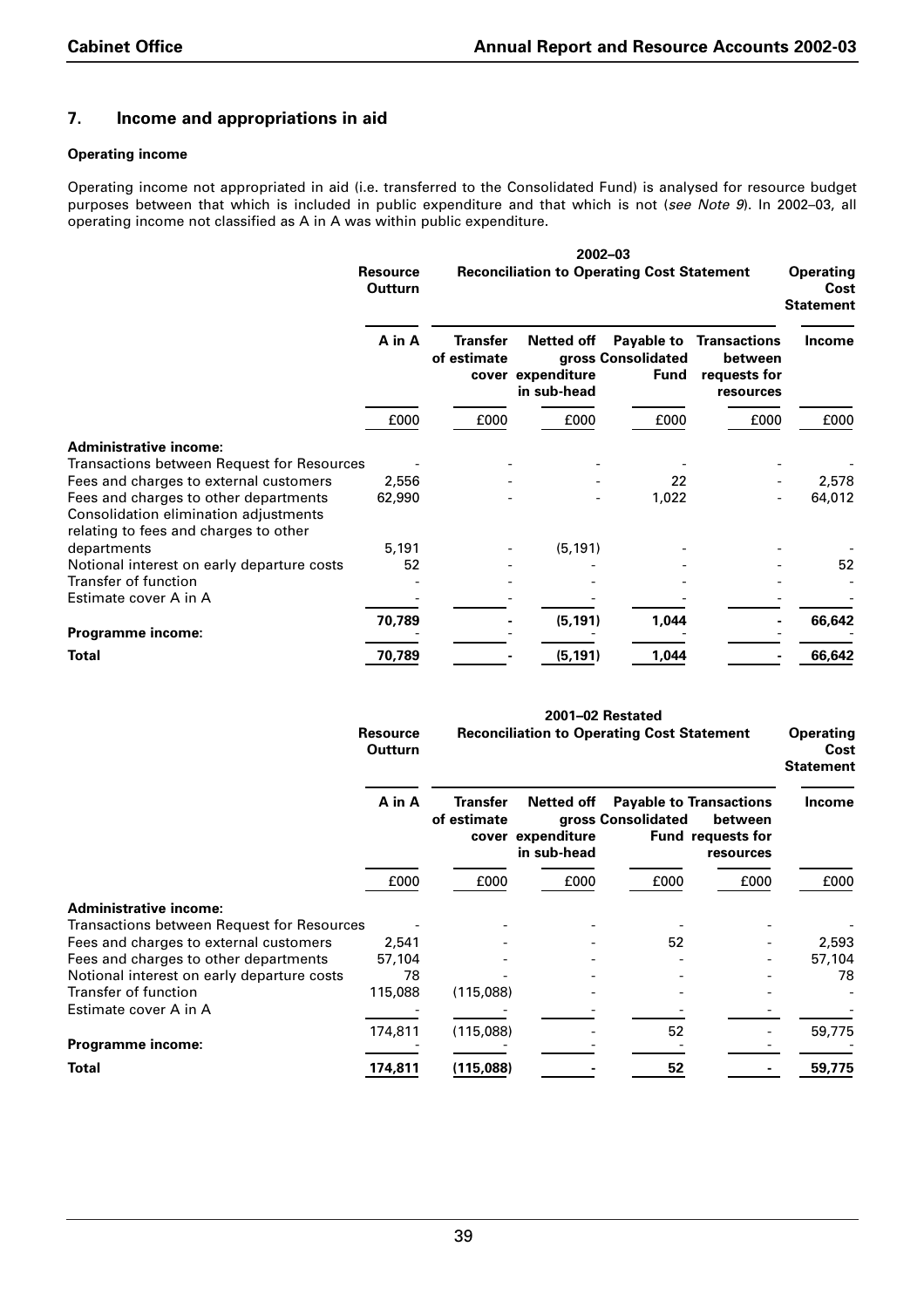#### **Non-operating appropriations in aid**

| <b>NOT-Operating appropriations in aid</b>                       | 2002-03     | $2001 - 02$<br>Restated        |
|------------------------------------------------------------------|-------------|--------------------------------|
|                                                                  | £000        | £000                           |
| Principal repayments of voted loans                              | 193         | 24                             |
| Disposals of fixed assets                                        | 176         | 491                            |
|                                                                  | 369         | 515                            |
| European Union income (included in operating income)             |             |                                |
| Recovery of administration costs relating to Polish and          |             |                                |
| Slovak Twinning Projects, treated as negative public expenditure | 85          | 82                             |
| <b>Rental Income</b>                                             |             |                                |
|                                                                  | $2002 - 03$ | $2001 - 02$<br><b>Restated</b> |
|                                                                  | £000        | £000                           |
| From other government departments                                | 2,326       | 1,724                          |
| From external tenants                                            | 291         | 534                            |
|                                                                  | 2,617       | 2,258                          |

Rental income from operating leases is included at Note 5.

## **8. Administration cost limits**

The outturn within the administration costs control regime shown against individual administration cost limits is as follows:

|                                                                      | 2002-03 |         | 2001-02<br><b>Restated</b> |         |  |
|----------------------------------------------------------------------|---------|---------|----------------------------|---------|--|
|                                                                      |         |         |                            |         |  |
|                                                                      | Outturn | Limits  | Outturn                    | Limits  |  |
|                                                                      | £000    | £000    | £000                       | £000    |  |
| Cabinet Office (Gross Limit)                                         | 164,567 | 169,127 | 151,916                    | 156,022 |  |
| Centre for Management and Policy Studies (Net Limit)                 | 2.504   | 2,481   | 5,582                      | 5,037   |  |
| Government Car and Despatch Agency (Net Limit)                       | (1,584) | (1,406) | (2,096)                    | (1,298) |  |
| Total within administration cost control                             | 165,487 | 170,202 | 155,402                    | 159,761 |  |
| Administration Expenditure excluded from administration cost limit   | 8.045   |         |                            |         |  |
| Administration Income Allowable within the administration cost limit | 66,758  |         |                            |         |  |
| Total administration outturn                                         | 240,290 |         |                            |         |  |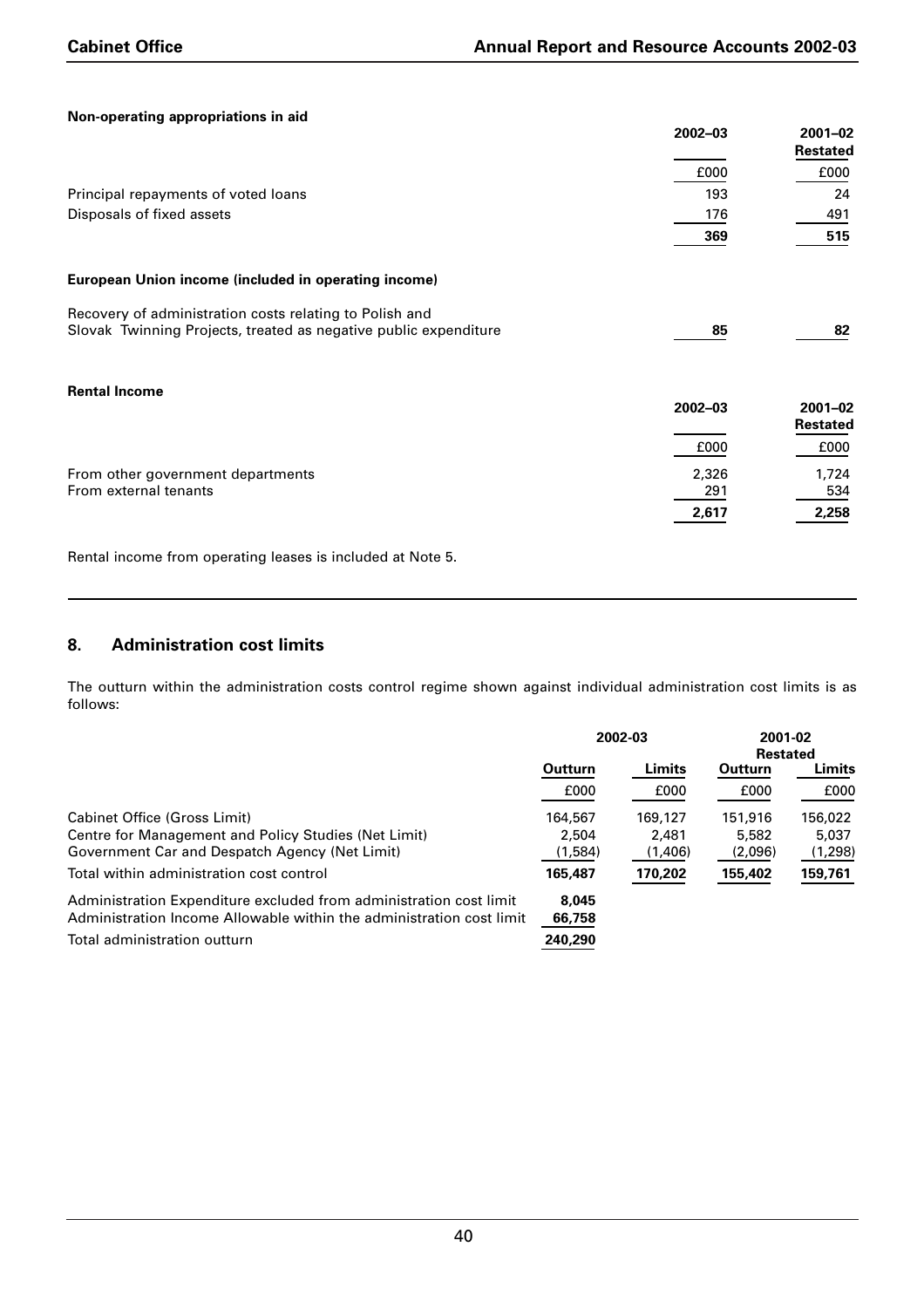## **9. Reconciliation of net operating cost to control total and net resource outturn**

|                                                                                                                                                                                                            | $2002 - 03$    | $2001 - 02$<br><b>Restated</b> |
|------------------------------------------------------------------------------------------------------------------------------------------------------------------------------------------------------------|----------------|--------------------------------|
|                                                                                                                                                                                                            | £000           | £000                           |
| Net operating cost ( <i>Note a</i> )<br>Remove non-supply expenditure $\langle \cdot \rangle$ and income $\langle \cdot \rangle$ , including<br>income scored as Consolidated Fund extra receipts (CFERs): | 241,966        | 218,347                        |
| Operating income not classified as A in A<br>Consolidated Fund standing services<br>Adjust for the effects of prior-period adjustments in the current and prior years-                                     | 1.044          | 52                             |
| Adjust for transfer of Estimate cover in respect of transfer of functions<br>Adjust for Consolidation Elimination entries excluded from Schedule 1                                                         | 115,732<br>373 | 2.023                          |
| Net resource outturn (Note a)                                                                                                                                                                              | 359,115        | 220,422                        |

*Note: a*

*Net operating cost is the total of expenditure and income appearing in the Operating Cost Statement (Schedule 2). Net resource outturn is the total of those elements of expenditure and income that are subject to parliamentary approval and included in the department's Supply Estimate. The outturn against the Estimate is shown in the Summary of Resource Outturn (Schedule 1).*

## **10. Analysis of net operating cost by spending body**

|                                    |                          | 2002-03         | 2001-02<br><b>Restated</b> |
|------------------------------------|--------------------------|-----------------|----------------------------|
|                                    | <b>Budget</b><br>£000    | Outturn<br>£000 | Outturn<br>£000            |
| Spending body:                     |                          |                 |                            |
| <b>Cabinet Office</b>              | 241,017                  | 242,189         | 218,904                    |
| Government Car and Despatch Agency | $\overline{\phantom{a}}$ | (223)           | (557)                      |
|                                    | 241,017                  | 241,966         | 218,347                    |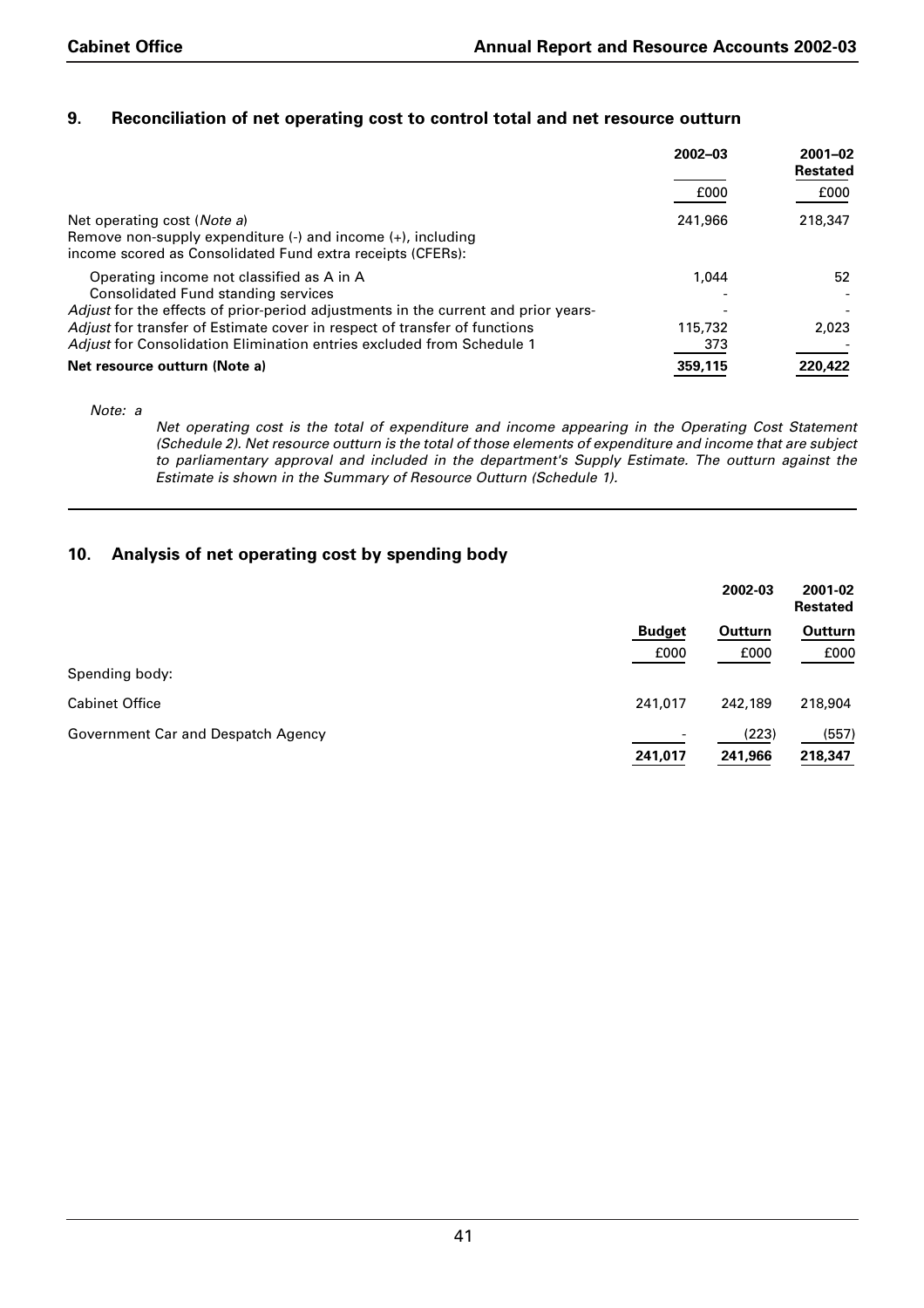## **11. Analysis of net resource outturn by function and reconciliation to Operating Cost Statement**

|                                                                                                                             |          |                  |                          |                                                | 2002-03   |                          |                          |                                                                    | 2001-02<br><b>Restated</b> |
|-----------------------------------------------------------------------------------------------------------------------------|----------|------------------|--------------------------|------------------------------------------------|-----------|--------------------------|--------------------------|--------------------------------------------------------------------|----------------------------|
|                                                                                                                             | Admin.   | Other<br>current |                          | Gross<br>resource<br><b>Grants expenditure</b> | A in A    | <b>Net</b><br>total      | Estimate                 | <b>Net total</b><br>outturn<br>compared<br>with<br><b>Estimate</b> | Prior-<br>year<br>outturn  |
|                                                                                                                             | £000     | £000             | £000                     | £000                                           | £000      | £000                     | £000                     | £000                                                               | £000                       |
| <b>Request for resources 1</b><br><b>Cabinet Office</b><br>- Grants to Local Authorities<br>- Grants to Public Corporations | 197,457  | 50,893           | 3,867<br>18,634<br>488   | 252,217<br>18,634<br>488                       | (31, 827) | 220,390<br>18,634<br>488 | 218,054<br>19,038<br>794 | (2, 336)<br>404<br>306                                             | 192,315<br>18,753<br>525   |
| Centre for Management<br>and Policy Studies                                                                                 | 27,852   |                  |                          | 27,852                                         | (24, 180) | 3,672                    | 3,131                    | (541)                                                              | 7,363                      |
| Government Car and<br>Despatch Agency                                                                                       | 14,981   |                  |                          | 14,981                                         | (14, 782) | 199                      |                          | (199)                                                              | (557)                      |
| Total                                                                                                                       | 240,290  | 50,893           | 22,989                   | 314,172                                        | (70, 789) | 243,383                  | 241,017                  | (2,366)                                                            | 218,399                    |
| Transfer of Functions 2002-2003 :                                                                                           |          |                  |                          |                                                |           |                          |                          |                                                                    |                            |
| To the Department for Trade and Industry -<br>Women and Equality &<br><b>Equality Co-ordination</b><br>Units                |          |                  |                          |                                                |           |                          |                          |                                                                    |                            |
| Equal Opportunities &<br><b>Women's National</b>                                                                            |          | 3,869            |                          | 3,869                                          |           | 3,869                    | 3,869                    |                                                                    | 3,362                      |
| Commissions                                                                                                                 |          | 7,005            | $\overline{\phantom{m}}$ | 7,005                                          | -         | 7,005                    | 7,005                    | $\overline{\phantom{a}}$                                           | 8,845                      |
| To the Office of the Deputy Prime Minister -<br><b>Government Offices</b>                                                   |          |                  |                          |                                                |           |                          |                          |                                                                    |                            |
| for the Regions<br>Central Policy Group &                                                                                   |          | 99,043           | ÷,                       | 99,043                                         |           | 99,043                   | 99,043                   |                                                                    | 104,446                    |
| <b>Social Exclusion Unit</b>                                                                                                |          | 5,815            |                          | 5,815                                          |           | 5,815                    | 5,815                    |                                                                    | 4,231                      |
| Transfer of Functions 2001-2002 :<br>To the Home Office<br>To the Lord Chancellor's                                         |          |                  |                          |                                                |           |                          |                          |                                                                    | 2,732                      |
| Department<br>To the Department for<br>Culture, Media and Sport                                                             |          |                  |                          |                                                |           |                          |                          |                                                                    | 406<br>210                 |
| From the Home Office<br>From the Department for                                                                             |          |                  |                          |                                                |           |                          |                          |                                                                    | (39, 552)                  |
| <b>Education and Skills</b><br>From the Department for<br>Transport, Local<br>Government & the                              |          |                  |                          |                                                |           |                          |                          |                                                                    | (9,234)                    |
| Regions<br>From the Privy Council                                                                                           |          |                  |                          |                                                |           |                          |                          |                                                                    | (73, 103)                  |
| Office                                                                                                                      |          |                  |                          |                                                |           |                          |                          |                                                                    | (320)                      |
| <b>Total</b>                                                                                                                |          | 115,732          |                          | 115,732                                        |           | 115,732                  | 115,732                  |                                                                    | 2,023                      |
| <b>Resource Outturn</b>                                                                                                     | 240,290  | 166,625          | 22,989                   | 429,904                                        | (70, 789) | 359,115                  | 356,749                  | (2, 366)                                                           | 220,422                    |
| <b>Reconciliation to Operating Cost Statement</b>                                                                           |          |                  |                          |                                                |           |                          |                          |                                                                    |                            |
| Non-Supply expenditure<br>Income payable to the                                                                             |          |                  |                          |                                                |           |                          |                          |                                                                    |                            |
| <b>Consolidated Fund</b><br><b>Transactions between</b><br><b>Request for Resources</b><br>netted off in Operating          |          |                  |                          |                                                | (1,044)   | (1,044)                  |                          |                                                                    |                            |
| <b>Cost Statement</b><br>Income netted off in gross<br>sub-head grossed up in                                               |          |                  |                          |                                                |           |                          |                          |                                                                    |                            |
| <b>Operating Cost Statement</b><br><b>Consolidation Elimination</b>                                                         |          |                  |                          |                                                |           |                          |                          |                                                                    |                            |
| entries                                                                                                                     | (5, 564) |                  |                          | (5, 564)                                       | 5,191     | (373)                    |                          |                                                                    |                            |
| Transfer of estimate cover                                                                                                  |          | (115, 732)       |                          | (115, 732)                                     |           | (115, 732)               |                          |                                                                    |                            |
| <b>Gross operating expenditure</b>                                                                                          |          |                  |                          | 308,608                                        |           |                          |                          |                                                                    |                            |
| <b>Operating income</b>                                                                                                     |          |                  |                          |                                                | (66, 642) |                          |                          |                                                                    |                            |
| <b>Net operating cost</b>                                                                                                   |          |                  |                          |                                                |           | 241,966                  |                          |                                                                    |                            |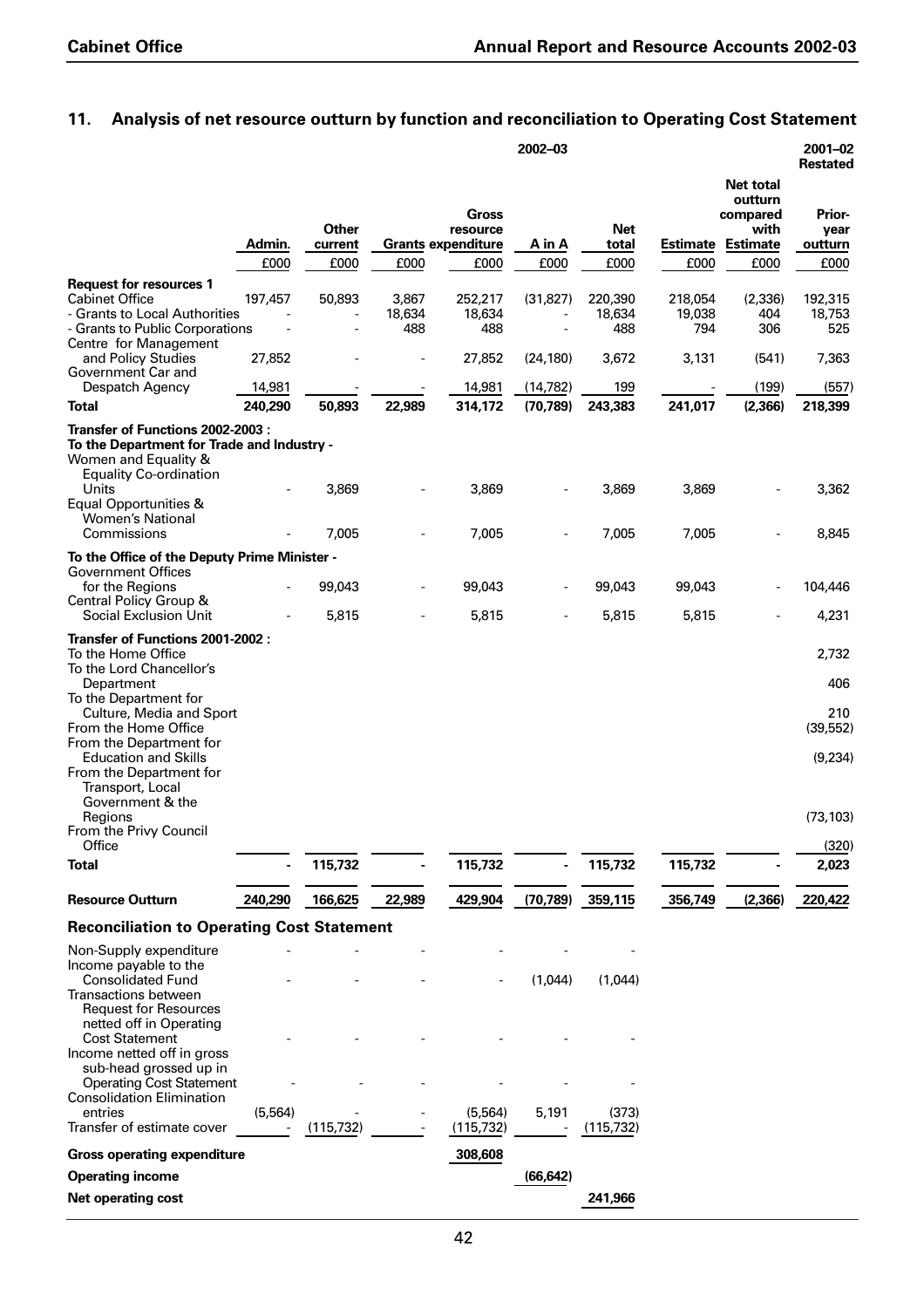## **Key to Request for Resources and functions**

Request for resources 1 –

Supporting the Prime Minister's Office closely in ensuring the delivery of Government objectives

#### **Comparison of Net Resource Outturn to Spring Supplementary Estimate (HC 424)**

|                                                                       |   | Admin.    | current | <b>Other Estimate</b><br><b>Grants</b> | 2002-03<br>Gross<br>Total | A in A          | Net<br>Total | Admin.  | Other<br>current | <b>Actual</b><br><b>Grants</b> | 2002-03<br><b>Gross</b><br><b>Total</b> | A in A    | Net<br>Total     |
|-----------------------------------------------------------------------|---|-----------|---------|----------------------------------------|---------------------------|-----------------|--------------|---------|------------------|--------------------------------|-----------------------------------------|-----------|------------------|
|                                                                       |   | £000      | £000    | £000                                   | £000                      | £000            | £000         | £000    | £000             | £000                           | £000                                    | £000      | £000             |
| <b>Department Expenditure</b><br>Limit - DEL                          |   |           |         |                                        |                           |                 |              |         |                  |                                |                                         |           |                  |
| <b>Central Government Spending</b><br><b>Cabinet Office</b>           |   | A 195,989 | 21,242  | 2,649                                  | 219,880                   | (31, 427)       | 188,453      | 191,398 | 22,410           | 3,867                          | 217,675                                 | (31, 420) | 186,255          |
| Centre for Management and                                             |   |           |         |                                        |                           |                 |              |         |                  |                                |                                         |           |                  |
| <b>Policy Studies</b>                                                 |   | B 26,661  |         |                                        | 26,661                    | (24, 180)       | 2,481        | 27,227  |                  |                                | 27,227                                  | (24, 180) | 3,047            |
| Government Car and                                                    |   |           |         |                                        |                           |                 |              |         |                  |                                |                                         |           |                  |
| Despatch Agency                                                       |   | C 13,376  |         |                                        |                           | 13,376 (14,782) | (1,406)      | 13,620  |                  |                                | 13,620                                  | (14, 782) | (1, 162)         |
| <b>Support for Local Authorities</b>                                  |   |           |         |                                        |                           |                 |              |         |                  |                                |                                         |           |                  |
| <b>Emergency Planning</b><br>Grants                                   | F |           |         | 19,038                                 | 19,038                    |                 | 19,038       |         |                  | 18,634                         | 18,634                                  |           | 18,634           |
|                                                                       |   |           |         |                                        |                           |                 |              |         |                  |                                |                                         |           |                  |
| <b>Total DEL</b>                                                      |   | 236,026   | 21,242  | 21,687                                 | 278,955                   | (70, 389)       | 208,566      | 232,245 | 22,410           | 22,501                         | 277,156                                 | (70, 382) | 206,774          |
| <b>Annually Managed</b><br><b>Expenditure - AME</b><br>Non Cash Items |   |           |         |                                        |                           |                 |              |         |                  |                                |                                         |           |                  |
| <b>Cabinet Office</b>                                                 | G | 30,001    |         |                                        | 30,001                    |                 | 30,001       | 6,059   | 28,483           |                                | 34,542                                  | (407)     | 34,135           |
| Centre for Management                                                 |   |           |         |                                        |                           |                 |              |         |                  |                                |                                         |           |                  |
| and Policy Studies                                                    | H | 650       |         |                                        | 650                       |                 | 650          | 625     |                  |                                | 625                                     |           | 625              |
| Government Car and                                                    |   |           |         |                                        |                           |                 |              |         |                  |                                |                                         |           |                  |
| Despatch Agency                                                       |   | 1,406     |         |                                        | 1,406                     |                 | 1,406        | 1,361   |                  |                                | 1,361                                   |           | 1,361            |
| <b>Total AME</b>                                                      |   | 32,057    |         |                                        | 32,057                    |                 | 32,057       | 8,045   | 28.483           |                                | 36,528                                  | (407)     | 36,121           |
| <b>Other Spending outside DEL</b>                                     |   |           |         |                                        |                           |                 |              |         |                  |                                |                                         |           |                  |
| <b>Emergency Planning</b>                                             |   |           |         |                                        |                           |                 |              |         |                  |                                |                                         |           |                  |
| <b>Capital Grants</b>                                                 | L |           |         | 794                                    | 794                       |                 | 794          |         |                  | 488                            | 488                                     |           | 488              |
| Machinery of Government<br>contra entry - transfer<br>to DTI          |   |           |         |                                        |                           |                 |              |         |                  |                                |                                         |           |                  |
| Machinery of Government<br>contra entry - transfer to                 | м |           | 10,874  |                                        | 10,874                    |                 | 10,874       |         | 10,874           |                                | 10,874                                  |           | 10,874           |
| <b>ODPM</b>                                                           | N |           | 104,858 |                                        | 104,858                   |                 | 104,858      |         | 104,858          |                                | 104,858                                 |           | 104,858          |
| Profit/Loss on disposal of                                            |   |           |         |                                        |                           |                 |              |         |                  |                                |                                         |           |                  |
| assets                                                                | O |           |         |                                        |                           | (400)           | (400)        |         |                  |                                |                                         |           |                  |
| <b>Total Outside DEL</b>                                              |   |           | 115,732 | 794                                    | 116,526                   | (400)           | 116,126      |         | 115,732          | 488                            | 116,220                                 |           | $-116,220$       |
| <b>Net Resource Outturn</b>                                           |   | 268,083   | 136,974 | 22,481                                 | 427,538                   | (70, 789)       | 356,749      | 240.290 | 166,625          | 22,989                         | 429,904                                 |           | (70,789) 359,115 |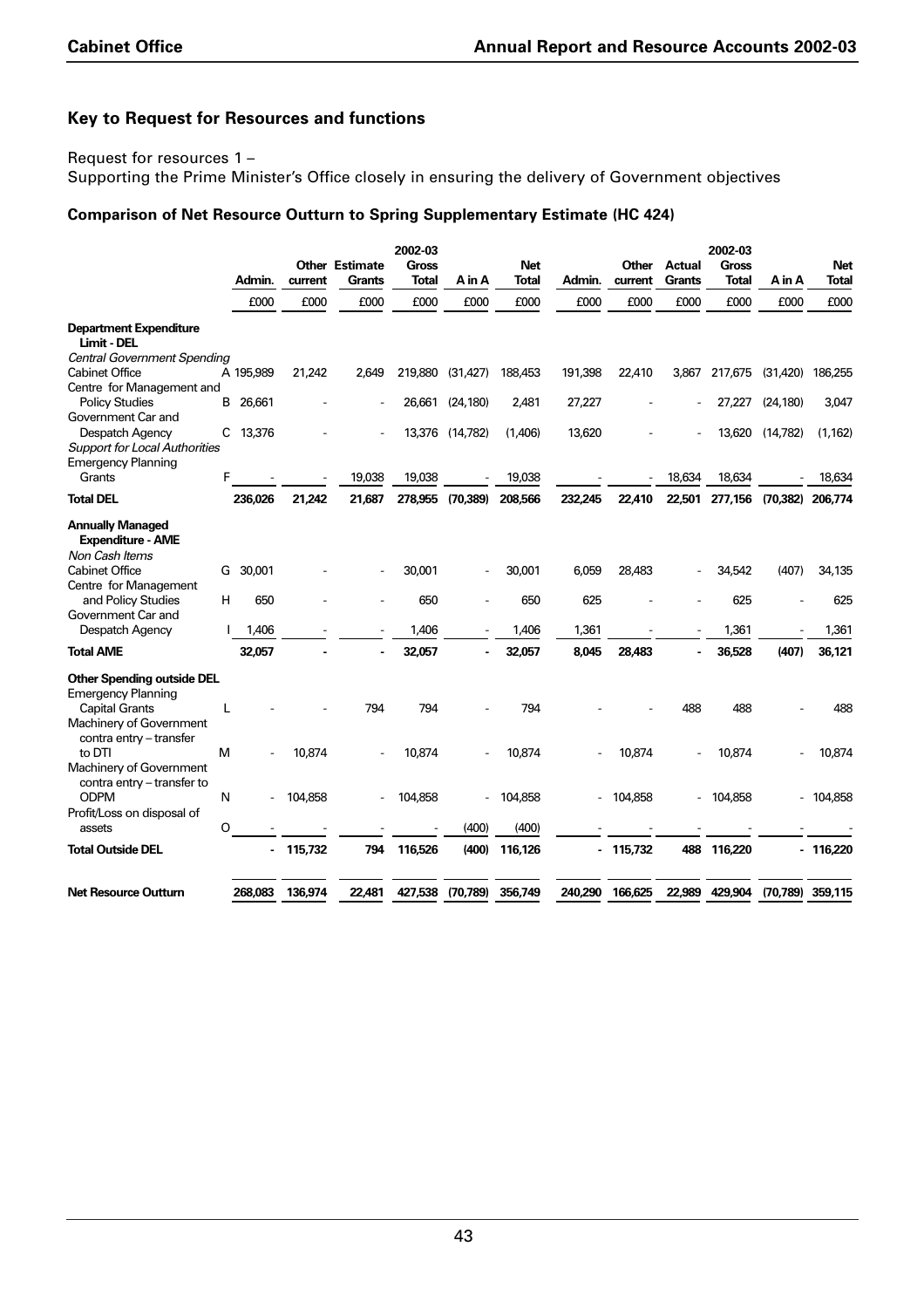|                                           |             | Saving/(Excess) 2002-03 |                  |               |                              |                          |                            |  |  |
|-------------------------------------------|-------------|-------------------------|------------------|---------------|------------------------------|--------------------------|----------------------------|--|--|
|                                           |             | Admin.                  | Other<br>current | <b>Grants</b> | <b>Gross</b><br><b>Total</b> | A in A                   | <b>Net</b><br><b>Total</b> |  |  |
|                                           |             | £000                    | £000             | £000          | £000                         | £000                     | £000                       |  |  |
| <b>Department Expenditure Limit - DEL</b> |             |                         |                  |               |                              |                          |                            |  |  |
| <b>Central Government Spending</b>        |             |                         |                  |               |                              |                          |                            |  |  |
| <b>Cabinet Office</b>                     | A           | 4,591                   | (1, 168)         | (1, 218)      | 2,205                        | (7)                      | 2,198                      |  |  |
| Centre for Management and                 |             |                         |                  |               |                              |                          |                            |  |  |
| <b>Policy Studies</b>                     | B           | (566)                   |                  |               | (566)                        | $\overline{a}$           | (566)                      |  |  |
| Government Car and Despatch               |             |                         |                  |               |                              |                          |                            |  |  |
| Agency                                    | $\mathsf C$ | (244)                   |                  |               | (244)                        | $\overline{\phantom{0}}$ | (244)                      |  |  |
| <b>Support for Local Authorities</b>      |             |                         |                  |               |                              |                          |                            |  |  |
| <b>Emergency Planning Grants</b>          | F           |                         |                  | 404           | 404                          |                          | 404                        |  |  |
| <b>Total DEL</b>                          |             | 3,781                   | (1, 168)         | (814)         | 1,799                        | (7)                      | 1,792                      |  |  |
| <b>Annually Managed Expenditure - AME</b> |             |                         |                  |               |                              |                          |                            |  |  |
| Non Cash Items                            |             |                         |                  |               |                              |                          |                            |  |  |
| <b>Cabinet Office</b>                     | G           | 23,942                  | (28, 483)        |               | (4, 541)                     | 407                      | (4, 134)                   |  |  |
| Centre for Management and                 |             |                         |                  |               |                              |                          |                            |  |  |
| <b>Policy Studies</b>                     | H           | 25                      |                  |               | 25                           |                          | 25                         |  |  |
| Government Car and Despatch               |             |                         |                  |               |                              |                          |                            |  |  |
| Agency                                    | L           | 45                      |                  |               | 45                           |                          | 45                         |  |  |
| <b>Total AME</b>                          |             | 24,012                  | (28, 483)        |               | (4, 471)                     | 407                      | (4,064)                    |  |  |
| <b>Other Spending outside DEL</b>         |             |                         |                  |               |                              |                          |                            |  |  |
| <b>Emergency Planning Capital Grants</b>  | L           |                         |                  | 306           | 306                          |                          | 306                        |  |  |
| Machinery of Government contra            |             |                         |                  |               |                              |                          |                            |  |  |
| entry - transfer to DTI                   | M           |                         |                  |               |                              |                          |                            |  |  |
| Machinery of Government contra            |             |                         |                  |               |                              |                          |                            |  |  |
| entry - transfer to ODPM                  | N           |                         |                  |               |                              |                          |                            |  |  |
| Profit/Loss on disposal of assets         | O           |                         |                  |               |                              | (400)                    | (400)                      |  |  |
| <b>Total Outside DEL</b>                  |             |                         |                  | 306           | 306                          | (400)                    | (94)                       |  |  |
|                                           |             |                         |                  |               |                              |                          |                            |  |  |
| <b>Net Resource Outturn</b>               |             |                         |                  |               |                              |                          |                            |  |  |
| Saving / (Excess)                         |             | 27,793                  | (29, 651)        | (508)         | (2, 366)                     |                          | (2, 366)                   |  |  |

#### **Net Resource Outturn recorded a net over-spend against voted net resource requirement and the Department incurred an Excess Vote of £2,366,570.34.**

An impairment of £4.5 million is recorded within AME. Subsequent to the year-end, Treasury approval for virement has been obtained in order to apply under-spends falling within DEL to reduce the overspend within AME leaving a residual excess net resource requirement of £1.4 million.

Excess Appropriations in Aid of £1 million arose from the fact that bodies under net control, CMPS and GCDA, increased their expenditure and received offsetting income as permitted under the net control regime but without correspondingly increasing the Appropriations in Aid limit in order to retain the income in Parliamentary terms; this has resulted in excess Appropriations in Aid and, accordingly, excess net resource requirement of £1 million.

The combined effect of excess expenditure arising from the impairment as explained above, and from expenditure in excess of authorised Appropriations in Aid is a total of £2.4 million excess net resource requirement. Parliamentary approval is being sought to apply the excess Appropriations in Aid against the Excess Vote thus reducing to £1.4 million the additional resources required from Parliament.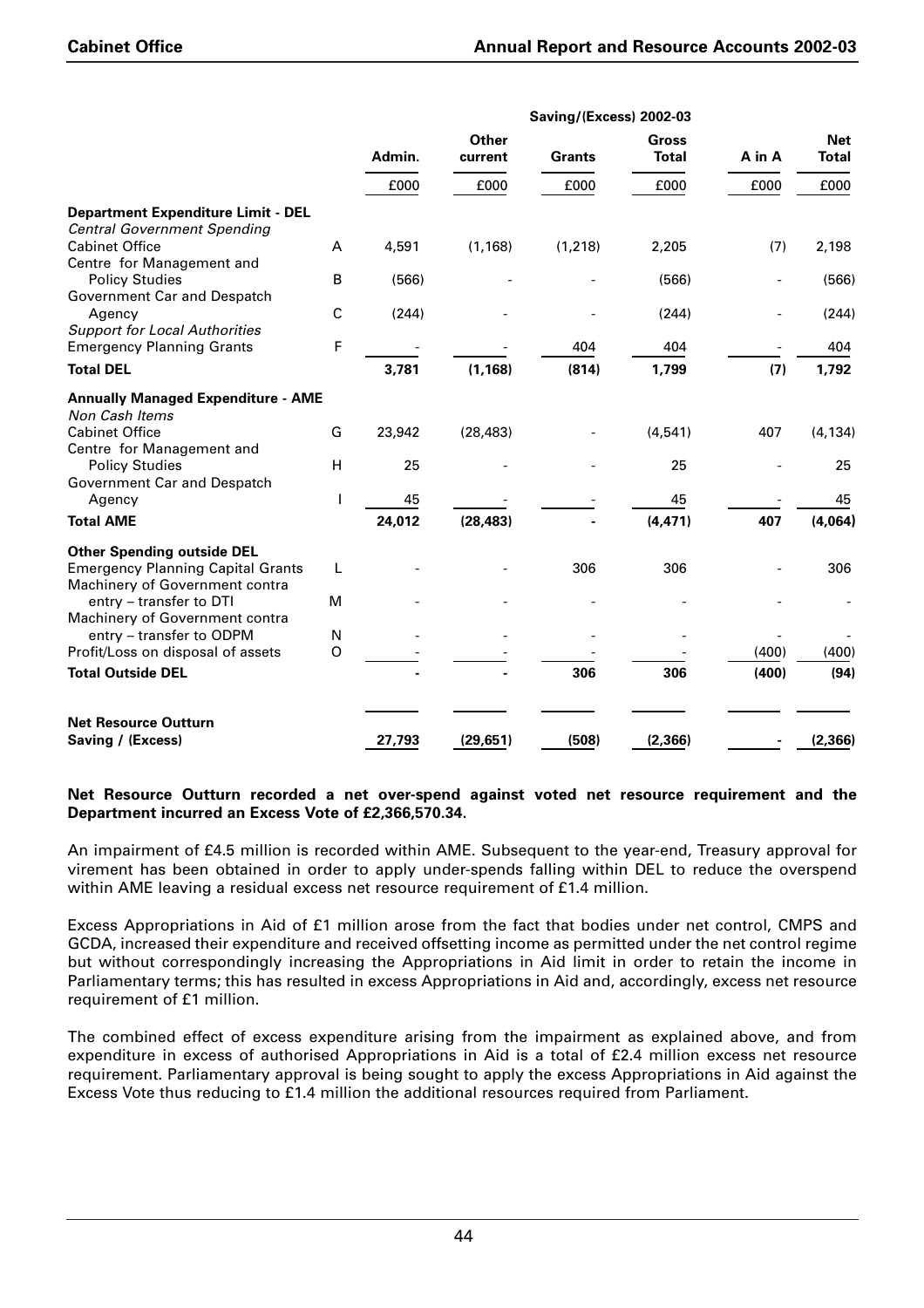|                                                                                         |   |                | <b>Estimate 2002-03</b>                  |                                               | <b>Actual 2002-03</b> |                                          |                                       | Saving/Excess 2002-03 |                                          |                                                        |
|-----------------------------------------------------------------------------------------|---|----------------|------------------------------------------|-----------------------------------------------|-----------------------|------------------------------------------|---------------------------------------|-----------------------|------------------------------------------|--------------------------------------------------------|
|                                                                                         |   | <b>Capital</b> | <b>Non</b><br><b>Operating</b><br>A in A | <b>Estimate</b><br><b>Net</b><br><b>Total</b> | <b>Capital</b>        | <b>Non</b><br><b>Operating</b><br>A in A | <b>Outturn</b><br><b>Net</b><br>Total | <b>Capital</b>        | <b>Non</b><br><b>Operating</b><br>A in A | Saving/<br><b>Excess</b><br><b>Net</b><br><b>Total</b> |
|                                                                                         |   | £000           | £000                                     | £000                                          | £000                  | £000                                     | £000                                  | £000                  | £000                                     | £000                                                   |
| <b>Department Expenditure Limit - DEL</b>                                               |   |                |                                          |                                               |                       |                                          |                                       |                       |                                          |                                                        |
| <b>Cabinet Office</b><br>Centre for Management<br>and Policy Studies                    | A | 32,362         | (5,983)                                  | 26,379                                        | 21,499                | (255)                                    | 21,244                                | 10,863                | (5,728)                                  | 5,135                                                  |
| (CMPS)<br>Government Car and                                                            | B | 763            |                                          | 763                                           | 588                   | (1)                                      | 587                                   | 175                   | 1                                        | 176                                                    |
| Despatch Agency                                                                         | C | 1.651          | (138)                                    | 1,513                                         | 1,139                 | (186)                                    | 953                                   | 512                   | 48                                       | 560                                                    |
| Office of the e-Envoy<br>Office of the e-Envoy -                                        | D | 27,150         |                                          | 27,150                                        | 29,692                | ÷,                                       | 29,692                                | (2, 542)              | $\overline{a}$                           | (2, 542)                                               |
| CJIT assets                                                                             | D | 13,337         |                                          | 13,337                                        | 15,360                |                                          | 15,360                                | (2,023)               |                                          | (2,023)                                                |
| <b>Total DEL</b>                                                                        |   | 75,263         | (6, 121)                                 | 69,142                                        | 68,278                | (442)                                    | 67,836                                | 6,985                 | (5,679)                                  | 1,306                                                  |
| <b>Other Spending outside DEL</b><br>Machinery of Government<br>contra entry - transfer |   |                |                                          |                                               |                       |                                          |                                       |                       |                                          |                                                        |
| to ODPM                                                                                 | N | 613            |                                          | 613                                           | 613                   |                                          | 613                                   |                       |                                          |                                                        |
| <b>Net Capital Outturn</b>                                                              |   |                |                                          |                                               |                       |                                          |                                       |                       |                                          |                                                        |
| Savings / (Excess)                                                                      |   | 75,876         | (6, 121)                                 | 69,755                                        | 68,891                | (442)                                    | 68,449                                | 6,985                 | (5,679)                                  | 1,306                                                  |
| <b>Accounting re-classification to Debtors:</b>                                         |   |                |                                          |                                               |                       |                                          |                                       |                       |                                          |                                                        |
| Office of the e-Envoy-<br>CJIT assets<br>CMPS-                                          |   | D (13,337)     |                                          | (13, 337)                                     | (15,360)              | $\overline{\phantom{a}}$                 | (15, 360)                             |                       |                                          |                                                        |
| Off- Balance Sheet PFI                                                                  | B | 651            |                                          | 651                                           | 563                   |                                          | 563                                   |                       |                                          |                                                        |
| <b>Net Capital Outturn</b><br>reflected within Fixed                                    |   |                |                                          |                                               |                       |                                          |                                       |                       |                                          |                                                        |
| Assets                                                                                  |   | 63,190         | (6, 121)                                 | 57,069                                        | 54,094                | (442)                                    | 53,652                                |                       |                                          |                                                        |

## **Comparison of Capital Outturn to Spring Supplementary Estimate (HC 424)**

### **Net Capital Outturn recorded a saving of £1.3 million.**

### **Accounting re-classification from Fixed Assets to Debtors**

The components of Capital Outturn equate to the components of voted Capital Outturn in order to derive the amount of savings/(excess) for Parliamentary control purposes. For accounting purposes, the following components included in Capital Outturn are treated as Debtors rather than Fixed Assets:

### **Criminal Justice IT Infrastructure Assets (CJIT)**

The Home Office has employed the services of the Office of the e-Envoy at the Cabinet Office to develop the infra-structure on behalf of Criminal Justice IT at the Home Office. The assets are not owned by the Cabinet Office and the Home Office assumes ownership on delivery. The Home Office transferred part of their Estimate cover to the Cabinet Office in order that the Cabinet Office received cash to spend on the project. In accounting terms, actual spend is recorded under Other Debtors at Note 18.

### **Off-Balance Sheet PFI Contribution of Existing Assets**

CMPS entered into a PFI arrangement and a prepayment has been established for the fair value of the property contributed to the scheme; a part of this prepayment is released annually to Operating Cost.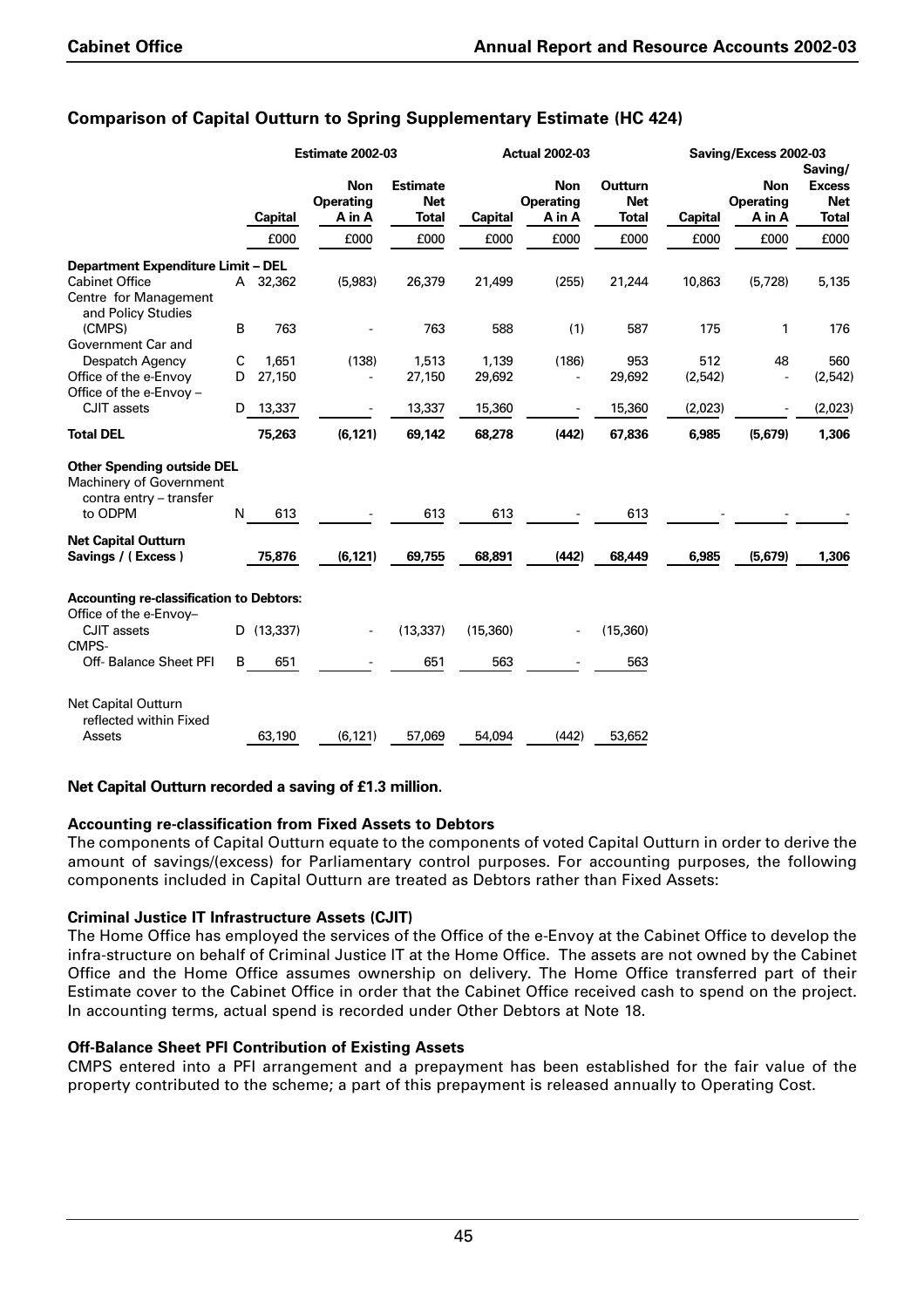## **12. Analysis of capital expenditure, financial investment and associated A in A**

|                                                      | <b>Capital</b><br>expenditure | Loans, etc. | A in A | Net total |
|------------------------------------------------------|-------------------------------|-------------|--------|-----------|
|                                                      | £000                          | £000        | £000   | £000      |
| Purchase of fixed assets                             | 53,485                        | ۰           |        | 53,485    |
| Capital payments on finance assets                   | 40                            |             |        | 40        |
| Income from disposal of fixed assets                 |                               |             | (176)  | (176)     |
| <b>Total 2002-03</b>                                 | 53,525                        |             | (176)  | 53,349    |
| <b>Total 2001-02</b>                                 | 78,053                        |             | (491)  | 77,562    |
| Capital expenditure excludes donated assets £28,257. |                               |             |        |           |

## **13. Tangible fixed assets**

|                                    | <b>Buildings</b><br>excluding<br><b>Dwellings</b> | Land & Dwellings | ment<br><b>Projects</b>  | e-Gover- Information<br><b>Technology Machinery &amp; Fittings</b> |         | <b>Plant &amp; Furniture</b> | Art &<br><b>Antiques</b> | <b>Donated</b><br><b>Assets</b> | <b>Assets</b><br>under<br>Construct-<br>ion | <b>Projects</b><br>under<br><b>Construct-</b><br>ion | <b>Total</b> |
|------------------------------------|---------------------------------------------------|------------------|--------------------------|--------------------------------------------------------------------|---------|------------------------------|--------------------------|---------------------------------|---------------------------------------------|------------------------------------------------------|--------------|
|                                    | (a)                                               |                  | (e)                      |                                                                    | (d)     |                              | (b)                      | (c)                             | (f)                                         |                                                      |              |
|                                    | £000                                              | £000             | £000                     | £000                                                               | £000    | £000                         | £000                     | £000                            | £000                                        | £000                                                 | £000         |
| <b>Cost or valuation</b>           |                                                   |                  |                          |                                                                    |         |                              |                          |                                 |                                             |                                                      |              |
| At 1 April 2002                    | 128,396                                           | 961              | 72,909                   | 9,005                                                              | 10,646  | 4,117                        | 6,116                    | 1,552                           | 50,128                                      |                                                      | 283,830      |
| Additions                          | 13,069                                            |                  | 29,692                   | 3,657                                                              | 2,280   | 1,184                        |                          | $\overline{a}$                  | 1,188                                       | 1,659                                                | 52,729       |
| Donations                          |                                                   |                  |                          |                                                                    |         |                              |                          | 28                              |                                             |                                                      | 28           |
| Disposals                          | (9,765)                                           |                  | $\overline{\phantom{a}}$ | (2,307)                                                            | (2,223) | (633)                        |                          | ÷.                              |                                             |                                                      | (14, 928)    |
| Reclassifications                  | 49,998                                            |                  |                          |                                                                    |         |                              |                          |                                 | (49,998)                                    |                                                      |              |
| Revaluations                       | (22, 240)                                         |                  | (4,802)                  | (311)                                                              | (85)    | 49                           |                          |                                 | 4                                           |                                                      | (27, 385)    |
| At 31 March 2003                   | 159,458                                           | 961              | 97,799                   | 10,044                                                             | 10,618  | 4,717                        | 6,116                    | 1,580                           | 1,322                                       | 1,659                                                | 294,274      |
| Depreciation                       |                                                   |                  |                          |                                                                    |         |                              |                          |                                 |                                             |                                                      |              |
| At 1 April 2002                    | 3,236                                             | 40               | 15,729                   | 4,029                                                              | 6,321   | 1,221                        |                          |                                 |                                             |                                                      | 30,576       |
| Charged in year                    | 2,050                                             | 16               | 20,346                   | 2,026                                                              | 1,486   | 517                          |                          |                                 |                                             |                                                      | 26,441       |
| Disposals                          | (500)                                             | $\overline{a}$   | L,                       | (2,300)                                                            | (1,888) | (434)                        |                          |                                 |                                             |                                                      | (5, 122)     |
| Reclassifications                  |                                                   |                  |                          |                                                                    |         |                              |                          |                                 |                                             |                                                      |              |
| Revaluations                       | (1,549)                                           |                  | (291)                    | (143)                                                              | (61)    | 16                           |                          |                                 |                                             |                                                      | (2,028)      |
| At 31 March 2003                   | 3,237                                             | 56               | 35,784                   | 3,612                                                              | 5,858   | 1,320                        |                          |                                 |                                             |                                                      | 49,867       |
| Net book value at                  |                                                   |                  |                          |                                                                    |         |                              |                          |                                 |                                             |                                                      |              |
| <b>31 March 2003</b>               | 156,221                                           | 905              | 62,015                   | 6,432                                                              | 4,760   | 3,397                        | 6,116                    | 1,580                           | 1,322                                       | 1,659                                                | 244,407      |
| Net book value at<br>31 March 2002 |                                                   |                  |                          |                                                                    |         |                              |                          |                                 |                                             |                                                      |              |
| restated                           | 125,160                                           | 921              | 57,180                   | 4,976                                                              | 4,325   | 2,896                        | 6,116                    | 1,552                           | 50,128                                      |                                                      | 253,254      |
| <b>Asset financing:</b>            |                                                   |                  |                          |                                                                    |         |                              |                          |                                 |                                             |                                                      |              |
| Owned                              | 155,216                                           | 905              | 62,015                   | 6,432                                                              | 4,656   | 3,397                        | 6,116                    | 1,580                           | 517                                         | 1,659                                                | 242,493      |
| Finance leased                     |                                                   |                  |                          |                                                                    | 104     |                              |                          |                                 |                                             |                                                      | 104          |
| On-balance sheet                   |                                                   |                  |                          |                                                                    |         |                              |                          |                                 |                                             |                                                      |              |
| PFI contracts                      | 1,005                                             |                  |                          |                                                                    |         |                              |                          |                                 |                                             |                                                      | 1,005        |
| PFI residual interests             |                                                   |                  |                          |                                                                    |         |                              |                          |                                 | 805                                         |                                                      | 805          |
| Net book value at                  |                                                   |                  |                          |                                                                    |         |                              |                          |                                 |                                             |                                                      |              |
| <b>31 March 2003</b>               | 156,221                                           | 905              | 62,015                   | 6,432                                                              | 4,760   | 3,397                        | 6,116                    | 1,580                           | 1,322                                       | 1,659                                                | 244,407      |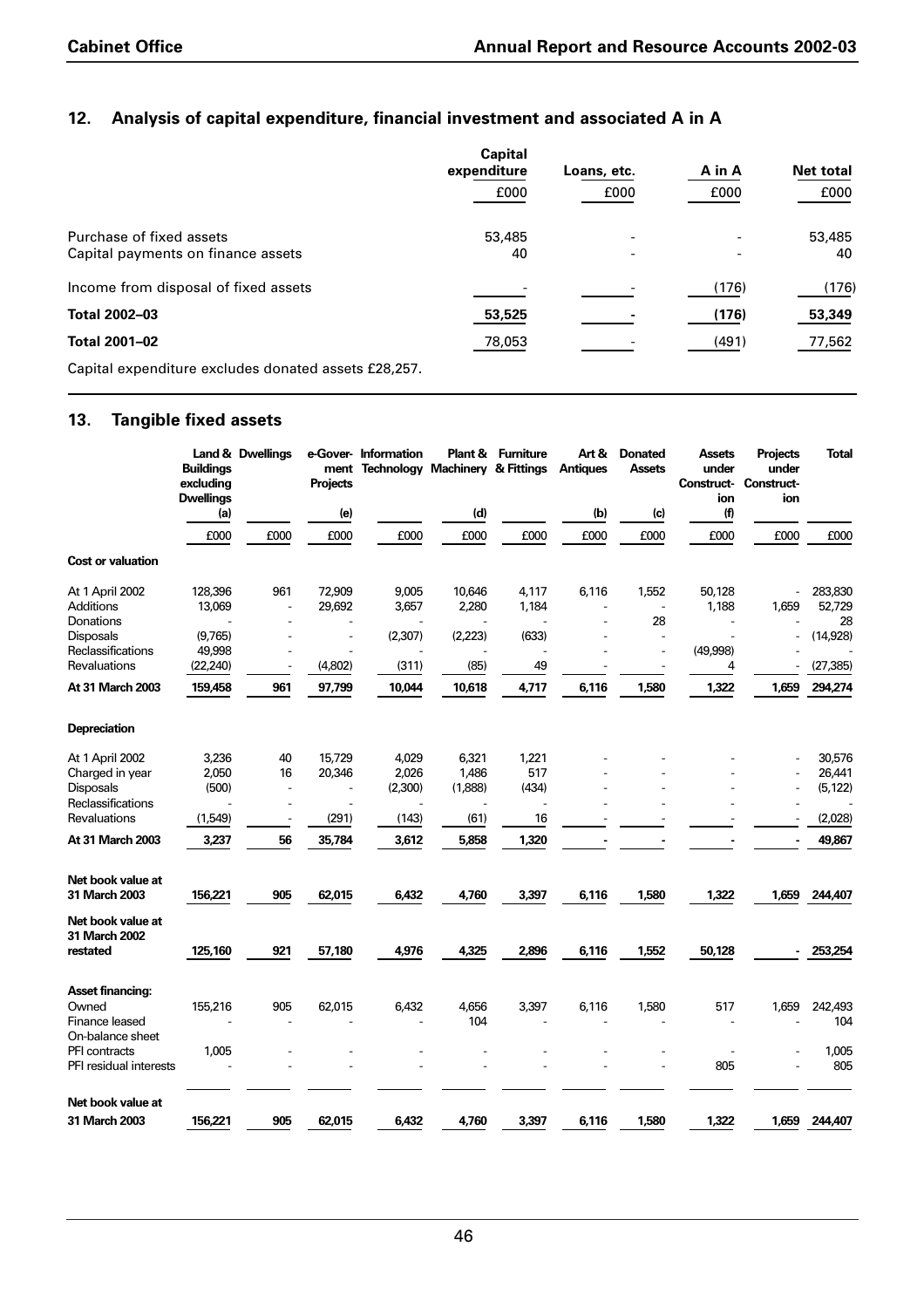#### **Notes:**

a Cushman & Wakefield Healey & Baker valued 22-26 Whitehall, Admiralty Arch and 70 Whitehall as at 31 March 2003. Other freehold land and buildings of the core Department were valued at 31 March 2000 on the basis of existing use value by Gerald Eve, Chartered Surveyors. All other tangible non-heritage fixed assets are revalued annually using indices provided by the Treasury.

Included within Land and Buildings are notional acquisition costs representing legal fees and stamp duty on land and buildings held; as at 31 March 2003, these costs at valuation were £7.7million.

- b Art and antiques, including furniture, carpets, clocks, silver, ceramics and art were last valued in September 1998 by experts at Sotheby's. The department has not been made aware of any change in value of these items and therefore these items have not subsequently been re-valued.
- c Donated assets were valued in July 1999 by J. McCarthy Ltd.
- d Plant & machinery includes motor vehicles. Total plant & machinery includes £165,000 relating to the gross value of a motor vehicle purchased through a hire purchase agreement. Depreciation of £76,000 for the year has been charged on this vehicle.
- e Included within e-Government Projects are assets under construction of £5,903,009 at cost.
- f Assets Under Construction Land and Buildings :

During the year £10.5million (2001 – 2002: £27million) was spent on the redevelopment of offices at 22, Whitehall. This project was completed in 2002 – 2003 and reclassified to be included in the holdings of non residential freehold land and buildings.

The Emergency Planning College spent £0.4million (2001-2002: £0.1million) on the redevelopment of facilities based in York.

CMPS recognise as a tangible fixed asset, the accruing residual interest in property under a PFI arrangement – see note 27.

## **14. Intangible fixed assets**

The department's intangible fixed assets comprise purchased software licences.

|                                 | <b>Purchased software licences</b> |
|---------------------------------|------------------------------------|
|                                 | £000                               |
| <b>Cost or valuation</b>        |                                    |
| At 1 April 2002                 | 6,881                              |
| <b>Additions</b>                | 756                                |
| Donations                       |                                    |
| <b>Disposals</b>                |                                    |
| Revaluation                     |                                    |
| <b>At 31 March 2003</b>         | 7,637                              |
| <b>Amortisation</b>             |                                    |
| At 1 April 2002                 | 3,994                              |
| Charged in year                 | 1,246                              |
| <b>Disposals</b>                |                                    |
| Revaluation                     |                                    |
| <b>At 31 March 2003</b>         | 5,240                              |
| Net book value at 31 March 2003 | 2,397                              |
| Net book value at 31 March 2002 | 2,887                              |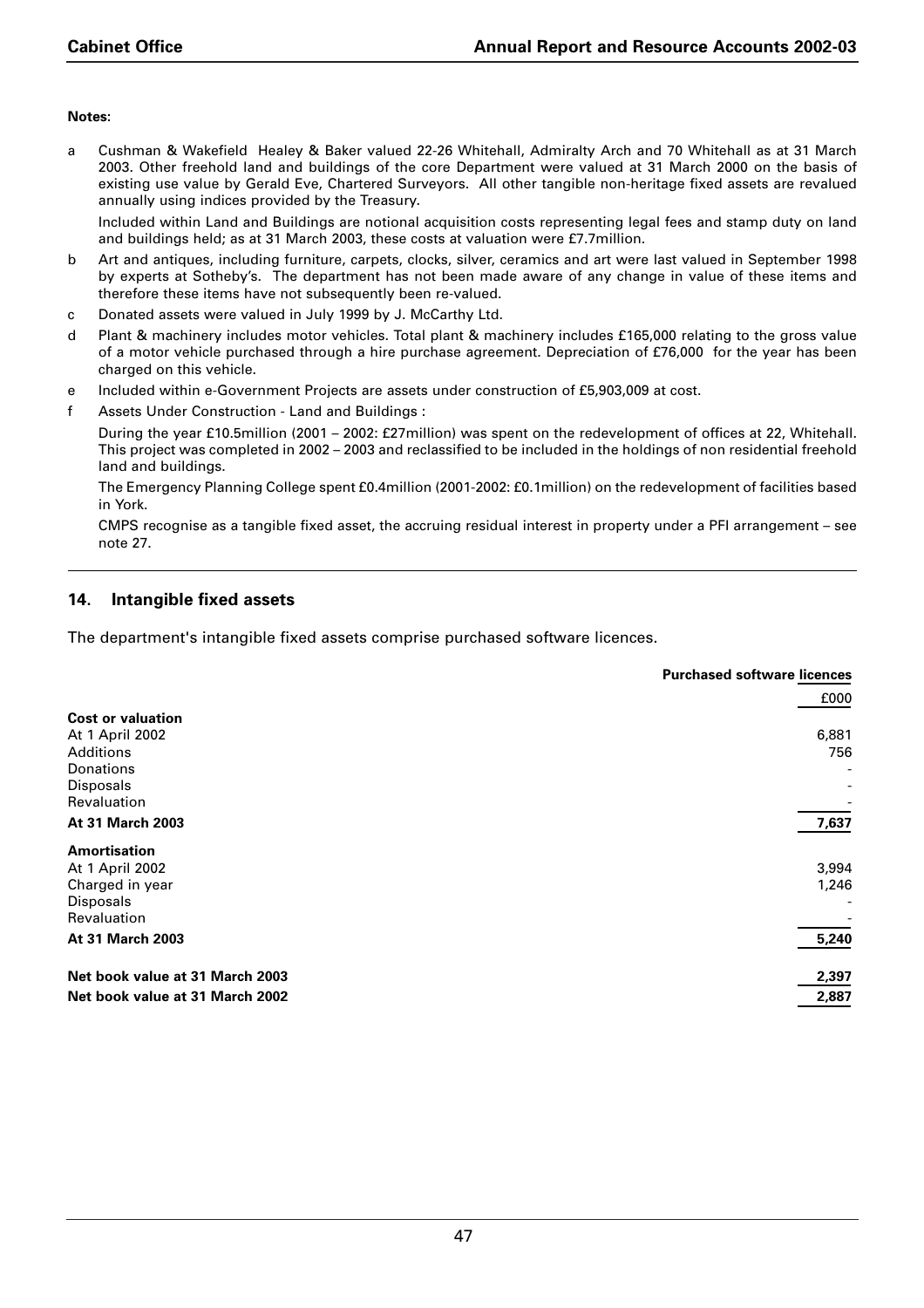## **15. Investments**

|                                                         | Loans                    |
|---------------------------------------------------------|--------------------------|
|                                                         | £000                     |
| Balance at 1 April 2002                                 | 703                      |
| <b>Additions</b>                                        | $\overline{\phantom{a}}$ |
| Disposals                                               | $\overline{\phantom{a}}$ |
| Loan repayments                                         | (193)                    |
| <b>Revaluations</b>                                     |                          |
|                                                         | 510                      |
| Loans repayable within 12 months transferred to debtors |                          |
| <b>Balance at 31 March 2003</b>                         | 510                      |

## **16. Movements in working capital other than cash**

The movements in working capital used in the Reconciliation of resources to cash requirement comprise:

|                                                                            | 2002-03   | $2001 - 02$<br><b>Restated</b> |
|----------------------------------------------------------------------------|-----------|--------------------------------|
|                                                                            | £000      | £000                           |
| Decrease in stocks / work in progress                                      | (77)      |                                |
| Increase in debtors                                                        | 23,818    | 8,191                          |
| Decrease / (Increase) creditors falling due within one year                | 12,866    | (19,079)                       |
| Adjustment: movement in working capital not related to net                 |           |                                |
| operating costs                                                            | (24, 108) | 6,849                          |
|                                                                            | 12,499    | (4,039)                        |
| Adjustment: settlement of prior year financing net debtors/                |           |                                |
| (creditors) relating to Transfer of Functions                              | 3.943     |                                |
| Adjustment: Excess A in A included in trade debtors                        | (1,022)   |                                |
| Transitional adjustment recognised in Schedule 1 *                         | (6,721)   | 6,460                          |
| Net increase/ (decrease) in working capital other than cash                | 8,699     | 2,421                          |
| Analysis of net increase in working capital as presented on<br>Schedule 1: |           |                                |
| Capital:                                                                   |           |                                |
| Criminal Justice IT infra-structure assets **                              | 15,360    |                                |
| Off-balance sheet PFI - contribution of existing assets -                  |           |                                |
| release of prepayment                                                      | (563)     |                                |
| Changes in working capital other than cash:                                |           |                                |
| <b>Net operating Costs</b>                                                 | (475)     |                                |
| Excess A in A included in trade debtors                                    | (1,022)   |                                |
| Capital expenditure accruals **                                            | 2,120     |                                |
| Transitional adjustment *                                                  | (6, 721)  |                                |
|                                                                            | (6,098)   |                                |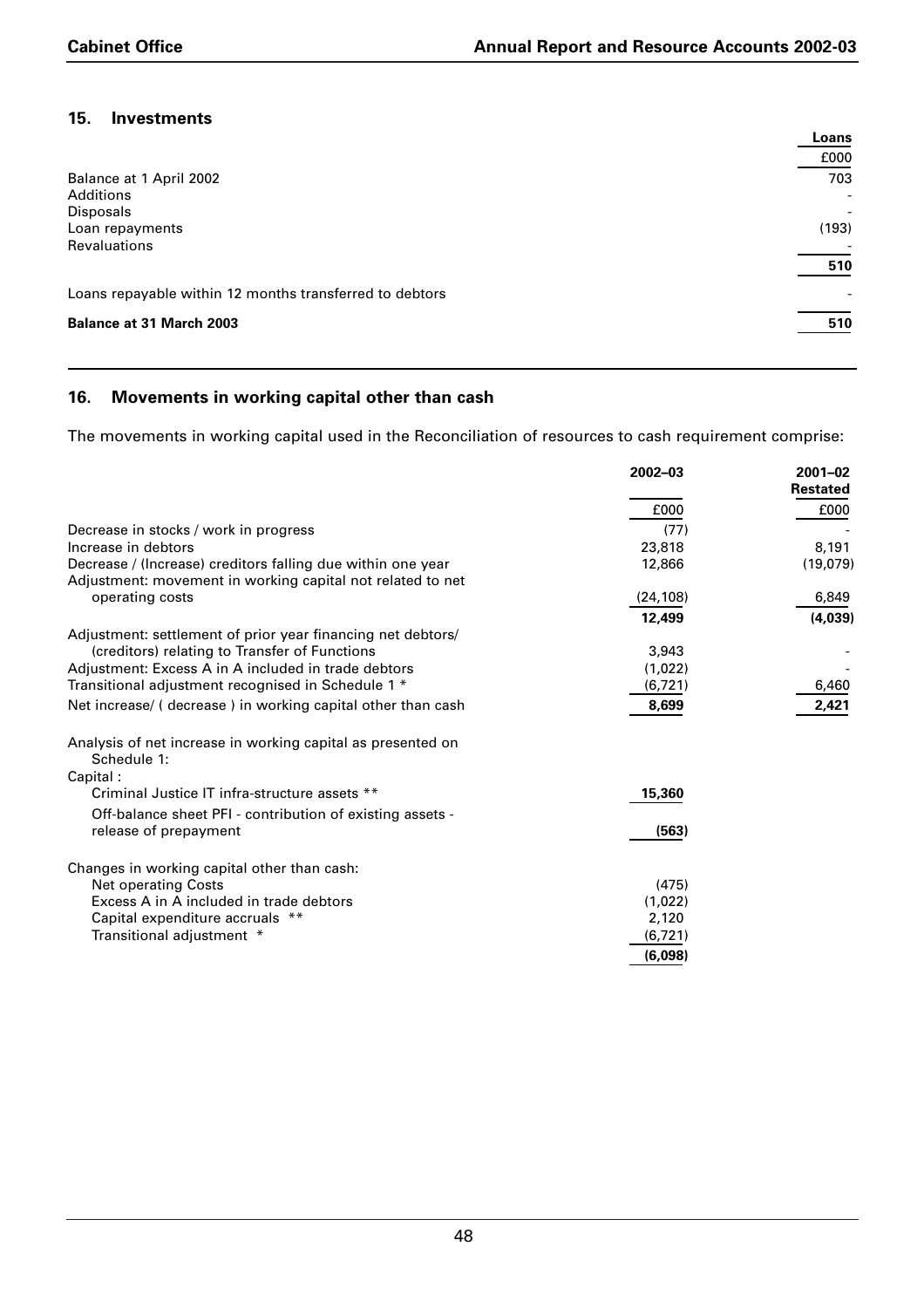The movements in working capital other than cash used in the Cash Flow Statement comprise:

|                                                                      | 2002-03   | $2001 - 02$<br><b>Restated</b> |
|----------------------------------------------------------------------|-----------|--------------------------------|
|                                                                      |           |                                |
|                                                                      | £000      | £000                           |
| Decrease in stocks / work in progress                                | (77)      |                                |
| Increase in debtors                                                  | 23,818    | 8.191                          |
| Decrease / (Increase) in creditors falling due within one year       | 12,866    | (19,079)                       |
| Adjustment: movement in working capital not related to voted         |           |                                |
| resource consumption (net)                                           | (24, 108) | 6,849                          |
|                                                                      | 12,499    | (4,039)                        |
| Adjustment: settlement of prior year financing net debtors/          |           |                                |
| (creditors) relating to Transfer of Functions                        | 3.943     |                                |
| Adjustment: Capital expenditure accruals recorded in Fixed Assets ** | (6, 138)  | 9,712                          |
| Net increase / (decrease) in working capital other than cash         | 10,304    | 5,673                          |

\* Transitional adjustment for outstanding balances relating to the department's Appropriation Accounts for 2000-01 \*\* Movement on capital expenditure accruals £2,120 K; of which £6,138K recorded within Fixed assets and £(4,018)K recorded within Other Debtors – CJIT assets.

| 17.<br><b>Stocks and work in progress</b> |             |          |
|-------------------------------------------|-------------|----------|
|                                           | $2002 - 03$ | 2001-02  |
|                                           |             | Restated |
|                                           | £000        | £000     |
| Stocks                                    | 20          | 97       |

#### **18. Debtors**

|                                                                  | 2002-03 | $2001 - 02$<br>Restated |
|------------------------------------------------------------------|---------|-------------------------|
|                                                                  | £000    | £000                    |
| Amounts falling due within one year:                             |         |                         |
| <b>VAT</b>                                                       | 5,186   | 3,582                   |
| Trade debtors                                                    | 10,952  | 8,649                   |
| Deposits and advances                                            | 1,267   | 943                     |
| Other debtors                                                    | 15,710  | 594                     |
| Prepayments and accrued income                                   | 7,919   | 7,817                   |
| <b>Early Retirement Prefunding</b>                               | 583     | 891                     |
| Current part of PFI prepayment                                   | 637     |                         |
| Cash Balances due relating to Machinery of Government Transfers: |         |                         |
| <b>Emergency Planning College</b>                                |         | 4,130                   |
| Government Offices for the Regions                               |         | 2,022                   |
| Amounts due from the Consolidated Fund in respect of supply      | 1,838   |                         |
|                                                                  | 44,092  | 28,628                  |
| Amounts falling due after more than one year:                    |         |                         |
| Trade debtors                                                    |         |                         |
| Deposits and advances                                            |         |                         |
| Other debtors                                                    |         |                         |
| Prepayments and accrued income                                   | 8,354   |                         |
|                                                                  | 52,446  | 28,628                  |

Included within Trade Debtors is £1,022,000 (2001-02: £NIL) that will be due to the Consolidated Fund once the debts are collected.

Included within Other Debtors is £15,360,529 (2001-02: £NIL) due from the Home Office in return for services provided by the Office of the e-Envoy in developing infra-structure on behalf of the Criminal Justice IT at the Home Office.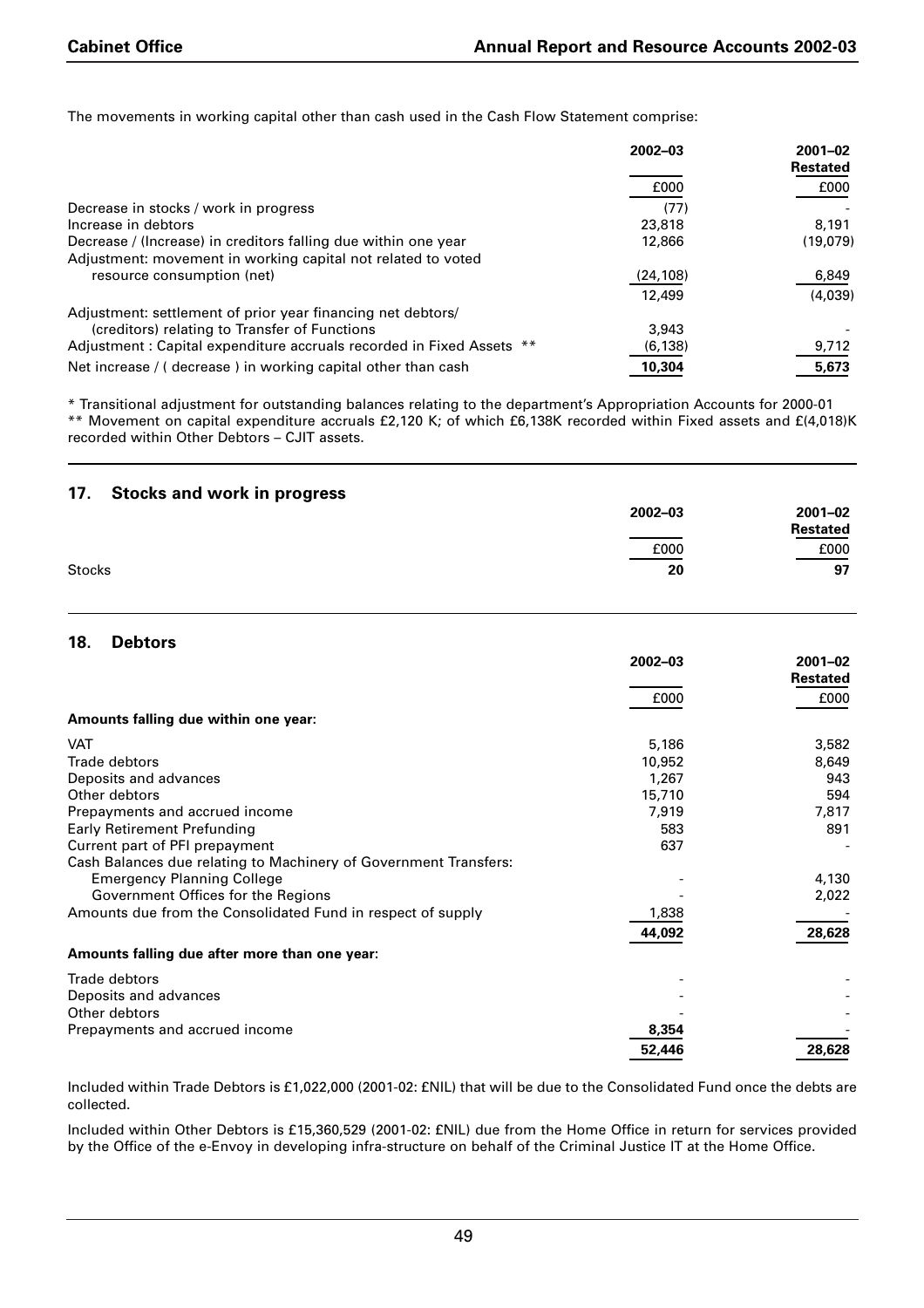## **19. Cash at bank and in hand**

|                                                                                              | 2002-03   | $2001 - 02$     |
|----------------------------------------------------------------------------------------------|-----------|-----------------|
|                                                                                              |           | <b>Restated</b> |
|                                                                                              | £000      | £000            |
| <b>Balance at 1 April</b>                                                                    | 16,513    | 17,026          |
| Net change in cash balances:                                                                 | (12, 576) | (513)           |
| <b>Balance at 31 March</b>                                                                   | 3,937     | 16,513          |
| The following balances at 31 March are held at:                                              |           |                 |
| Office of HM Paymaster General                                                               | 3,381     | 16,413          |
| Commercial banks and cash in hand                                                            | 556       | 100             |
| <b>Balance at 31 March</b>                                                                   | 3,937     | 16,513          |
| The balance at 31 March comprises:                                                           |           |                 |
| Cash due to be paid to / (paid by) the Consolidated Fund                                     |           |                 |
| (Under)/over-issue of Supply in the year                                                     | (8, 559)  | 17,490          |
| Transfer of Functions due from Home Office                                                   |           | (4, 107)        |
| Transitional adjustment recognised in Schedule 1*                                            | 6,721     |                 |
| Amounts issued from the Consolidated Fund for supply                                         |           |                 |
| but not spent at year end                                                                    | (1,838)   | 13,383          |
| Cash due from the Office of the Deputy Prime Minister in respect of                          |           |                 |
| Government Offices for the Regions                                                           |           | (2,022)         |
| Consolidated Fund extra receipts received and due to be paid to the                          |           |                 |
| <b>Consolidated Fund</b>                                                                     | 23        | 52              |
| Cash payments due to departments in relation to Machinery of<br><b>Government Transfers:</b> |           |                 |
| Department for Trade & Industry                                                              | 2,410     |                 |
| Office of the Deputy Prime Minister                                                          | 495       |                 |
| Lord Chancellor's Department                                                                 |           | 174             |
| Department for Culture, Media & Sport                                                        |           | 62              |
| Home Office                                                                                  |           | 1,973           |
| Other <sup>1</sup>                                                                           | 2,847     | 2,891           |
|                                                                                              | 3,937     | 16,513          |

## **Note**

*1* Cash balances held by entities under net administrative control

\*Transitional adjustment for outstanding balances relating to the department's Appropriation Accounts 2000-01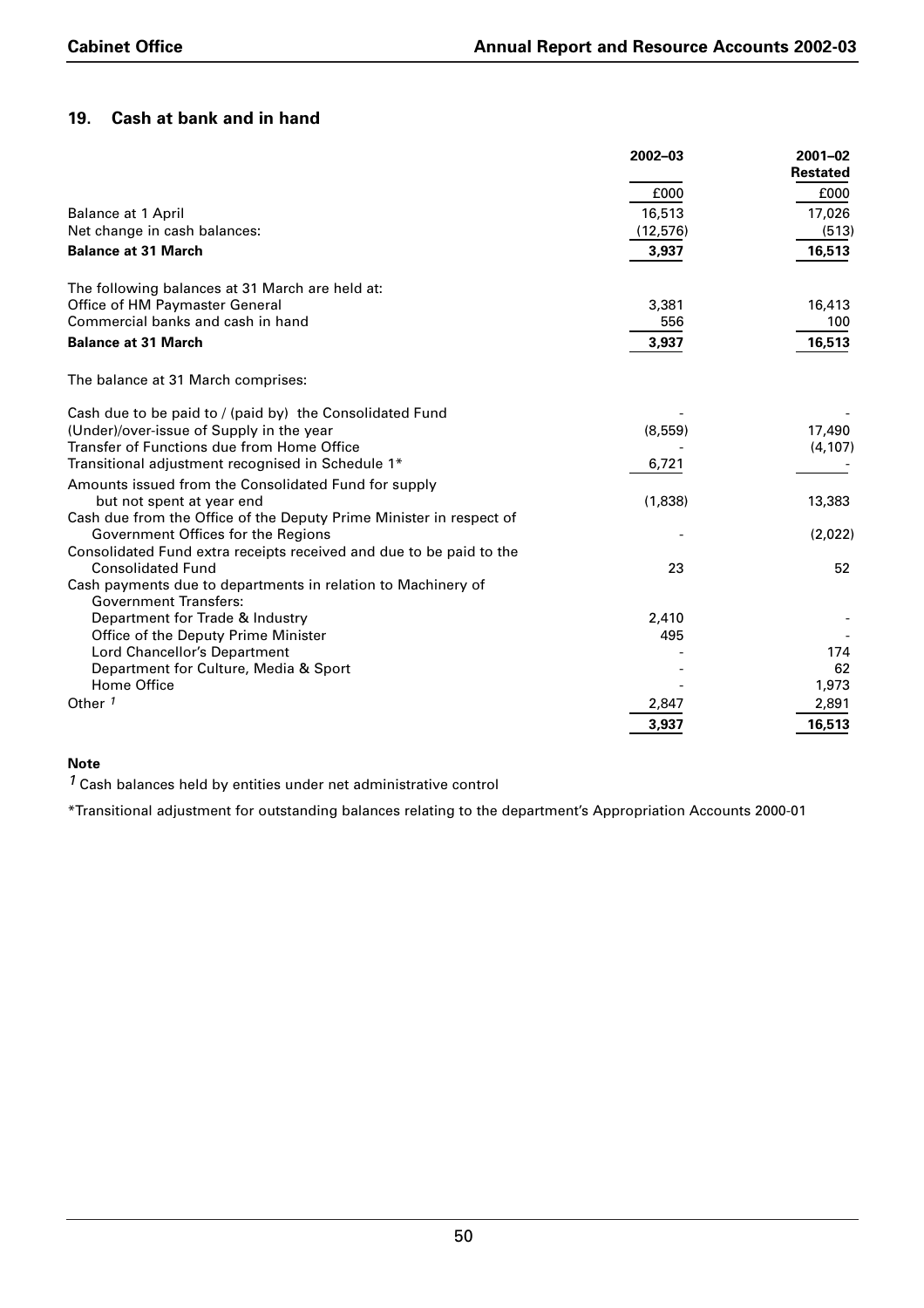## **20. Creditors**

|                                                                 | 2002-03 | 2001-02         |
|-----------------------------------------------------------------|---------|-----------------|
|                                                                 |         | <b>Restated</b> |
|                                                                 | £000    | £000            |
| Amounts falling due within one year:                            |         |                 |
| Other taxation and social security                              |         |                 |
| Trade creditors                                                 | 5,598   | 6,048           |
| Other creditors                                                 | 3,116   | 1,847           |
| Accruals and deferred income                                    | 32,440  | 30,309          |
| Cash balances owed relating to Machinery of Government          |         |                 |
| <b>Transfers</b>                                                | 2,905   | 2,209           |
| Current part of finance leases                                  | 25      | 40              |
| Current part of imputed finance lease element of                |         |                 |
| on-balance sheet PFI contracts                                  |         |                 |
| Amounts issued from the consolidated fund for supply but        |         |                 |
| not spent at year end                                           |         | 13,383          |
| Emergency Planning College supply not spent                     |         | 4,107           |
| Consolidated fund extra receipts received and receivable and    |         |                 |
| other due to be paid to the consolidated fund                   | 1,045   | 52              |
|                                                                 | 45,129  | 57,995          |
| Amounts falling due after more than one year:                   |         |                 |
| <b>Finance leases</b>                                           | 64      | 103             |
| Imputed finance lease element of on-balance sheet PFI contracts |         |                 |
| <b>Total</b>                                                    | 45,193  | 58,098          |

## **21. Provisions for liabilities and charges**

| Early                                    | <b>Specific</b><br><b>Departure Dilapidations</b> | <b>Free Rent</b>         | Other | <b>Total</b> |
|------------------------------------------|---------------------------------------------------|--------------------------|-------|--------------|
| Costs                                    |                                                   |                          |       |              |
| £000                                     | £000                                              | £000                     | £000  | £000         |
| 1,429<br>Balance at 1 April 2002         | 1.064                                             | 2,055                    | 200   | 4,748        |
| Provided in the year<br>850              | 1.141                                             | 345                      | 80    | 2,416        |
| Provisions not required written back     | (974)                                             | (126)                    | (92)  | (1, 192)     |
| Provisions utilised in the year<br>(455) | (55)                                              | $\overline{\phantom{0}}$ | (108) | (618)        |
| Prefunding utilised in year<br>(360)     |                                                   |                          |       | (360)        |
| Unwinding of discount<br>263             |                                                   |                          |       | 263          |
| <b>Balance at 31 March 2003</b><br>1,727 | 1,176                                             | 2,274                    | 80    | 5,257        |

### **Early Departure Costs**

The department meets the additional costs of benefits beyond the normal PCSPS benefits in respect of employees who retire early by paying the required amounts annually to the PCSPS over the period between early departure and normal retirement date. The department provides for this in full when the early retirement programme becomes binding on the department by establishing a provision for the estimated payments discounted by the Treasury discount rate of 6 per cent in real terms. Until March 2000, the department was able to settle some or all of its liability in advance for early retirement by making a payment to the Paymaster General's Account at the Bank of England for the credit of the Civil Service Superannuation Vote. The balance remaining is treated as a prepayment. Payments are made monthly and it is anticipated that the expenditure will all have been incurred by 2011.

#### **Specific Dilapidations**

The department leases a number of properties which it is required to bring into a good state of repair at the end of the lease. A provision is made for the estimated costs of these repairs and spread over the term of the lease. The expiry dates of these leases range from December 2004 to October 2026. It is anticipated that most of the expenditure will take place at the end of the lease.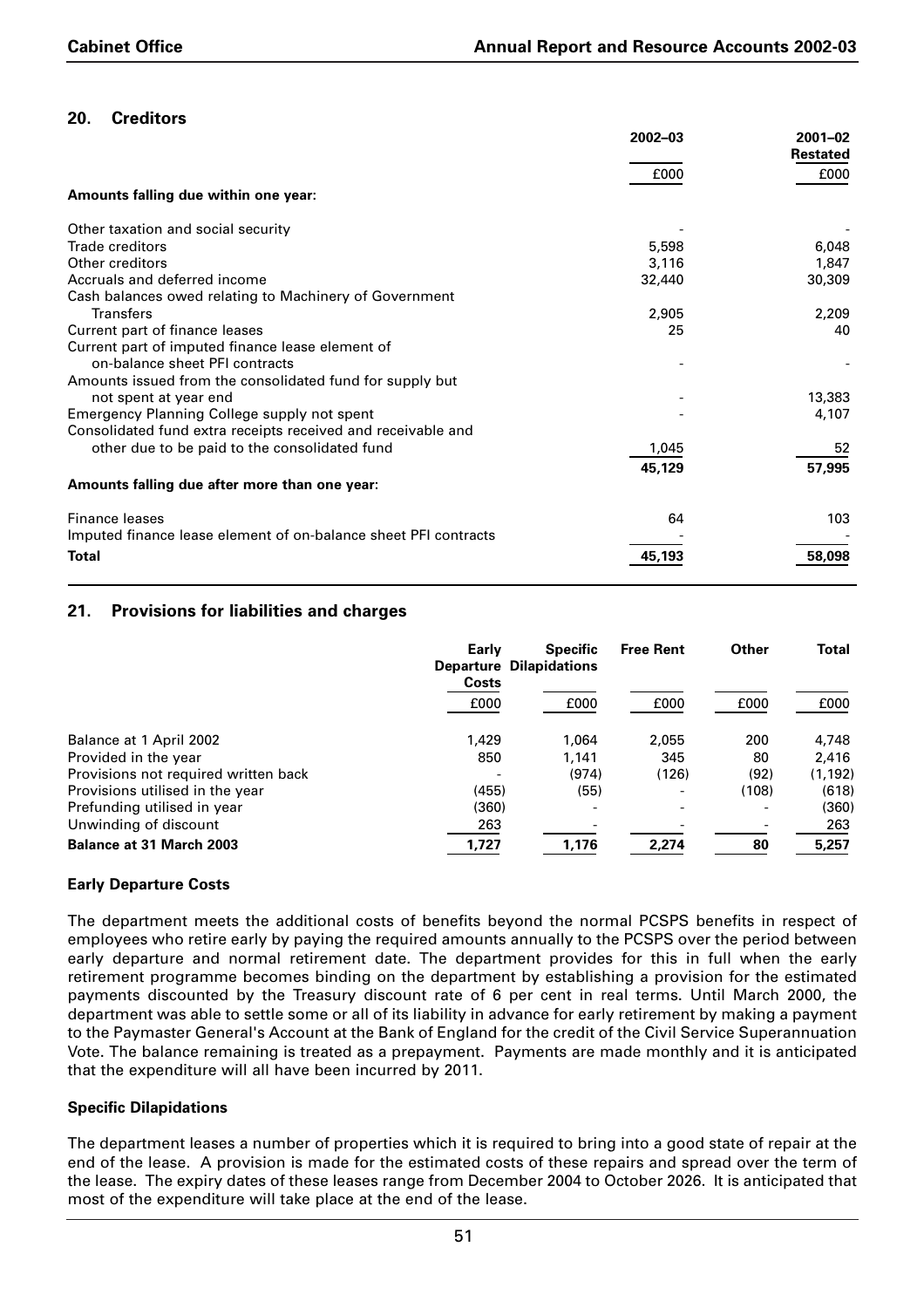## **Free Rent**

The department holds a number of leases which included a free rent period. The rent reduction given through the rent free period is spread over the term of the lease. These leases have expiry dates ranging from 2007 to 2026.

### **Other**

This was a provision for the development costs of the new intranet for the Cabinet Office in 2001-02. No provision was required for 2002-03. A new provision for £80,000 has been set up in GCDA's books to meet likely obligations as a consequence of claims made against them as at 31 March 2003. Payments are expected to be made in 2004 and 2005.

## **22. Reconciliation of net operating cost to changes in general fund**

|                                                                                                                      | 2002-03    |            |            | 2001-02<br><b>Restated</b> |  |
|----------------------------------------------------------------------------------------------------------------------|------------|------------|------------|----------------------------|--|
|                                                                                                                      | £000       | £000       | £000       | £000                       |  |
| Net operating cost for the year (Schedule 2)                                                                         | (241, 966) |            | (218, 347) |                            |  |
| Income not appropriated in aid payable to Consolidated Fund                                                          | (1,044)    |            | (52)       |                            |  |
|                                                                                                                      |            | (243, 010) |            | (218, 399)                 |  |
| Parliamentary Supply 2002-03 :<br>Cash Drawn                                                                         |            |            |            |                            |  |
| Deemed Supply - settlement of previous year creditor for                                                             |            | 363,419    |            | 259,691                    |  |
| cash unspent<br>Financing relating to:                                                                               |            | 7,584      |            | 13,322                     |  |
| Functions transferring in                                                                                            |            |            |            | 120,241                    |  |
| Functions transferring out                                                                                           |            | (113, 027) |            | (122, 023)                 |  |
| Consolidated Fund Supply Balance 2001-02                                                                             |            | 6,651      |            |                            |  |
| Transferred (from)/to general fund of realised element of                                                            |            |            |            |                            |  |
| revaluation reserve (Note 23)                                                                                        |            | 2,520      |            | 372                        |  |
| Property Construction Costs offset against an established                                                            |            |            |            |                            |  |
| reserve within the General Fund                                                                                      |            | (15, 457)  |            |                            |  |
| <b>Reclassification to Revaluation Reserve</b>                                                                       |            | (9,435)    |            |                            |  |
| Transfer of functions-balances introduced                                                                            |            |            |            | 5,069                      |  |
| Transferred from Consolidated Fund for standing services<br>Consolidated Fund debtor/(creditor) in respect of supply |            |            |            |                            |  |
| unissued/(unspent)                                                                                                   |            | 1,838      |            | (17, 490)                  |  |
| Inter-departmental debtors for transfer of functions                                                                 |            |            |            | 4,130                      |  |
| Inter-departmental creditors for transfer of functions                                                               |            | (2,905)    |            | (2, 209)                   |  |
| Non-cash charges:                                                                                                    |            |            |            |                            |  |
| Cost of capital                                                                                                      | 14,592     |            | 11,968     |                            |  |
| Auditors' remuneration                                                                                               | 245        |            | 286        |                            |  |
|                                                                                                                      |            | 14,837     |            | 12,254                     |  |
| Net increase in general fund                                                                                         |            | 13,015     |            | 54,958                     |  |
| <b>General fund at 1 April</b>                                                                                       |            | 211,848    |            | 156,890                    |  |
| <b>General fund at 31 March (Schedule 3)</b>                                                                         |            | 224,863    |            | 211,848                    |  |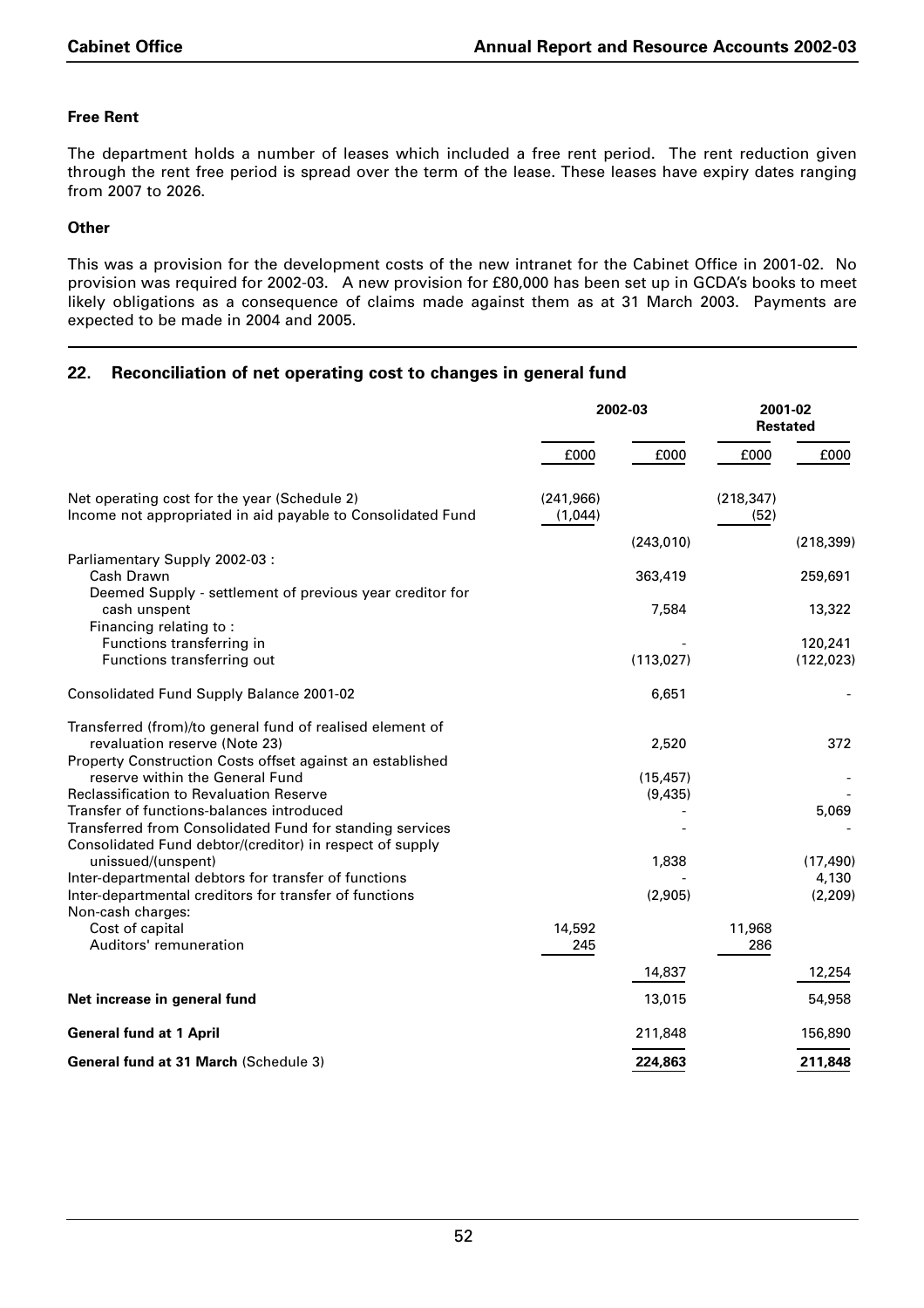## **23. Reserves**

|                                                                                   | 2002-03            |                    |  |
|-----------------------------------------------------------------------------------|--------------------|--------------------|--|
|                                                                                   |                    | <b>Restated</b>    |  |
|                                                                                   | <b>Revaluation</b> | <b>Revaluation</b> |  |
|                                                                                   | reserve            | reserve            |  |
|                                                                                   | £000               | £000               |  |
| <b>Balance at 1 April</b>                                                         | 25,836             | 18,584             |  |
| Arising on revaluation during the year (net)                                      | (5.927)            | 7.624              |  |
| <b>Reclassification from the General Fund</b>                                     | 9,435              |                    |  |
| Transferred to general fund in respect of realised element of revaluation reserve | (2,520)            | (372)              |  |
| <b>Balance at 31 March</b>                                                        | 26,824             | 25,836             |  |

The revaluation reserve reflects the unrealised element of the cumulative balance of indexation and revaluation adiustments (excluding donated assets).

|                                         | 2002-03                  | $2001 - 02$              |  |
|-----------------------------------------|--------------------------|--------------------------|--|
|                                         |                          | <b>Restated</b>          |  |
|                                         | <b>Donated</b><br>asset  | <b>Donated</b><br>asset  |  |
|                                         |                          |                          |  |
|                                         | reserve                  | reserve                  |  |
|                                         | £000                     | £000                     |  |
| <b>Balance at 1 April</b>               | 1,552                    | 1,476                    |  |
| Additions during the year               | 28                       | 76                       |  |
| <b>Revaluations</b>                     | $\overline{\phantom{0}}$ | $\overline{\phantom{a}}$ |  |
| Release to the Operating Cost statement |                          |                          |  |
| <b>Balance at 31 March</b>              | 1,580                    | 1,552                    |  |

The donated asset reserve reflects the net book value of assets donated to the department.

### **24. Notes to Schedule 5**

Programme grants and other current expenditures have been allocated as follows:

|             | $2002 - 03$ | $2001 - 02$<br><b>Restated</b> |
|-------------|-------------|--------------------------------|
|             | £000        | £000                           |
| Objective 1 | 500         | 393                            |
| Objective 2 |             | $\overline{\phantom{a}}$       |
| Objective 3 | 32,948      | 17,846                         |
| Objective 4 | 3,221       | 3,859                          |
| Objective 5 | 37,206      | 36,811                         |
|             | 73,882      | 58,909                         |

The Cabinet Office's capital is employed exclusively for administration purposes. Its distribution amongst objectives is not markedly different from the proportion of the related gross administration cost. Capital employed has therefore been allocated to objectives in proportion to gross administration costs.

### **25. Capital commitments**

|                                                 | $2002 - 03$ | 2001-02         |
|-------------------------------------------------|-------------|-----------------|
|                                                 |             | <b>Restated</b> |
|                                                 | £000        | £000            |
| Contracted capital commitments at 31 March 2003 |             |                 |
| for which no provision has been made            | 14,946      | 29,808          |

Capital commitments at 31 March 2003 include £7.1 million in respect of accommodation at the Emergency Planning College and £7.7 million in respect of the development of e-Government projects.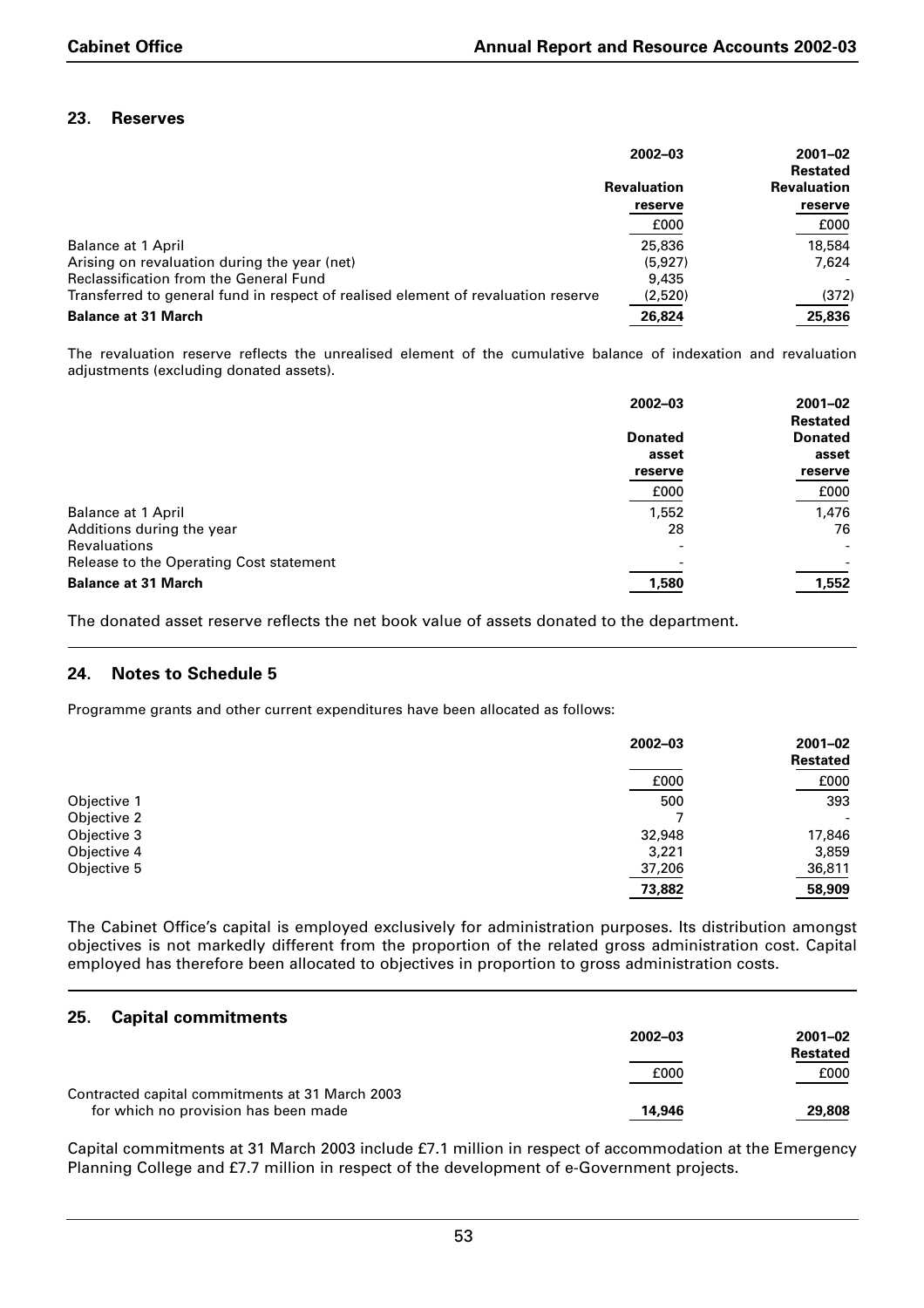## **26. Commitments under leases**

### **Operating leases**

Commitments under operating leases to pay rentals during the year following the year of these accounts are given in the table below, analysed according to the period in which the lease expires.

|                                                                            | 2002-03 | $2001 - 02$<br><b>Restated</b> |
|----------------------------------------------------------------------------|---------|--------------------------------|
|                                                                            | £000    | £000                           |
| <b>Obligations under operating leases comprise:</b><br>Land and buildings: |         |                                |
| Expiry within 1 year                                                       |         |                                |
| Expiry after 1 year but not more than 5 years                              | 1,493   | 1,140                          |
| <b>Expiry thereafter</b>                                                   | 4,921   | 5,327                          |
|                                                                            | 6,414   | 6,467                          |
| Other:                                                                     |         |                                |
| Expiry within one year                                                     | 72      | 69                             |
| Expiry after 1 year but not more than 5 years                              | 904     | 880                            |
| <b>Expiry thereafter</b>                                                   | 43      |                                |
|                                                                            | 1,019   | 949                            |
|                                                                            |         |                                |
| <b>Finance leases</b>                                                      |         |                                |
| The department's obligations under finance leases are as follows.          |         |                                |
|                                                                            | 2002-03 | $2001 - 02$                    |
|                                                                            |         | <b>Restated</b>                |
|                                                                            | £000    | £000                           |
| <b>Obligations under finance leases comprise:</b>                          |         |                                |
| Rentals due within 1 year                                                  | 48      | 48                             |
| Rentals due after 1 year but within 5 years                                | 85      | 133                            |
| Rentals due thereafter                                                     |         |                                |
|                                                                            |         |                                |
| Less interest element                                                      | (32)    | (43)                           |
|                                                                            | 101     | 138                            |
|                                                                            |         |                                |

## **27. Commitments under PFI contracts**

The department has entered into the following off-Balance Sheet PFI contract in respect of Sunningdale Park.

CMPS' residential training centre at Sunningdale is operated under a PFI contract with a term of 30 years from 13 May 2002. The private sector partner has a lease for the property and is undertaking an initial capital investment of £12,000,000. The department has taken sub-leases back in respect of building over which it retains substantial control. The PFI property is not an asset of the department except for the buildings on which it has sub-leases. A pre-payment has been established for the fair value of the property contributed to the scheme. An asset has been recognised for the department's residual interest in the property which reverts to the department at no cost at the end of the contract. The accruing residual interest, which is being built up over the term of the contract by capitalising part of the contract payments, is recognised as a tangible fixed asset. CMPS buys back the training and serviced office accommodation that it requires. It has guaranteed certain volumes in the first 15 years of the contract.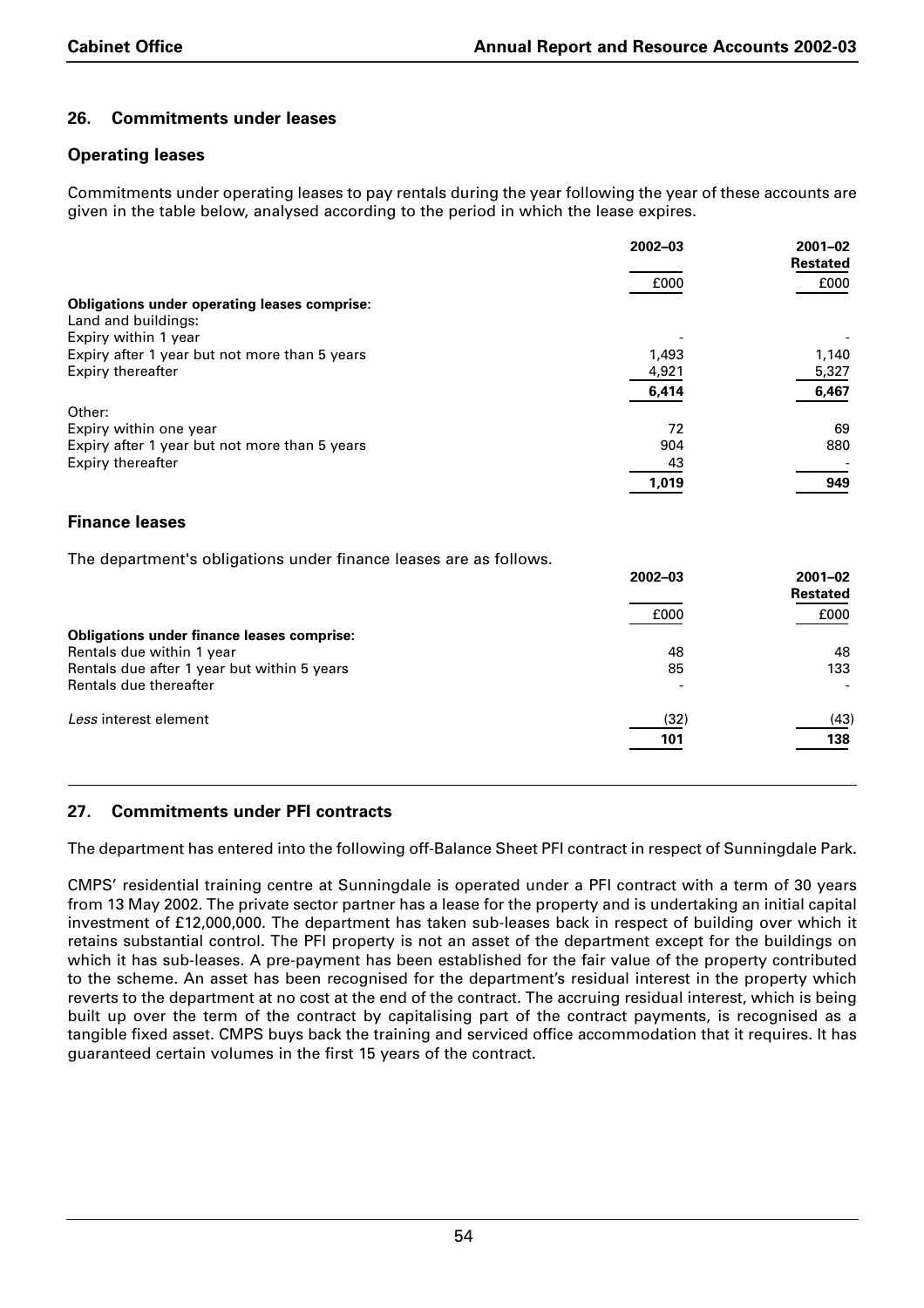#### **Charge to the Operating Cost Statement and future commitments**

The total amount charged in the Operating Cost Statement in respect of off-balance sheet PFI transactions and the service element of on-balance sheet PFI transactions was £4,020,436 (2001–02: £Nil); and the payments to which the department is committed during 2003–04, analysed by the period during which the commitment expires, is as follows.

|                              | 2002-03 | $2001 - 02$<br><b>Restated</b> |
|------------------------------|---------|--------------------------------|
|                              | £000    | £000                           |
| Expiry within 1 year         |         |                                |
| Expiry within 2 to 5 years   |         |                                |
| Expiry within 6 to 10 years  |         |                                |
| Expiry within 11 to 15 years | 2,457   |                                |
| Expiry within 16 to 20 years |         |                                |
| Expiry within 21 to 25 years |         |                                |
| Expiry within 26 to 30 years |         |                                |
|                              | 2,457   |                                |

#### **28. Other financial commitments**

There were no other commitments at 31 March 2003.

### **29. Contingent liabilities disclosed under FRS 12**

There were no contingent liabilities under FRS 12 at 31 March 2003.

#### **30. Contingent liabilities not required to be disclosed under FRS 12 but included for parliamentary reporting and accountability**

There were no such contingent liabilities at 31 March 2003.

#### **31. Losses and special payments**

| <b>Losses Statement</b>                                | <b>Total Number</b><br>of Cases | £000 |
|--------------------------------------------------------|---------------------------------|------|
| Total                                                  | 35                              | 49.5 |
| <b>Special Payments</b>                                |                                 |      |
| Total                                                  | 18                              | 6.8  |
| There were no losses or special payments over £100,000 |                                 |      |

There were no losses or special payments over £100,000

#### **32. Related-party transactions**

The Cabinet Office is the parent of the Government Car and Despatch Agency (GCDA). This body is regarded as a related party with which Cabinet Office has had various material transactions during the year.

The Cabinet Office and GCDA undertake the majority of their business with other government departments and other central bodies. None of the board members, key managerial staff or other related parties has undertaken any material transactions with the Cabinet Office during the year.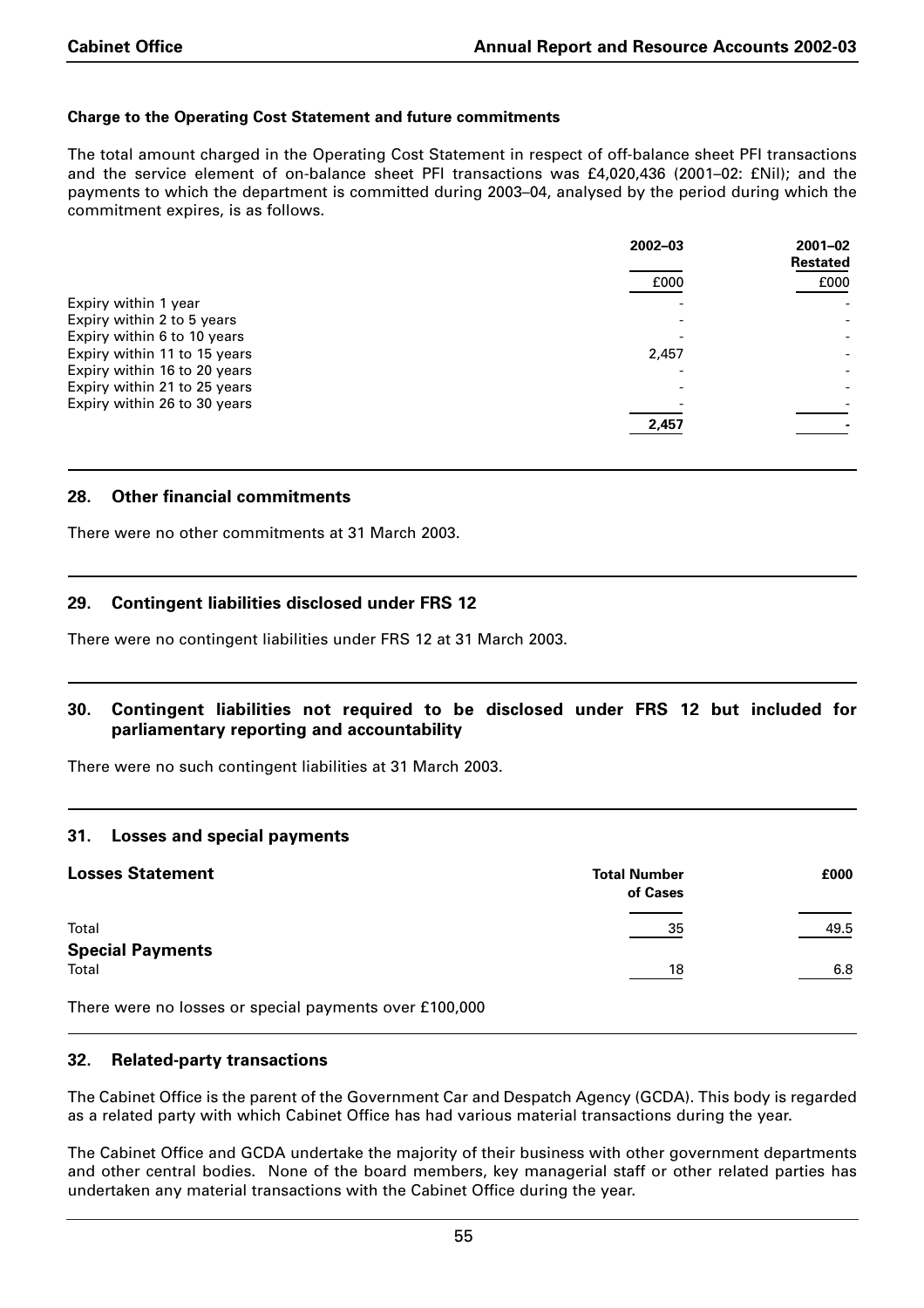## **33. Financial instruments**

FRS 13, *Derivatives and Other Financial Instruments*, requires disclosure of the role which financial instruments have had during the period in creating or changing the risks an entity faces in undertaking its activities. Because of the largely non-trading nature of its activities and the way in which government departments are financed, the Cabinet Office is not exposed to the degree of financial risk faced by business entities. Moreover, financial instruments play a much more limited role in creating or changing risk than would be typical of the listed companies to which FRS 13 mainly applies. The department has very limited powers to borrow or invest surplus funds and except for relatively insignificant forward purchases of foreign currency, financial assets and liabilities are generated by day-to-day operational activities and are not held to change the risks facing the department in undertaking its activities.

As permitted by FRS 13, debtors and creditors which mature or become payable within 12 months from the balance sheet date have been omitted from the currency profile.

#### **Liquidity risk**

The department's net revenue resource requirements are financed by resources voted annually by Parliament, just as its capital expenditure largely is. The Cabinet Office is not therefore exposed to significant liquidity risks.

#### **Interest-rate risk**

99.6 per cent of the department's financial assets and 99.9 per cent of its financial liabilities carry nil or fixed rates of interest, and the Cabinet Office is not therefore exposed to significant interest-rate risk.

#### **Interest rate profile**

The following two tables show the interest rate and currency profiles of the department's financial liabilities and assets.

| <b>Financial liabilities</b>                                        |              |                                                      |                                               |                                                         | <b>Fixed-rate financial</b><br><b>liabilities</b> |                                                                 | Non-<br>interest-<br>bearing<br>financial<br><b>liabilities</b> |  |
|---------------------------------------------------------------------|--------------|------------------------------------------------------|-----------------------------------------------|---------------------------------------------------------|---------------------------------------------------|-----------------------------------------------------------------|-----------------------------------------------------------------|--|
| <b>Currency</b>                                                     | <b>Total</b> | <b>Floating-</b><br>rate<br>financial<br>liabilities | <b>Fixed-rate</b><br>financial<br>liabilities | Non-<br>interest<br>bearing<br>financial<br>liabilities | Weighted-<br>average<br>interest<br>rate          | Weighted-<br>average<br>period<br>for which<br>rate is<br>fixed | Weighted<br>average<br>period<br>until<br>maturity              |  |
|                                                                     | £000         | £000                                                 | £000                                          | £000                                                    | %                                                 | Years                                                           | Years                                                           |  |
| At 31 March 2003:<br>Sterling<br><b>Gross financial liabilities</b> | 5,321        |                                                      | 64                                            | 5,257                                                   | 20                                                | 6                                                               | 7                                                               |  |
| At 31 March 2002<br>Sterling<br><b>Gross financial liabilities</b>  | 103          |                                                      | 103                                           |                                                         | 20                                                | 7                                                               |                                                                 |  |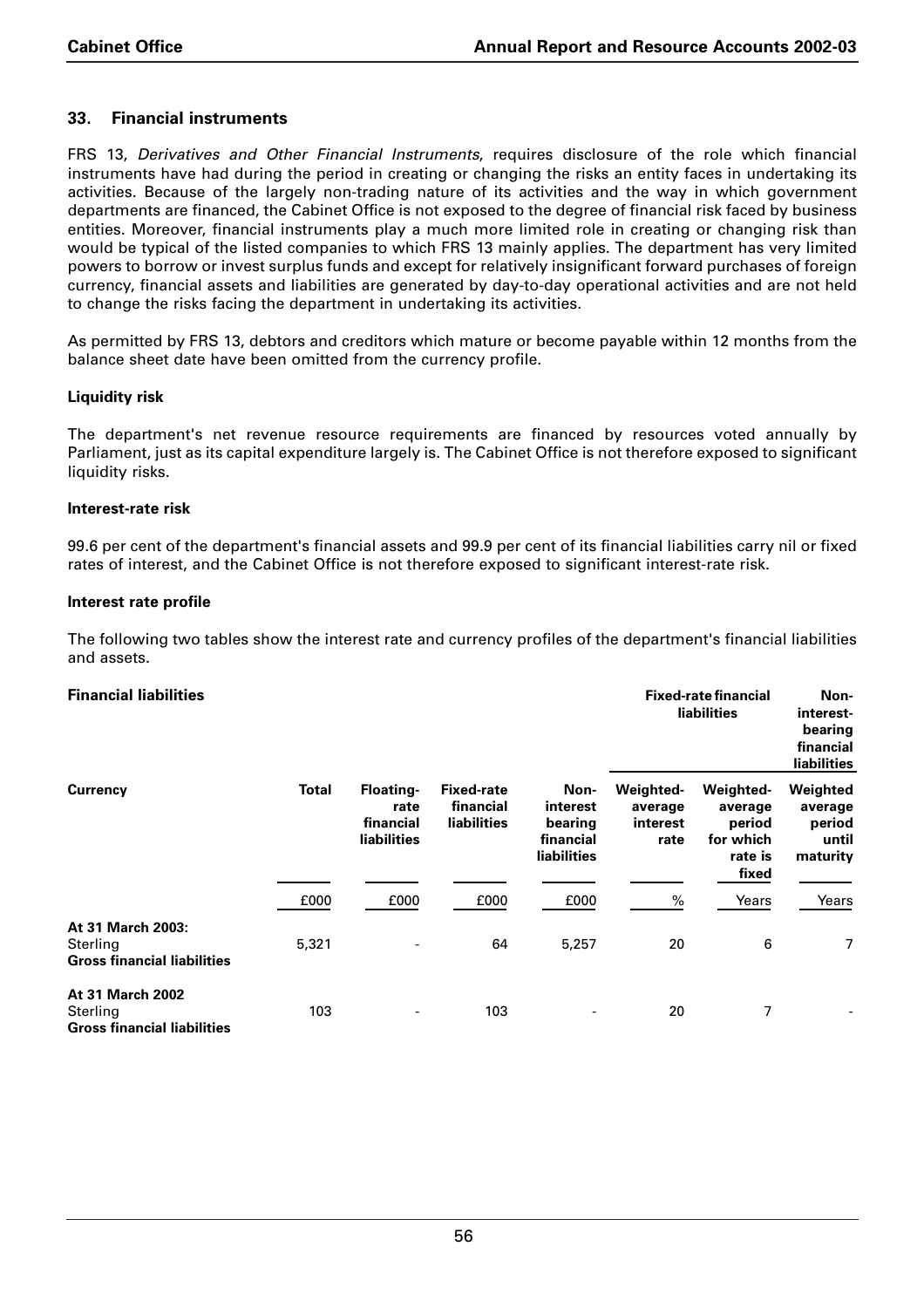**Fixed-rate financial Non-**

|  | <b>Financial assets</b> |
|--|-------------------------|
|  |                         |

| <b>Currency</b>                                                           |              | Floating-<br>rate<br>financial<br>assets | <b>Fixed-rate</b><br>financial<br>assets | Non-<br>interest<br>bearing<br>financial<br>assets<br>(Note a) | assets                                          |                                                                 | interest-<br>bearing<br>financial<br>assets |
|---------------------------------------------------------------------------|--------------|------------------------------------------|------------------------------------------|----------------------------------------------------------------|-------------------------------------------------|-----------------------------------------------------------------|---------------------------------------------|
|                                                                           | <b>Total</b> |                                          |                                          |                                                                | <b>Weighted-</b><br>average<br>interest<br>rate | Weighted-<br>average<br>period<br>for which<br>rate is<br>fixed | Weighted<br>average<br>term                 |
|                                                                           | £000         | £000                                     | £000                                     | £000                                                           | $\%$                                            | Years                                                           | Years                                       |
| <b>At 31 March 2003</b><br>Sterling<br><b>Gross financial liabilities</b> | 12,801       |                                          | 16                                       | 12,785                                                         | 4                                               | 10                                                              | Note a                                      |
| <b>At 31 March 2002</b><br>Sterling<br><b>Gross financial liabilities</b> | 17,216       |                                          | 189                                      | 17,027                                                         | 4                                               | 11                                                              |                                             |

#### *Note:*

*a The department's non-interest bearing financial assets comprises cash at bank and in hand (2002-03: £3,937,000; 2001-02: £16,513,000) and a loan to the London Hostels Association (2002-03: £494,128; 2001-02: £514,128). Cash at bank and in hand is available on demand. The loan is repayable in full by 2026. PFI (2002-03: £8,354,000; 2001-02: £nil) is repayable between 11 and 15 years.*

#### **Foreign currency risk**

The department's exposure to foreign currency risk is not significant. Foreign currency income is negligible and foreign currency expenditure at less than 2 per cent of total expenditure is not significant.

#### **Fair values**

Set out below is a comparison by category of book values and fair values of the department's financial assets and liabilities as at 31 March 2003.

|                                                          | <b>Book value</b> | <b>Fair value</b> | <b>Basis of fair</b><br>valuation |
|----------------------------------------------------------|-------------------|-------------------|-----------------------------------|
|                                                          | £000              | £000              |                                   |
| <b>Primary financial instruments</b>                     |                   |                   |                                   |
| <b>Financial assets:</b>                                 |                   |                   |                                   |
| Cash at bank                                             | 3,937             | 3.937             |                                   |
| Loan to Civil Service Sports Council                     | 16                | 16                | Note a                            |
| Loan to London Hostels Association                       | 494               | 333               | Note b                            |
| PFI                                                      | 8.354             | 8.354             |                                   |
| <b>Financial liabilities:</b>                            |                   |                   |                                   |
| Finance lease obligations including on-balance sheet PFI |                   |                   |                                   |
| imputed finance lease obligations                        | 64                | 64                | Note c                            |
| Provisions                                               | 5,257             | 5,257             | Note d                            |

#### *Notes:*

*a The amount is payable within a year, so fair value is not significantly different from book value.*

*b Cash flows have been discounted at prevailing market interest rates for a loan of a similar term.*

*c Cash flows have been discounted at prevailing market interest rates for finance leases for a similar term.*

*d Fair value is not significantly different from book value since, in the calculation of book value, the expected cash flows have been discounted by the Treasury discount rate of 6 per cent in real terms.*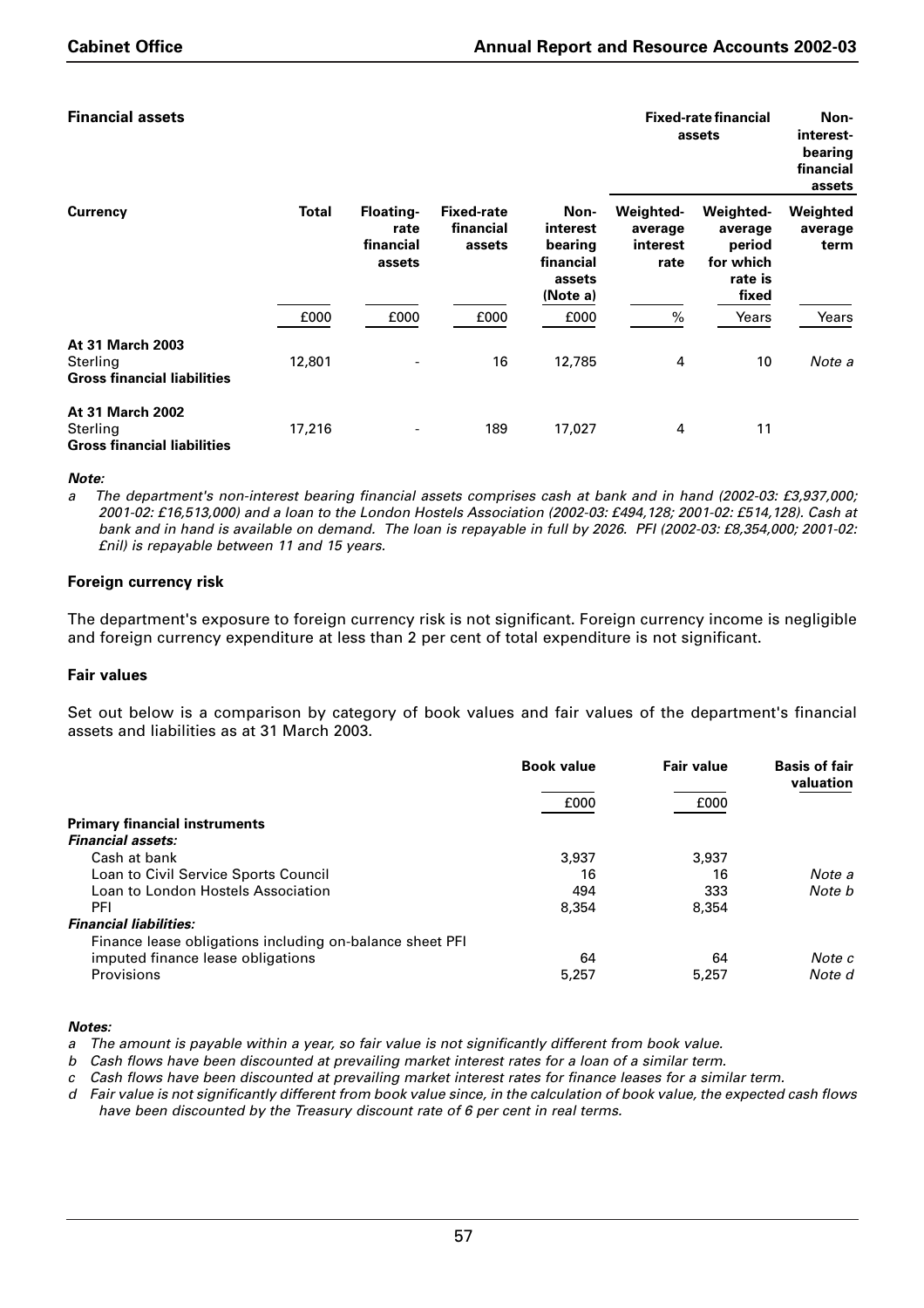## **34. Entities within the departmental boundary**

The entities within the boundary during 2002–03 were as follows:

| <b>Supply-financed agencies:</b>                | Government Car and Despatch Agency                 |
|-------------------------------------------------|----------------------------------------------------|
| <b>Advisory Non-Departmental Public Bodies:</b> | <b>Advisory Committee on Business Appointments</b> |
|                                                 | <b>Better Regulation Task Force</b>                |
|                                                 | Civil Service Appeal Board                         |
|                                                 | Committee on Standards in Public Life              |
|                                                 | House of Lords Appointments Commission             |
|                                                 | <b>Political Honours Scrutiny Committee</b>        |
|                                                 | <b>Senior Salaries Review Body</b>                 |
|                                                 | <b>Security Commission</b>                         |
|                                                 | <b>Security Vetting Appeals Panel</b>              |
|                                                 | Advisory Committee on Advertising                  |
|                                                 | Advisory Committee on Crown Copyright              |

The annual report and accounts of the Government Car and Despatch Agency are published separately.

## **35. Post Balance Sheet Events**

In November 2003, the Cabinet Office embarked on a Better Cabinet Office Programme to achieve greater operational efficiency for the medium to long term and to maintain and enhance the Department's reputation for the delivery of high-quality public services. A limited amount of restructuring is fundamental to the success of this Programme and the Treasury has made additional funding of £3.5million available to enable the Cabinet Office to run an early departure scheme and to establish a re-skilling programme.